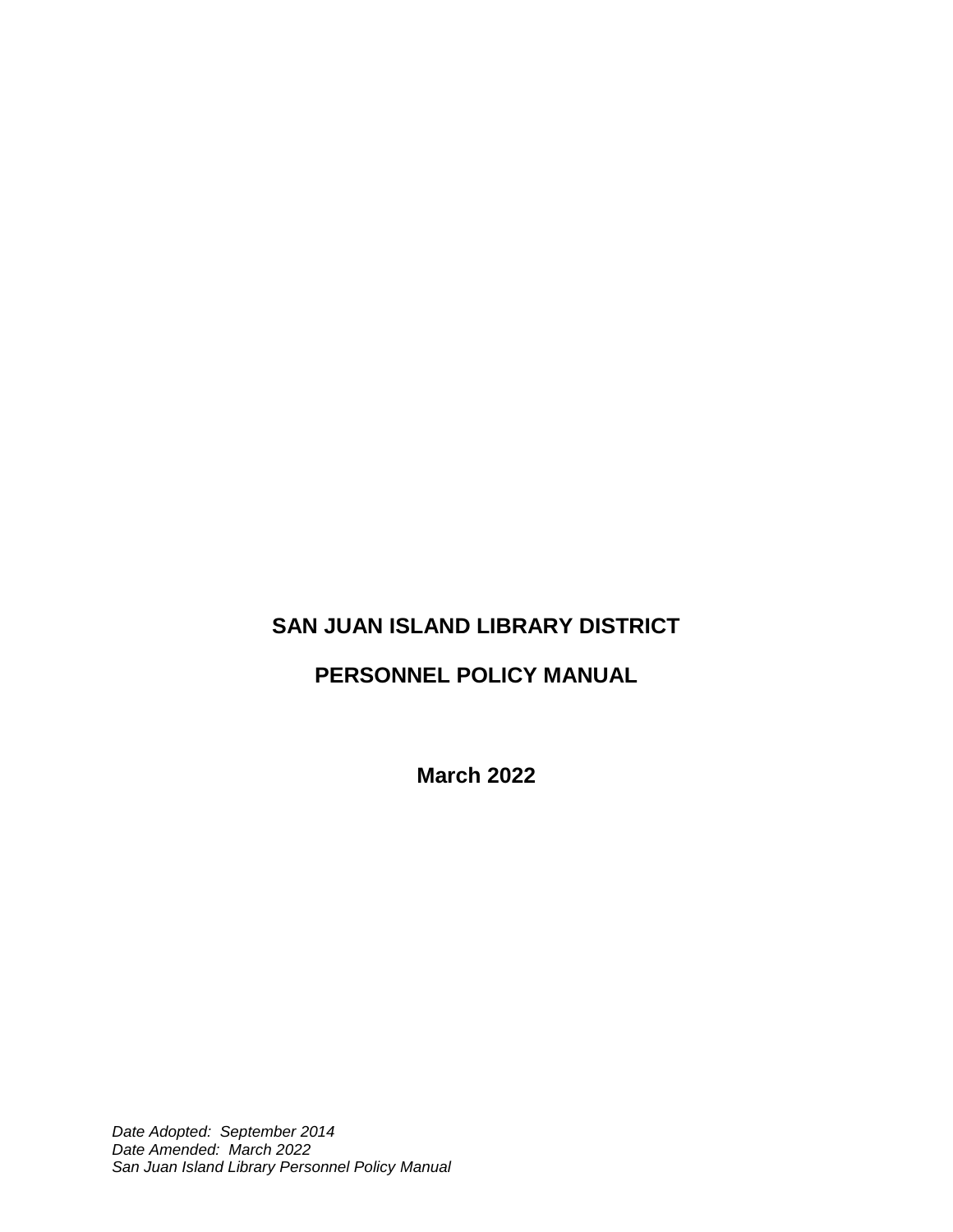# **Table of Contents**

| 1.01 |                                                                     |  |  |  |
|------|---------------------------------------------------------------------|--|--|--|
| 1.02 |                                                                     |  |  |  |
| 1.03 |                                                                     |  |  |  |
| 1.04 |                                                                     |  |  |  |
| 1.05 |                                                                     |  |  |  |
|      |                                                                     |  |  |  |
| 2.01 |                                                                     |  |  |  |
| 2.02 |                                                                     |  |  |  |
| 2.03 |                                                                     |  |  |  |
| 2.04 |                                                                     |  |  |  |
| 2.05 |                                                                     |  |  |  |
| 2.06 |                                                                     |  |  |  |
| 2.07 | Reporting Improper Governmental Action (Whistleblower Protection) 6 |  |  |  |
| 2.08 |                                                                     |  |  |  |
|      |                                                                     |  |  |  |
| 3.01 |                                                                     |  |  |  |
| 3.02 |                                                                     |  |  |  |
| 3.03 |                                                                     |  |  |  |
| 3.04 |                                                                     |  |  |  |
| 3.05 |                                                                     |  |  |  |
| 3.06 |                                                                     |  |  |  |
|      |                                                                     |  |  |  |
| 4.01 |                                                                     |  |  |  |
| 4.02 |                                                                     |  |  |  |
| 4.03 |                                                                     |  |  |  |
| 4.04 |                                                                     |  |  |  |
| 4.05 |                                                                     |  |  |  |
|      |                                                                     |  |  |  |
|      |                                                                     |  |  |  |
| 5.01 |                                                                     |  |  |  |
|      |                                                                     |  |  |  |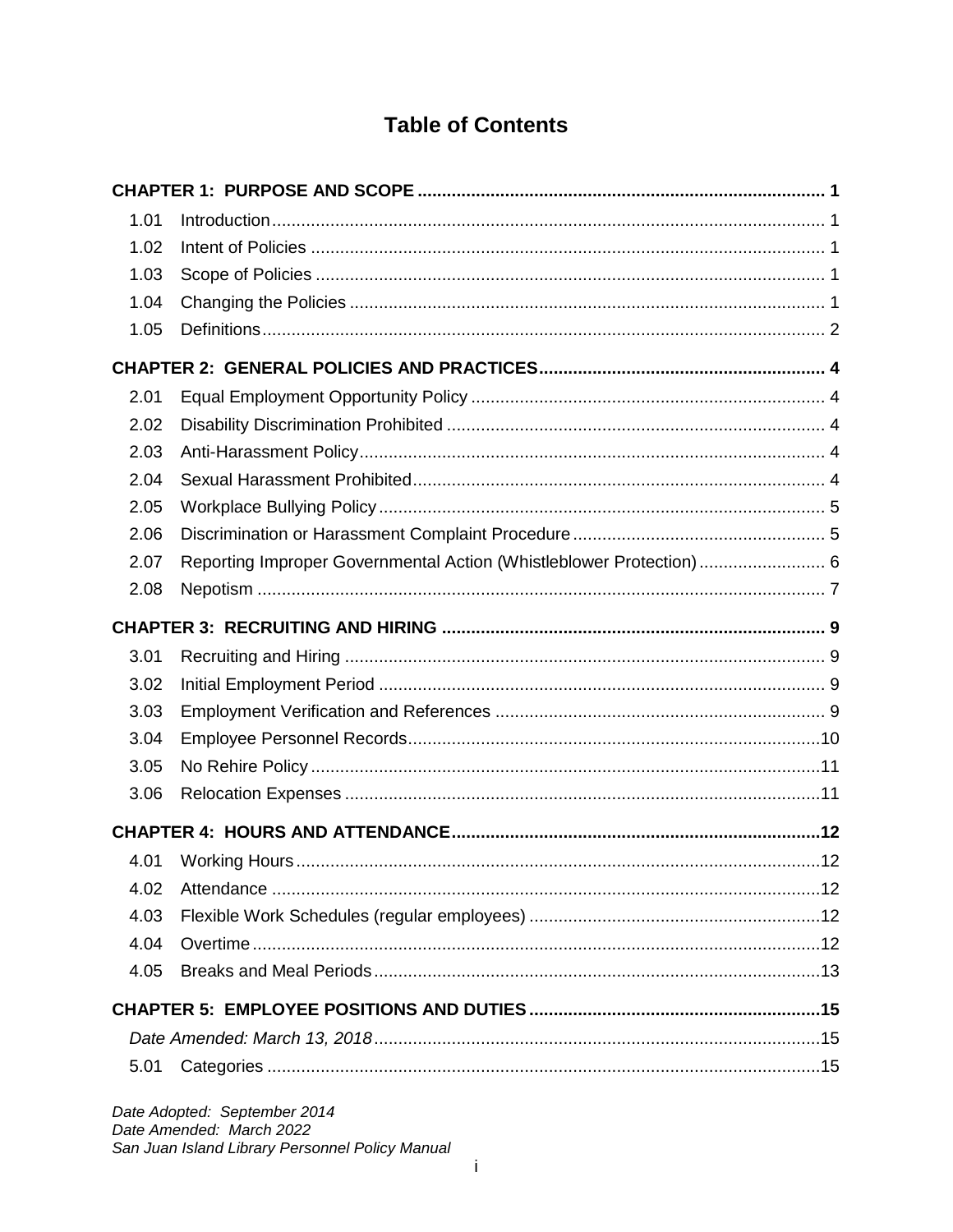| 5.02 |                                                                                                             |  |  |  |  |
|------|-------------------------------------------------------------------------------------------------------------|--|--|--|--|
| 5.03 |                                                                                                             |  |  |  |  |
| 5.04 |                                                                                                             |  |  |  |  |
| 5.05 |                                                                                                             |  |  |  |  |
|      |                                                                                                             |  |  |  |  |
| 6.01 |                                                                                                             |  |  |  |  |
| 6.02 |                                                                                                             |  |  |  |  |
| 6.03 |                                                                                                             |  |  |  |  |
| 6.04 |                                                                                                             |  |  |  |  |
| 6.05 |                                                                                                             |  |  |  |  |
| 6.06 |                                                                                                             |  |  |  |  |
| 6.07 |                                                                                                             |  |  |  |  |
| 6.08 |                                                                                                             |  |  |  |  |
| 6.09 |                                                                                                             |  |  |  |  |
| 6.10 |                                                                                                             |  |  |  |  |
| 6.11 |                                                                                                             |  |  |  |  |
|      |                                                                                                             |  |  |  |  |
| 7.01 |                                                                                                             |  |  |  |  |
| 7.02 |                                                                                                             |  |  |  |  |
| 7.03 |                                                                                                             |  |  |  |  |
| 7.04 |                                                                                                             |  |  |  |  |
| 7.05 |                                                                                                             |  |  |  |  |
| 7.06 |                                                                                                             |  |  |  |  |
| 7.07 |                                                                                                             |  |  |  |  |
|      |                                                                                                             |  |  |  |  |
| 8.01 |                                                                                                             |  |  |  |  |
| 8.02 |                                                                                                             |  |  |  |  |
| 8.03 |                                                                                                             |  |  |  |  |
| 8.04 |                                                                                                             |  |  |  |  |
| 8.05 |                                                                                                             |  |  |  |  |
| 8.06 |                                                                                                             |  |  |  |  |
| 8.07 |                                                                                                             |  |  |  |  |
| 8.08 |                                                                                                             |  |  |  |  |
| 8.09 |                                                                                                             |  |  |  |  |
| 8.10 | Date Adopted: September 2014<br>Date Amended: March 2022<br>San Juan Island Library Personnel Policy Manual |  |  |  |  |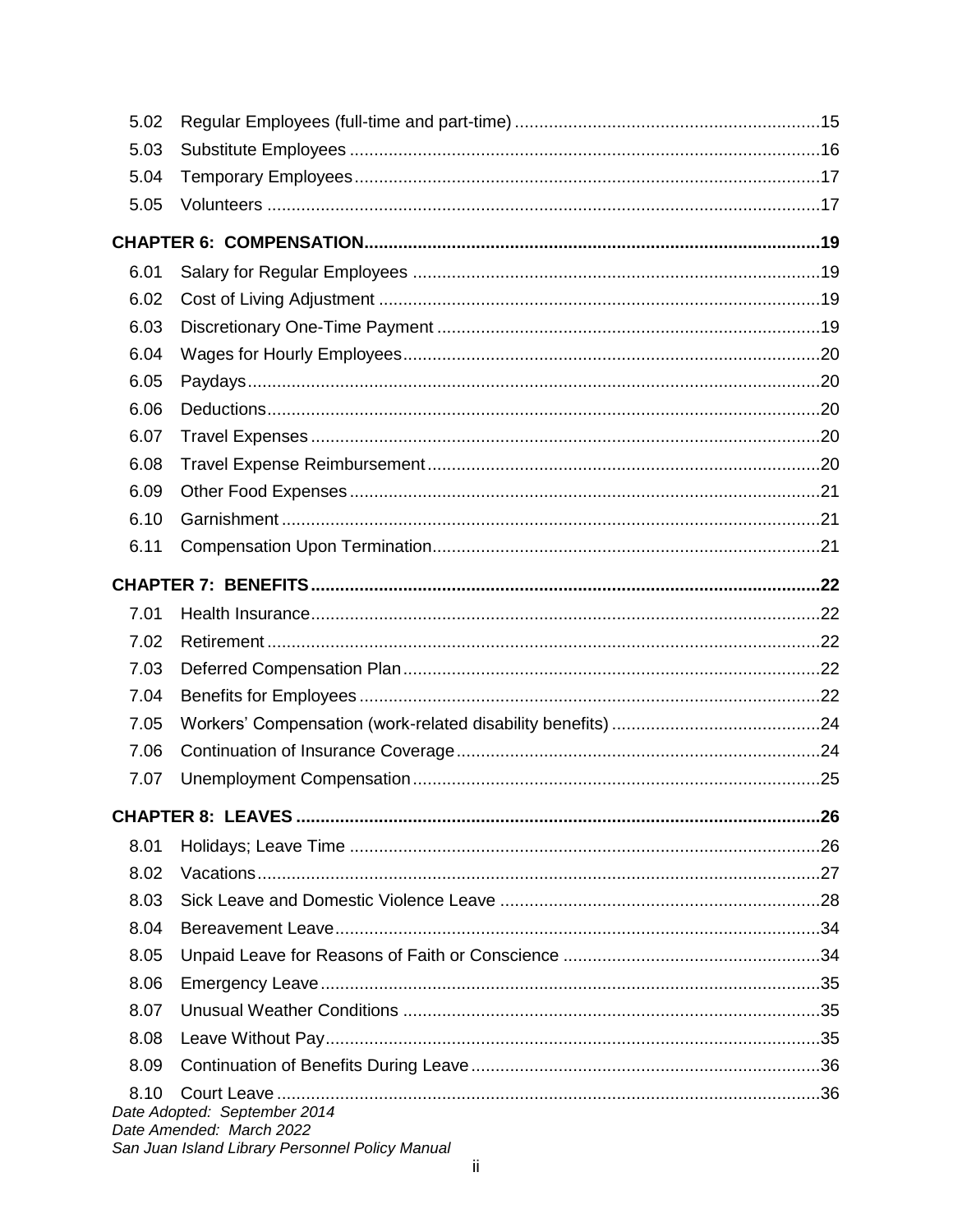| 8.11 |  |
|------|--|
| 8.12 |  |
| 8.13 |  |
|      |  |
| 9.01 |  |
| 9.02 |  |
| 9.03 |  |
| 9.04 |  |
| 9.05 |  |
| 9.06 |  |
| 9.07 |  |
| 9.08 |  |
| 9.09 |  |
|      |  |
| 9.10 |  |
|      |  |
|      |  |
|      |  |
|      |  |
|      |  |
|      |  |
|      |  |
|      |  |
|      |  |
|      |  |

**APPENDIX A:** Personnel Matrix--Listing of all Library positions and exempt and non-exempt status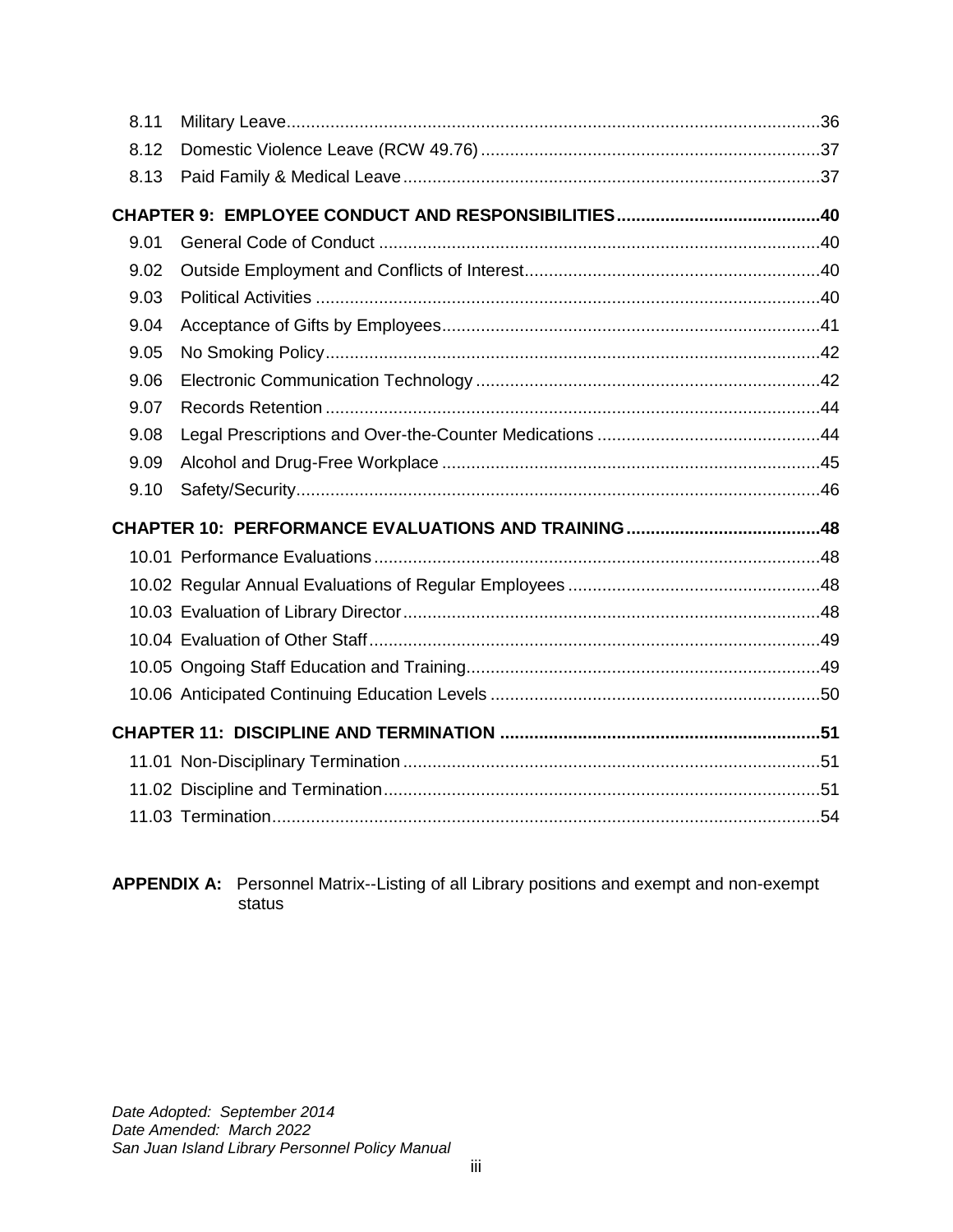# **CHAPTER 1: PURPOSE AND SCOPE**

<span id="page-4-0"></span>*Date Amended: March 13, 2018 Date Amended: March 10, 2020*

#### <span id="page-4-1"></span>**1.01 Introduction**

The Library places the highest value on our employees and their well-being. We want to see that you are a satisfied worker, with the support necessary to achieve the objectives of your position. Only in this manner can your contribution to the Library's organization be the most productive.

These personnel policies serve as a general guide to the Library's current employment practices and procedures. As such, we hope they will help you better understand how the Library operates and what is expected of you as an employee. These policies also describe what the Library provides you in terms of compensation, benefits and other support.

It is our belief that when consistent personnel policies are known and communicated to all, the chances for greater job satisfaction increase. We encourage you to read these polices. If you have any questions, please ask your supervisor or the Library's Director.

# <span id="page-4-2"></span>**1.02 Intent of Policies**

The intent of these policies is to treat all employees fairly and equitably. These policies are intended to be policies only; as such, they are not intended to be a contract, express or implied, or any type of promise or guarantee of specific treatment upon which you may rely, or as a guarantee of employment for any specific duration. Although we hope your employment relationship with us will be long term, we recognize things may not always work out and either of us may decide to terminate the employment relationship at any time, pursuant to applicable laws and policies.

Unless specific rights are granted to you in employment contracts or elsewhere, employees of the Library may be terminated at the discretion of the Library Director subject to applicable laws and policies. Please understand that no supervisor, manager, or representative of the Library other than the Board of Trustees, after the Board has duly voted on the matter, has the authority to enter into any agreement with you or make any commitments different from or contrary to these policies, including employment for a specified period of time.

# <span id="page-4-3"></span>**1.03 Scope of Policies**

Except as explained in Section 5.01, these personnel policies apply to all Library employees, Trustees, authorized volunteers and vendors (when applicable). In the event of conflict between any provision of these policies and any provision of a current contract, or in cases where the application of these policies would conflict with applicable rules and regulations, the provisions of the contract and/or rules shall govern. In all other cases, these policies shall govern.

In the case of a conflict between these policies and the policies contained within a separate Library policy, procedure or manual, these policies shall govern.

# <span id="page-4-4"></span>**1.04 Changing the Policies**

As the need arises, the Library's Board of Trustees may modify these policies by duly adopted vote of the Board. The Library's Director may deviate from these policies in individual situations,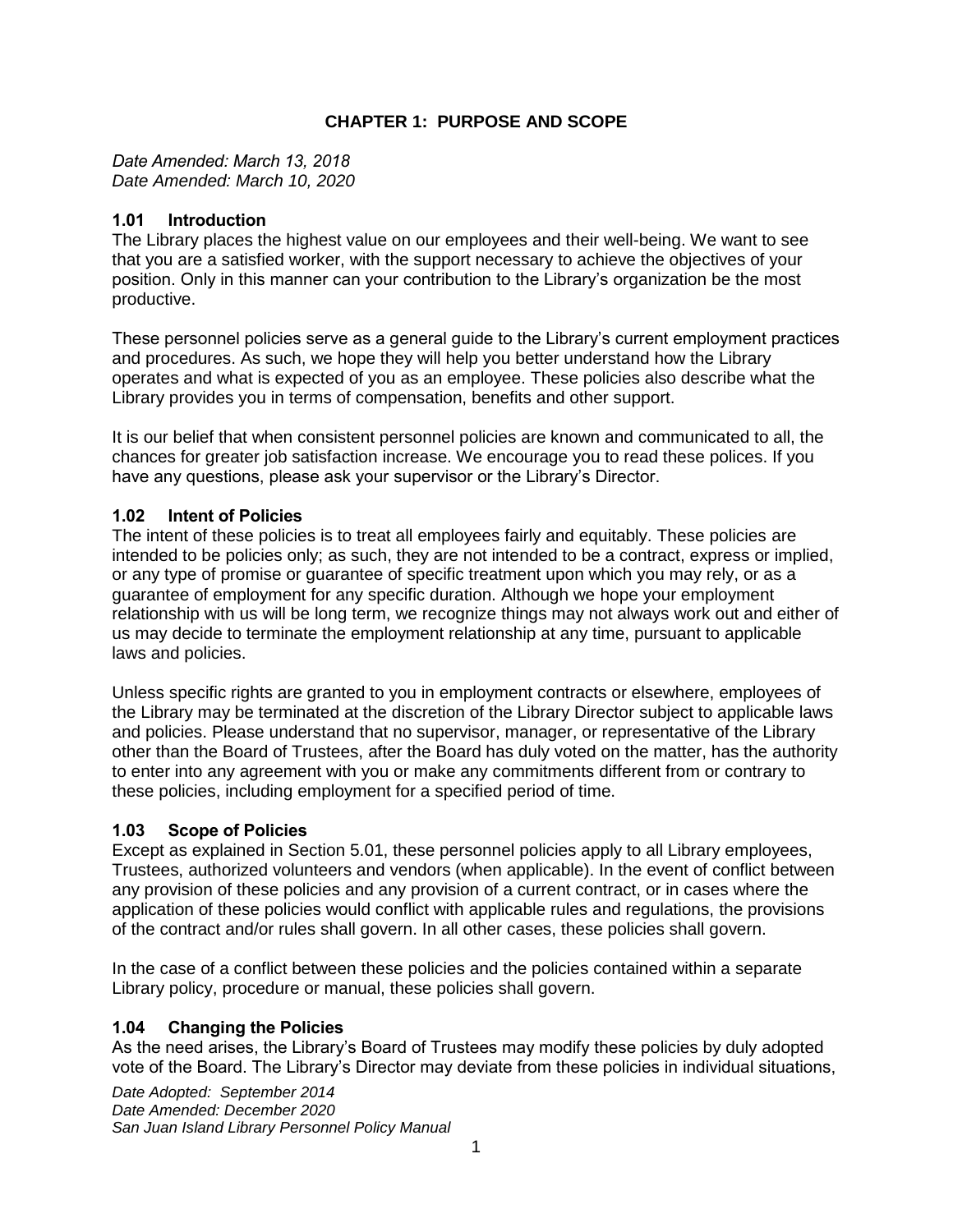particularly in an emergency, in order to achieve the primary mission of serving the Library. Employees may request specific changes to these policies by submitting suggestions to the Library Director.

### <span id="page-5-0"></span>**1.05 Definitions**

*Date Amended: March 13, 2018*

**Board of Trustees**: The duly-appointed members of the Board of Trustees for the San Juan Island Library District (also called "the Board").

**Domestic partner**: A "domestic partner" is defined for purposes of this policy as a person in a domestic partnership with an employee; a committed relationship between two adults of the opposite or same sex, in which the partners:

- Are each other's sole domestic partner and intend to remain so indefinitely;
- Maintain a common residence and intend to continue to do so;
- Are at least 18 years of age and mentally competent to consent to a contract;
- Share responsibility for a significant measure of each other's financial obligations;
- Are not married or joined in civil union to anyone else;
- Are not a domestic partner of anyone else;
- Are not related in a way that would prohibit legal marriage in the state of Washington;

Documentation supporting fulfillment of these requirements may be required.

**Exempt employee**: An employee who is exempt from the requirements of the federal Fair Labor Standards Act (FLSA) and state Washington Minimum Wage Act (WMWA), including exemption from the payment of overtime wages. An employee may be exempt regardless of whether or not he or she receives a salary or hourly wage. As required by the FLSA and WMWA, the exempt classification is made pursuant to the type of work performed. Under the FLSA, an employee is classified as exempt if he or she is employed in a bona fide executive, administrative, or professional capacity, as further defined by the state Department of Labor and Industries.

**Immediate family**: Includes the following:

- A child;
	- Including a biological, adopted, or foster child, stepchild, or a child to whom the employee stands in loco parentis, is a legal guardian, or is a de facto parent, regardless of age or dependency status
- A parent;
	- Including a biological, adoptive, de facto, or foster parent, stepparent, or legal guardian of an employee or the employee's spouse or domestic partner, or a person who stood in loco parentis when the employee was a minor child
- A spouse;
- A domestic partner (see above for definition);
- A grandparent;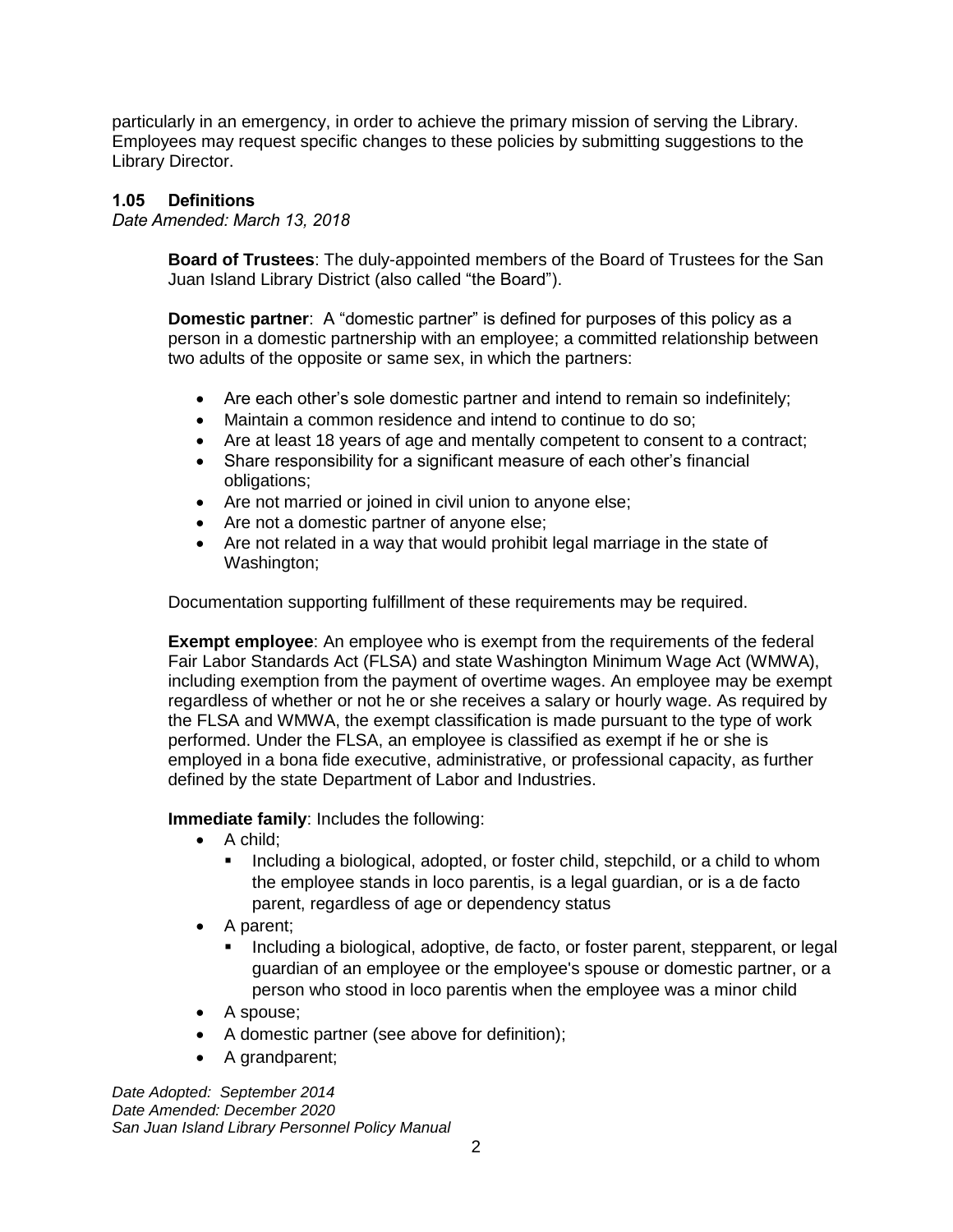- A grandchild;
- A sibling; or
- Another relative who lives in the employee's home.

**Library Director or Director***:* An employee who is the Executive Director of the Library and administers these policies under the direction of the Board.

**Non-exempt employee**: A non-exempt employee is any employee not designated exempt as defined above. Non-exempt employees are subject to the overtime and wage provisions of the FLSA and WMWA.

**Regular employee**: Regular library employees have continuous, predictable, and scheduled employment of six months duration or longer. Regular employees are required to perform advanced work in the areas of acquisitions, cataloging, networking, reference, volunteer coordination, programs, as well as to assist patrons in locating information. Regular employees include full-time and part-time employees who meet these criteria, as further set forth in Section 5.02.

**Substitute employee**: An on-call employee hired at will to replace regular employees who are on vacation or other leave, to meet project or peak workload demands, or to temporarily fill a vacancy until a regular employee is hired. A substitute employee normally works less than 20 hours per week, though hours of work can fluctuate depending on the assigned work. As an on-call employee, a substitute typically has no fixed schedule, as set forth in Section 5.03.

**Temporary employee**: An employee hired for a temporary term, such as for the summer or for a designated project, and which includes temporary interns or other temporary employees like Library Assistants, to meet temporary workload or project needs. Temporary employment consists of continuous, predictable and scheduled employment, not to exceed six calendar months' duration. Temporary employment can be temporary full-time or part-time work, as set forth in Section 5.04.

**Volunteer**: Individuals who are not employees of the Library and who offer their services voluntarily and without promise, expectation or receipt of compensation for the services rendered, performing work that normally supports the day-to-day operations, programs and projects of the Library.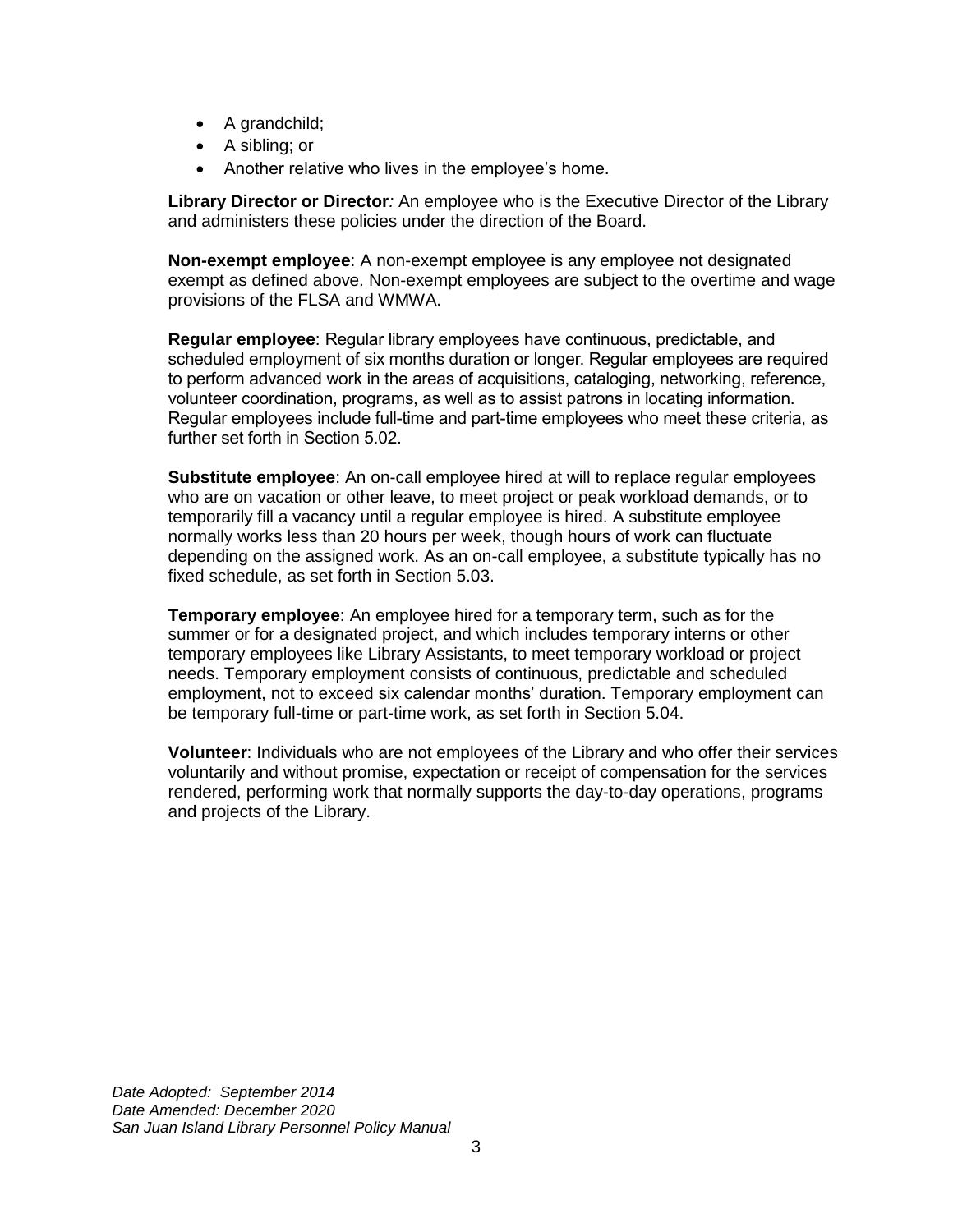# **CHAPTER 2: GENERAL POLICIES AND PRACTICES**

#### <span id="page-7-0"></span>*Date Amended: March 13, 2018*

### <span id="page-7-1"></span>**2.01 Equal Employment Opportunity Policy**

The Library is an equal employment opportunity employer. The Library employs, retains, promotes, terminates and otherwise treats all employees and job applicants on the basis of jobrelated qualifications and competence. These guidelines and all employment practices shall be applied without regard to any individual's sex, race, color, religion, national or ethnic origin, pregnancy, age, marital status, sexual orientation, disability, or honorably discharged veteran or military status.

#### <span id="page-7-2"></span>**2.02 Disability Discrimination Prohibited**

The Library does not discriminate against qualified applicants or employees with a sensory, physical or mental disability, unless the disability cannot be reasonably accommodated and prevents proper performance of an essential element of the job. The Library will reasonably accommodate qualified individuals with disabilities as defined by the Americans with Disabilities Act and Washington's laws against discrimination.

#### <span id="page-7-3"></span>**2.03 Anti-Harassment Policy**

It is the Library's policy to foster and to maintain a work environment that is free from discrimination and intimidation. Toward this end, the Library will not tolerate harassment of any kind that is made by employees toward co-workers or members of the public. Employees are expected to show respect, at all times, for each other and the public despite individual differences.

Harassment is defined as verbal or physical conduct that demeans or shows hostility or aversion toward another employee or members of the public based on that individual's race, ethnic background, gender, sexual orientation, religion, age, disability or other protected status. Examples of prohibited conduct include slurs or demeaning comments to employees or to members of the public relating to race, ethnic background, gender, religion, sexual orientation, age, or disability. Harassment also constitutes knowing and willful conduct directed at a specific person which seriously alarms, annoys, harasses, or is detrimental to such person, and which serves no legitimate or lawful purpose (RCW 10.14.020). The conduct shall be such as would cause a reasonable person to suffer substantial emotional distress, and shall actually cause substantial emotional distress to the employee being harassed.

For the purpose of this section, conduct means a pattern of conduct that is repetitious or a series of acts over a period time, however short, evidencing continuity of purpose. Course of conduct includes, in addition to any other form of communication, contact, or sending of electronic communication.

*See* Section 2.06, Discrimination Complaint Procedure, for guidance on what to do if you believe that you have experienced harassment.

#### <span id="page-7-4"></span>**2.04 Sexual Harassment Prohibited**

Sexual harassment is a form of discrimination and it is illegal. Sexual harassment is also inappropriate and offensive and will not be tolerated by the Library.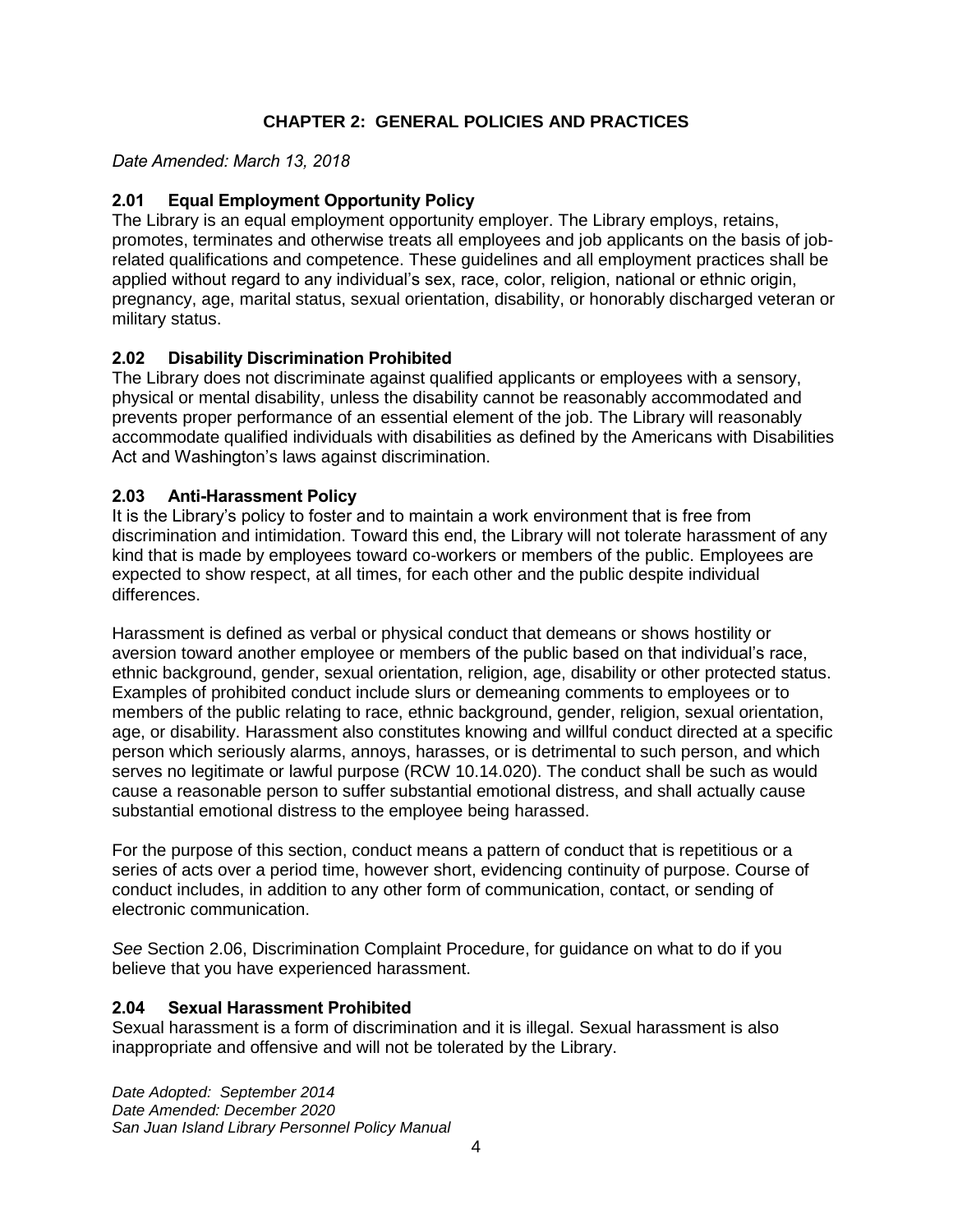Sexual harassment includes verbal or physical workplace conduct of a sexual nature that is unwelcome, gender motivated and pervasive enough that a reasonable person would find that it affects the terms or conditions of employment. Examples of sexual harassment include, but are not limited to, verbal behavior such as unwanted sexual comments, suggestions, jokes, or pressure for sexual favors; non-verbal behavior such as suggestive looks and leering; and physical behavior such as pats or squeezes, or repeatedly brushing against someone's body. Other conduct may also constitute sexual harassment depending upon given facts and circumstances.

Employees engaging in harassment are subject to formal disciplinary action, up to and including termination. *See* Section 2.06, Discrimination or Harassment Complaint Procedure, for guidance on what to do if you believe that you have experienced sexual harassment.

# <span id="page-8-0"></span>**2.05 Workplace Bullying Policy**

The San Juan Island Library believes that all employees will be treated with dignity and respect and will not tolerate bullying behavior. Employees found in violation of this policy will be disciplined, up to and including termination. The Library defines bullying as "repeated inappropriate behavior, either direct or indirect, whether verbal, physical or otherwise, conducted by one or more persons against another or others, at the place of work and/or in the course of employment."

Bullying may be intentional or unintentional. However, where an allegation of bullying is made, the intention of the alleged bully is irrelevant, and will not be given consideration when considering corrective actions. As in sexual harassment, it is the effect of the behavior upon the individual that is important. The Library considers the following types of behavior examples of bullying:

**Verbal Bullying:** slandering, ridiculing or maligning a person or his/her family; persistent name calling which is hurtful, insulting or humiliating; using a person as the butt of jokes; abusive and offensive remarks.

**Cyber Bullying:** behaviors listed under Verbal Bullying above but through the Internet or on social media sites.

**Physical Bullying:** pushing; shoving; kicking; poking; tripping; assault, or threat of physical assault; damage to a person's work area or property.

**Gesture Bullying:** non-verbal threatening gestures; glances which can convey threatening messages.

**Exclusion:** systematically excluding a person from legitimate work-related activities.

#### <span id="page-8-1"></span>**2.06 Discrimination or Harassment Complaint Procedure**

Each member of management is responsible for creating an atmosphere free of discrimination and harassment, sexual or otherwise. Further, employees are responsible for respecting the rights of their co-workers and of others, including the citizens they serve. The following procedures outline the steps to follow if you believe you have experienced on the job harassment or discrimination.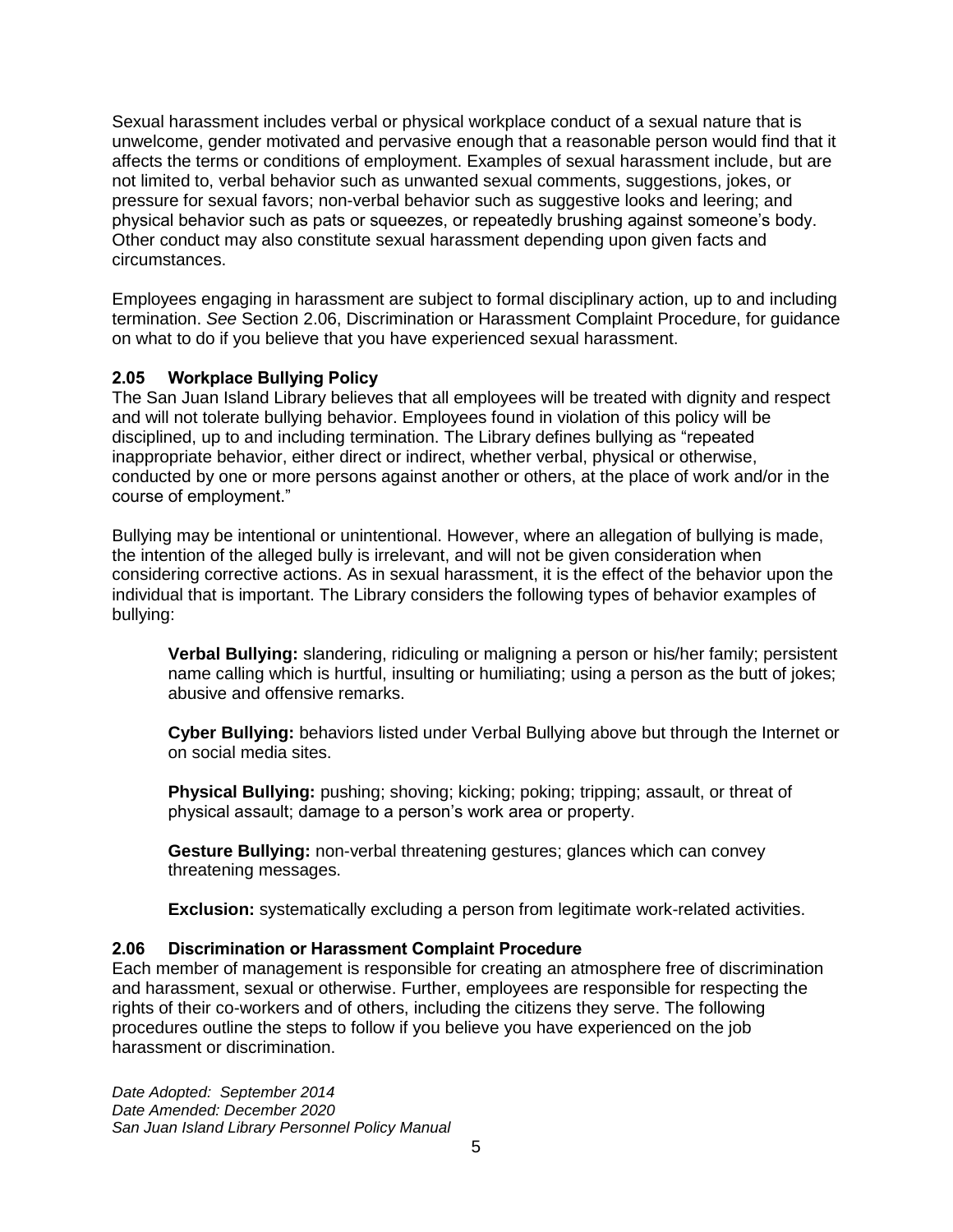Should you believe you have been harassed or are the victim of discrimination, you should try, if possible, to identify the offensive behavior to the harasser and request that it stop. In the event such informal direct communication is ineffective, unsafe, or impossible, you should discuss your concern immediately with your supervisor and/or the Library Director. If the complaint involves your supervisor or the Library Director, you may bring the complaint to the current President of the Board of Trustees. You should report the matter regardless of whether you have confronted the harasser or not. No employee will suffer retaliation for reporting such concern. All complaints will be investigated promptly, impartially, and as discreetly as possible. Upon completion of the investigation, the appropriate parties will be notified immediately of the findings.

If an investigation shows the accused employee did engage in improper harassment or discrimination, appropriate action will be taken, as in the case of any other serious employee misconduct. Such actions may include warnings, verbal and/or written reprimands, a letter to the employee's file or, transfer of employee, demotion, suspension, or termination. If the allegation of harassment is not substantiated, then such information shall be placed in the reporting employee's and the alleged harasser's files.

# <span id="page-9-0"></span>**2.07 Reporting Improper Governmental Action (Whistleblower Protection)**

In compliance with the Local Government Employee Whistleblower Protection Act, Chapter 42.41 RCW, this policy is created to encourage employees to disclose any improper governmental action taken by Library officials or employees without fear of retaliation. This policy also safeguards legitimate employer interests by encouraging complaints be made first to the Library Director, with a process provided for speedy dispute resolution.

As defined by RCW 42.41, "improper governmental action" means any action by a Library officer or employee that is:

- Undertaken in the performance of the officer's or employee's official duties, whether or not the action is within the scope of the employee's employment; and
- In violation of any federal, state, or local law or rule, or an abuse of authority, or of substantial and specific danger to the public health or safety, or a gross waste of public funds.

"Improper governmental action" does not include personnel actions (hiring, firing, complaints, promotions, reassignments, for example), or other actions that may be taken by applicable law. In addition, employees are not free to disclose matters that would affect a person's right to legally protected confidential communications.

"Retaliatory action" means:

- Any adverse change in an employee's employment status, or the terms and conditions of employment including denial of adequate staff to perform duties, frequent staff changes, frequent and undesirable office changes, refusal to assign meaningful work, unwarranted and unsubstantiated letters of reprimand or unsatisfactory performance evaluations, demotion, transfer, reassignment, reduction in pay, denial of promotion, suspension, dismissal, or any other disciplinary action; or
- Hostile actions by another employee towards a local government employee that were encouraged by a supervisor or senior manager or official.

# **A. Procedure for Reporting Improper Governmental Action**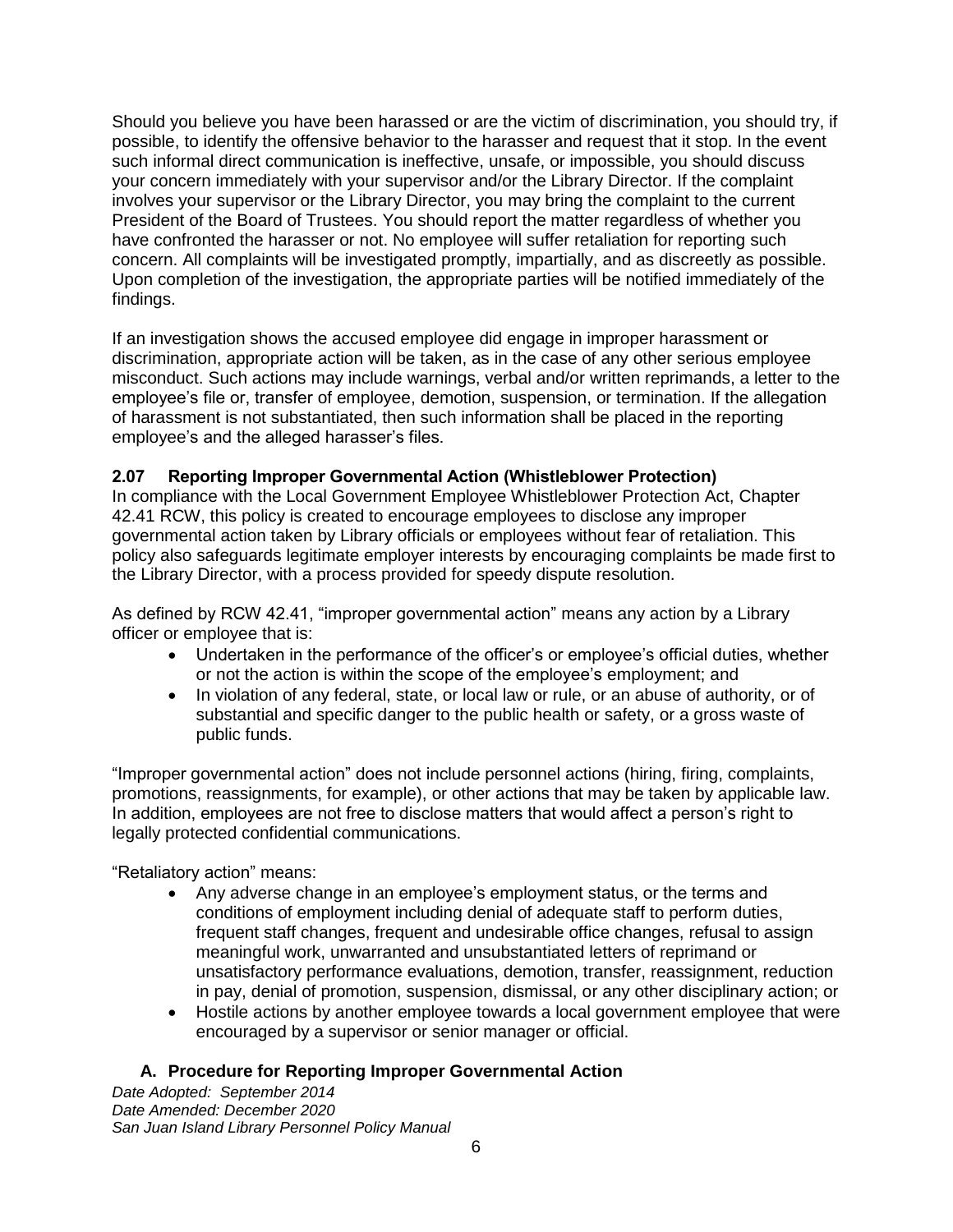Library employees who become aware of improper governmental action should follow this procedure:

- 1. Bring the matter to the attention of his or her supervisor in writing, if the supervisor is not involved, stating in detail the basis for the employee's belief that an improper action has occurred. This should be done as the employee becomes aware of the improper action.
- 2. Where the employee believes the improper action involves the supervisor, the employee may raise the issue directly with the Library Director, if non-involved, in writing. If the Library Director is involved, then the employee may raise the issue with the current President of the Board of Trustees.
- 3. The Library Director or Board of Trustees, as the case may be, shall promptly investigate the report of improper governmental action. After the investigation is completed, the employee shall be provided a summary of the results of the investigation, except that personnel actions taken as a result of the investigation may be kept confidential.

In the case of an emergency, where the employee believes that damage to persons or property may result if action is not taken immediately, the employee may bypass the above procedure and report the improper action directly to the appropriate government agency responsible for investigating the improper action.

# **B. Protection Against Retaliation**

It is unlawful for the Library to take retaliatory action because an employee, in good faith, provided information that improper government action occurred.

Officers, managers, and supervisors are responsible for ensuring the procedures are fully implemented within their areas of responsibility. Violations of this policy and these procedures may result in appropriate disciplinary action, up to and including termination.

# <span id="page-10-0"></span>**2.08 Nepotism**

*Date amended: March 13, 2018*

The Board has determined that it is in the Library's best interest to avoid favoritism or the appearance of impropriety in the workplace. Regarding the hiring and employment of close family members, a close family member of a current employee or Trustee may not be employed by the Library as an employee, or named to the Board, if that hiring or appointment would result in any of the following situations:

- 1. One party would have the authority or practical power to supervise, hire, promote, set or assign work conditions or location, remove, or discipline the other;
- 2. One party would be responsible for auditing the work of the other;
- 3. One party would handle confidential material which might create the appearance of improper or inappropriate access to that material by the other; or
- 4. Where such appointment has the potential for creating an adverse effect on supervision, morale, work environment, safety, security, or involves potential conflicts of interest (real or perceived).

For the purpose of this section, a "family member" means the employee's or Board member's spouse or domestic partner; or the children, parents, siblings, grandparents, grandchildren, aunts, uncles, nieces or nephews of the employee, Board member, spouse or domestic partner.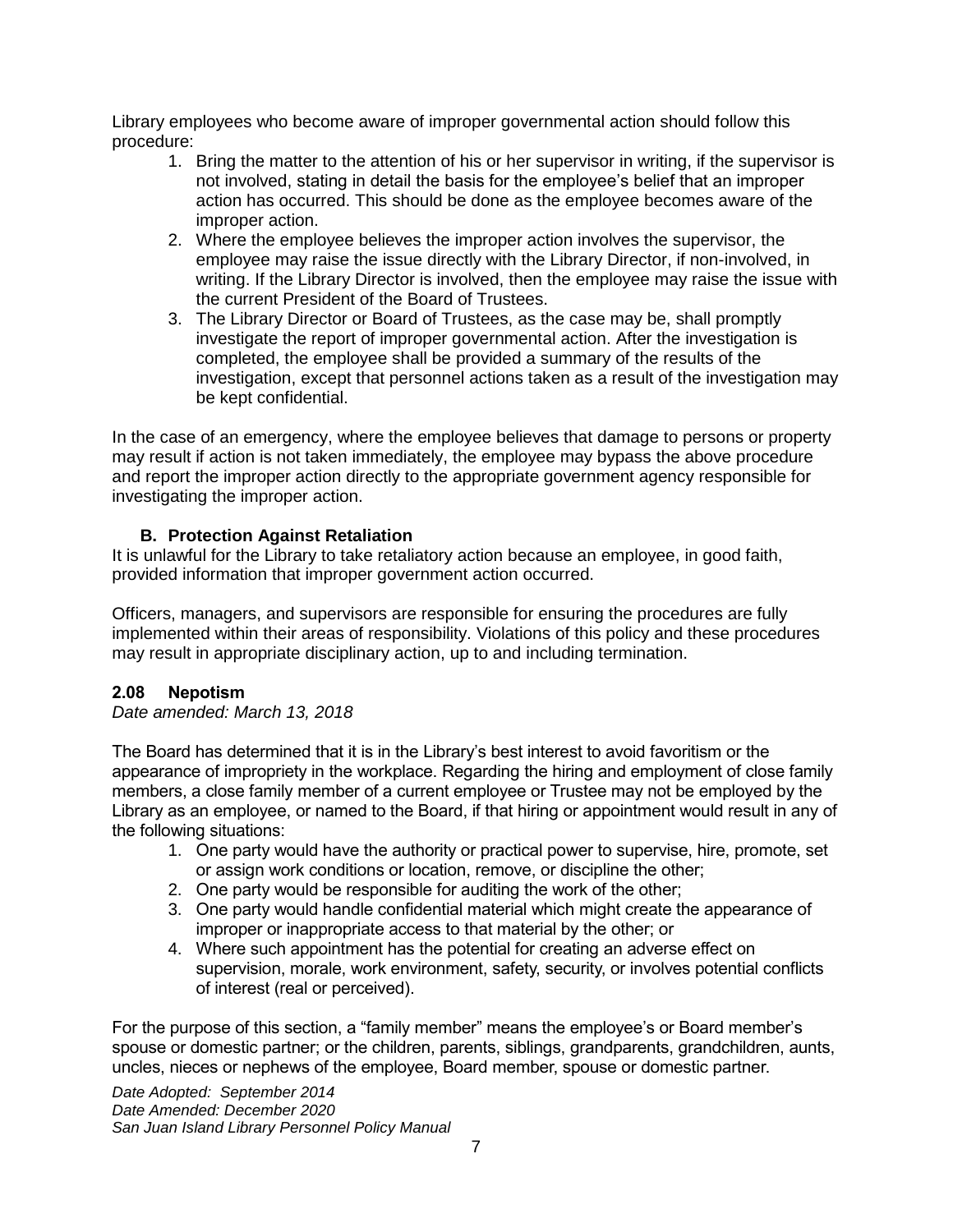"Employee" does not include volunteer employees or temporary employees, including student interns; and does include regular, substitute and other employees.

If two employees or Trustees meet any of the above criteria, the employees shall provide written notice of such to the Library Director. The Director may also notify the affected employees or Trustees, if the Director becomes aware that they meet or appear to meet the above criteria. The Director shall make a recommendation for any employment decision regarding the affected employees, including hiring, promotion or termination, to the Board, and the Board will make a decision regarding whether the policy applies to the affected employees and whether to accept, modify, or deny the Director's employment decision. If in the reasonable exercise of the Board's discretion, the affected employees or Trustees meet any of the above criteria, then only one of the employees or Trustees will be permitted to remain with the Library.

The decision as to which employee will remain with the Library must be made by the two employees within 30 calendar days of the date the employee(s) or Trustee(s) gave notice to the Library of the potential problem, or from the date the Director gave notice to them. If no decision is made during the 30-day period, the Board may terminate one of the affected employees or remove one of the affected Trustees.

In exceptional circumstances, the Board may retain both persons, if the Board determines that the detriment to the Library outweighs the potential harm to the Library from retaining both persons. The Board shall make any such determination in writing and shall include findings regarding why: (a) an exceptional circumstance exists; and (b) the detriment to the Library outweighs the potential harm to the Library from retaining both persons.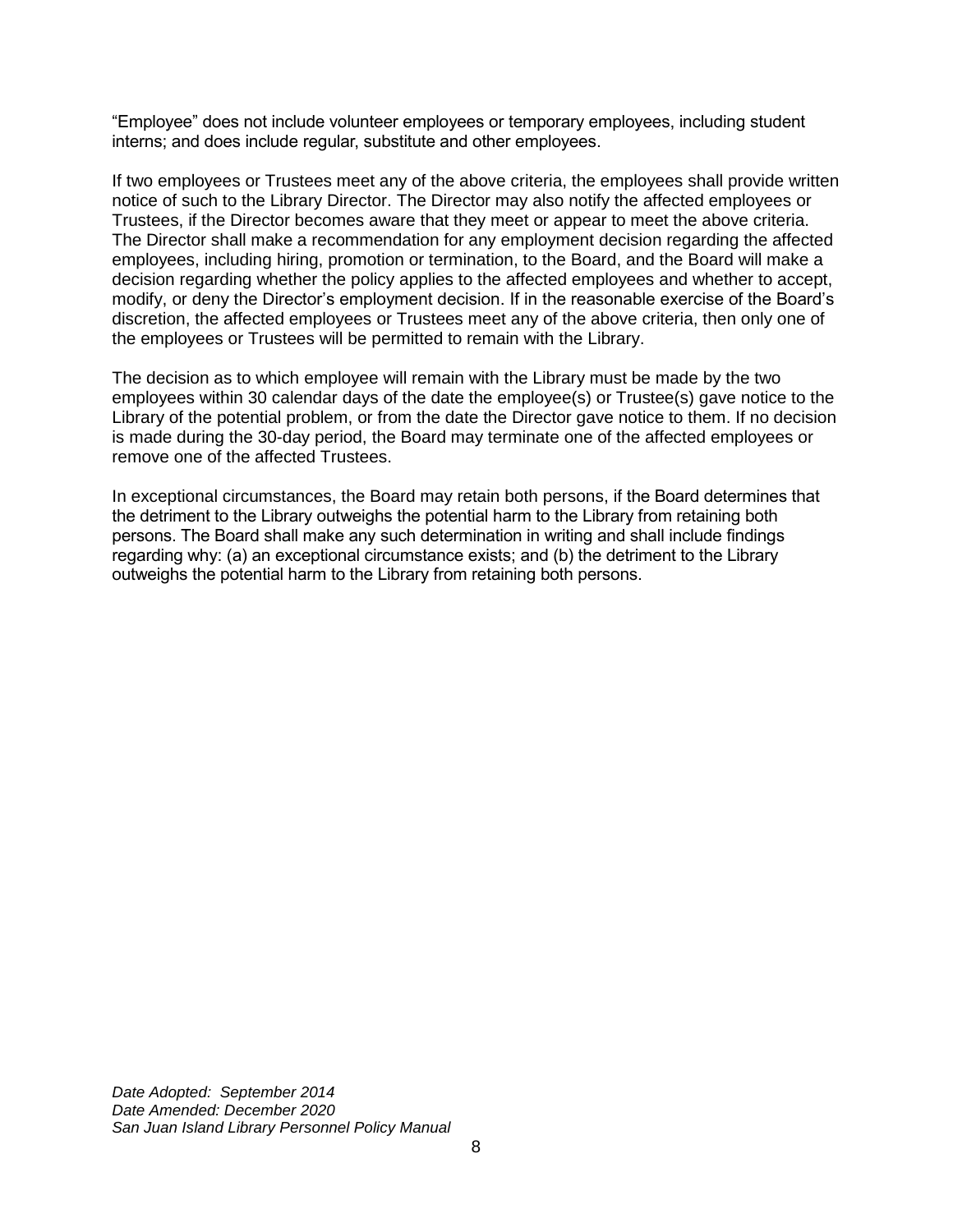# **CHAPTER 3: RECRUITING AND HIRING**

# <span id="page-12-0"></span>*Date Amended: March 10, 2020*

# <span id="page-12-1"></span>**3.01 Recruiting and Hiring**

- A. The Library will use appropriate procedures to recruit and select qualified applicants for job vacancies in compliance with contractual, legal, and affirmative action requirements. All recruitment efforts will be done consistent with laws regarding equal employment opportunity.
- B. Announcements of position vacancies should include the title of the open position, a brief description of the position's minimum and/or preferred qualifications, the position's principal duties, and the place and manner of filing applications.
- C. Each applicant shall submit a resume in order to be considered for any position.
- D. The Director will establish and use procedures for open positions, measuring each applicant's qualifications, experience and ability to perform the duties and responsibilities for the open position against the job requirements for that position.
- E. The Director or designee will pre-screen applicants, conduct interviews by telephone and/or in person, and conduct telephone reference checks; other staff may be included in the interview phase of the process.
- F. The Director has direct hiring authority.
- G. Each applicant who moves forward to an interview shall submit a signed Employment Applicant Certification and a signed Consent to Screening form, and may be subject to a background check.
- H. Any applicant supplying false or misleading information is subject to rejection during the application process, or immediate termination, if hired.
- I. Unless otherwise agreed to by the Library and employee, employment at the Library is at will and of indefinite duration, continuing as long as both the employee and the Library consider it of mutual benefit.
- J. This policy does not create a contract, express or implied. Only the Board of Trustees has the authority to bind the Library to an agreement that may conflict with this policy and any such agreement must be in writing and formally endorsed by a vote of the Board.
- K. Recruitment and hiring of the Director shall be conducted by the Board of Trustees, using a hiring process and criteria determined by the Board.

# <span id="page-12-2"></span>**3.02 Initial Employment Period**

Upon hiring, regular library employees, excluding the Library Director, shall be subject to a sixmonth initial employment period. The Director may review the employee's performance after the first three months from the hire date, and shall review the employee's performance after the first six months. This initial employment period shall not affect the employee's eligibility for benefits as set forth in Chapter 7. Substitute and temporary employees are not subject to an initial employment period.

# <span id="page-12-3"></span>**3.03 Employment Verification and References**

A. The Library Director may provide employment references to prospective employers or to a current or former employee. To request a job reference from the Library, a current or former employee shall contact the Library Director. As authorized by law, the Director may give an employment reference that states: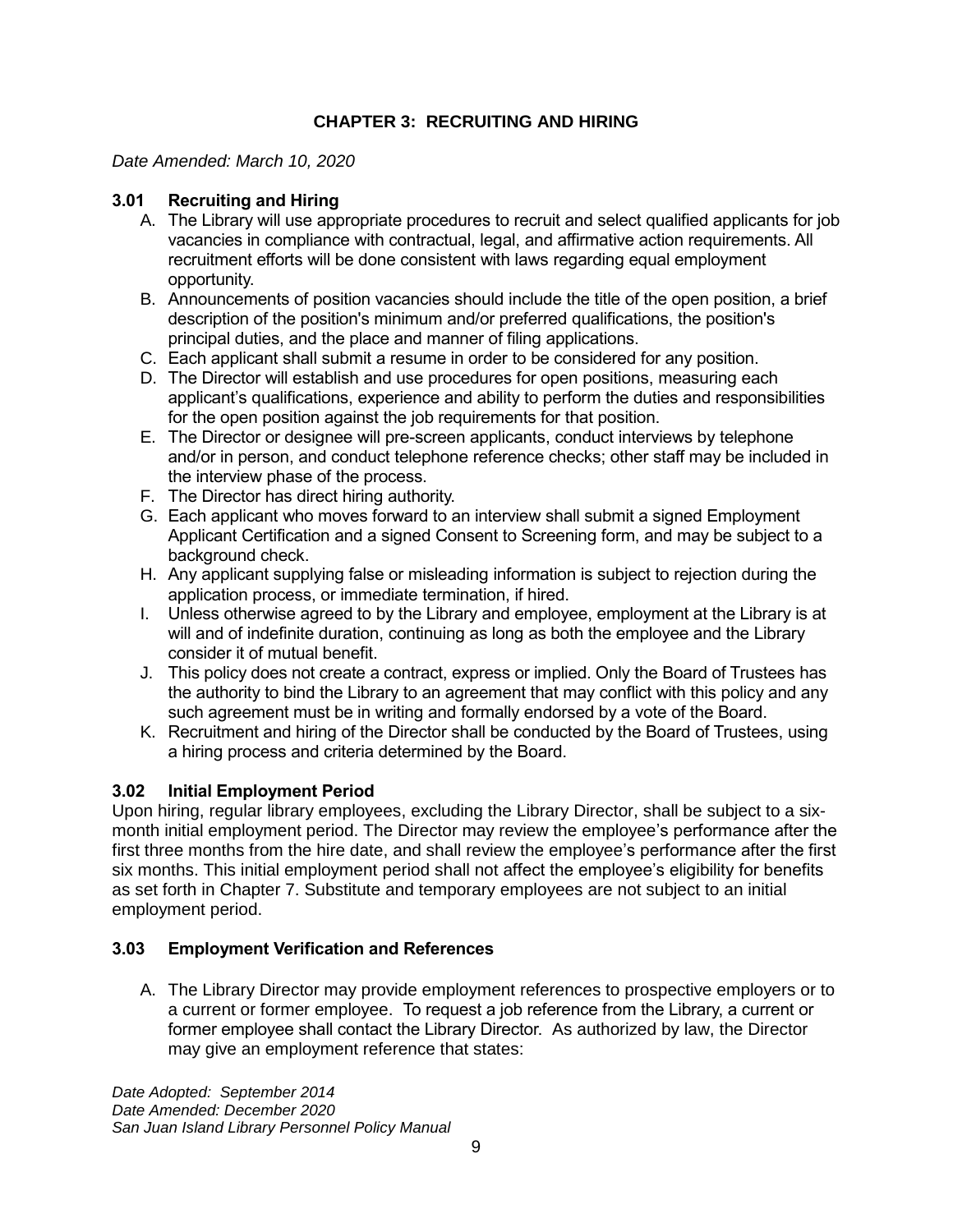- $\checkmark$  Employee's full name
- $\checkmark$  Dates of employment
- ✓ Employment status (current/former, full-time/part-time)
- ✓ Job title and salary
- $\checkmark$  An employee's ability to perform his or her job
- $\checkmark$  The diligence, skill, or reliability with which an employee performs or performed his or her job, including performance plans or other performance-related information
- $\checkmark$  Any illegal or wrongful act an employee committed in relation to his or her job duties.

As authorized by the Director, a supervisor may provide an employment reference if the supervisor has direct knowledge of the above employee information. No other employee may represent the Library in providing a work reference, unless authorized by the Director.

No employee may give out work reference information that may be false, misleading or made with reckless disregard for the truth. *See* RCW 4.24.730.

References will be provided at the Director's discretion. If a reference is provided, the Library will maintain a written record of the identity of the person or entity to which the information was disclosed for a minimum of two years. The affected employee may inspect that record.

B. Certificate of Employment. Regardless of whether the Library provides an employment reference, the Library will, within ten business days of receiving a written request by a former employee, furnish a signed written statement to the employee providing the reasons for and effective date of the employee's discharge, as set forth in WAC 296- 126-050.

# <span id="page-13-0"></span>**3.04 Employee Personnel Records**

A personnel file for each employee shall be maintained by the Library Director in a secure file, and kept for the duration of the employee's employment, plus six years after the employee's termination of employment (pursuant to the state Archives *Local Government Common Records Retention Schedule*, GS50-04B-06). An employee's personnel file contains the employee's name, title and/or position held, job description, job application, salary, changes in employment status, training received, performance evaluations, personnel actions affecting the employee, disciplinary actions, and other pertinent information. Medical information about employees is contained in a separate confidential file and access is restricted by Health Insurance Portability & Accountability Act (HIPAA).

Employees have the right to review their personnel files. An employee may request removal of irrelevant or of erroneous information in his/her personnel file. If the Library Director denies an employee's request to remove the information, the employee may file a written rebuttal statement to be placed in his/her file.

Personnel files, including medical records subject to HIPAA*,* are kept confidential to the maximum extent permitted by law. Except for routine verifications of employment, no information from an employee's personnel file will be released to the public, including the press, without a written request from the employee for specific information, or by court order.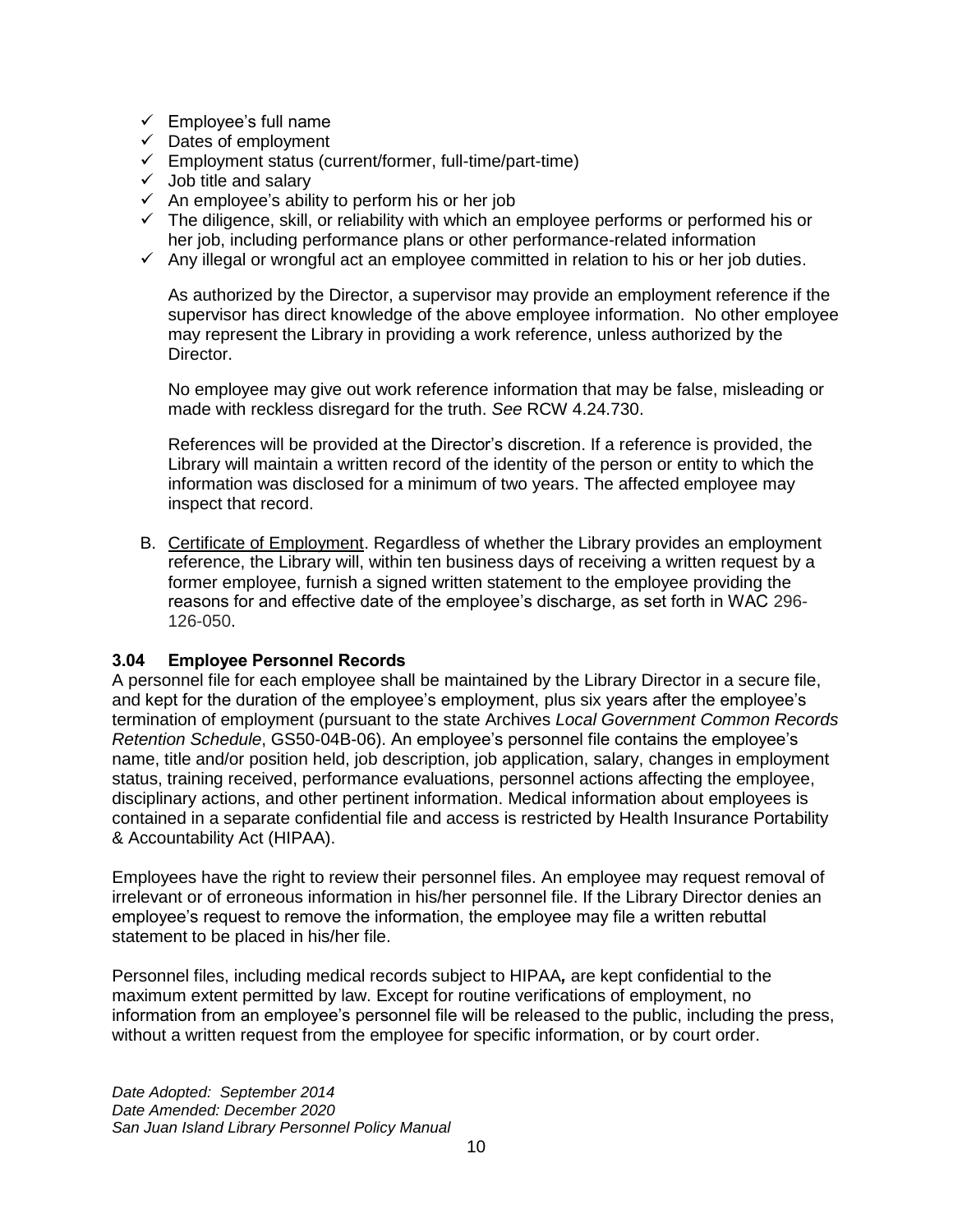Employees have a responsibility to keep their personnel records up to date and should notify the Library Director in writing if there are any changes to the employee's personal information.

Only supervisory and management employees who have an employment-related need-to-know information about another employee may inspect the personnel file of that employee. Any such inspection must be approved and supervised by the Library Director or designee.

# <span id="page-14-0"></span>**3.05 No Rehire Policy**

The San Juan Island Library has a no rehire policy. Exceptions to this policy may be made at the request of the Library Director and approval by the Board of Trustees.

# <span id="page-14-1"></span>**3.06 Relocation Expenses**

Moving expenses are generally not reimbursed for new employees except at the discretion of the Board of Trustees. In such cases when the Board does allow for reimbursement, this decision must be approved at a public meeting of the Board by a formal motion. Only expenses that meet the following criteria will be considered:

- 1. Expenses that are reasonable and actual expenditures;
- 2. Relocation from prior home to San Juan Island;
- 3. Relocation distance must exceed 50 miles from the Anacortes ferry landing; and
- 4. Total expenses must not exceed 10% of employee's base salary.

Reimbursement for moving expenses may be authorized by the Board of Trustees for new employees in a professional, administrative, technical or major supervisory position if it is necessary to recruit out of the local area. Reimbursement is dependent upon funding availability during the fiscal year.

After approval by the Board, the Library may reimburse for the following:

- Mileage according to the IRS allowable mileage rate;
- Transportation of household and personal belongings by a commercial moving company. Allowable expenses include the actual cost of moving. When practicable, quotes shall be obtained from at least three commercial moving companies;
- Transportation of household and personal belongings by the employee. Allowable expenses include the actual cost of renting a moving truck or trailer from an established commercial rental company. When practicable, quotes shall be obtained from three commercial vehicle rental companies;
- Moving expenses will be paid if relocation is at time of employment; and
- Receipts for all related moving expenses shall be provided to the Library.

If an employee leaves employment with the Library within one year of the date of employment, the employee will be responsible for reimbursing the Library for the total cost of moving expenses.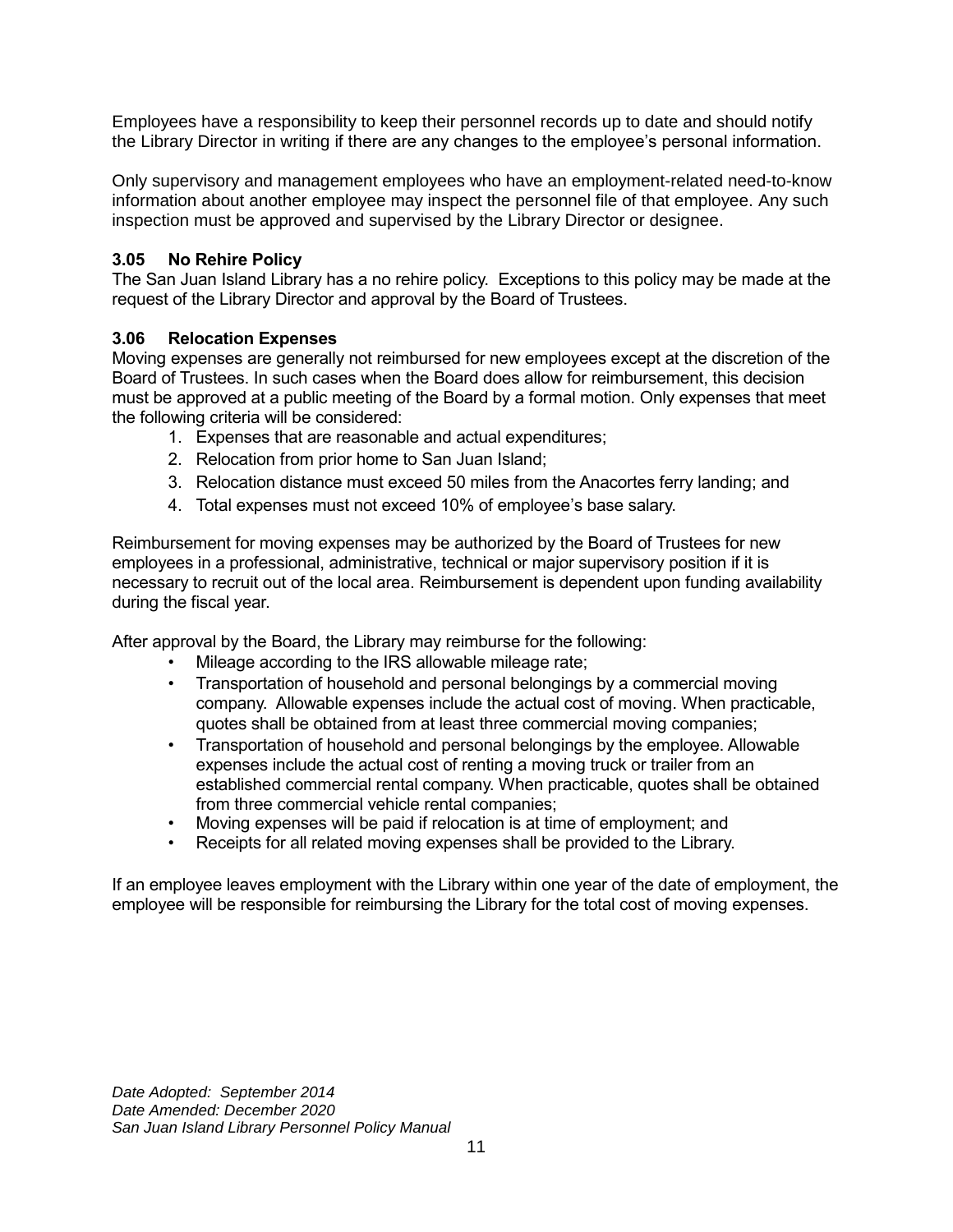# **CHAPTER 4: HOURS AND ATTENDANCE**

<span id="page-15-0"></span>*Date Amended: March 10, 2020*

### <span id="page-15-1"></span>**4.01 Working Hours**

The Library's workweek is Sunday 12:01 a.m. through Saturday midnight. Due to the nature of library work, with the Library normally open seven days a week except for holidays, the scheduled workweek for most regular employees is flexible. Due to Library programs and hours, many employees work on the weekends and/or in the evenings, as scheduled by the Library Director. A normal schedule for regular full-time employees and/or regular part-time employees consists of at least 15 hours, and up to 40 hours, each workweek. Work schedules and/or workweeks are established by the Library Director or designee.

The Library Director or designee will advise employees of their scheduled work hours.

#### <span id="page-15-2"></span>**4.02 Attendance**

The Library values its employees and works on an honor system for employees to report to work on time and maintain good attendance. Because the Library has a small staff, the Library Director must be able to rely on employees to report for work when they are scheduled or expected to work. If the employee will not be able to arrive at work on time, the employee should notify the Library before the work day begins or within 30 minutes of the normal or scheduled start time. The employee should either leave a voice message with any staff member to be relayed to the Director and/or other appropriate staff, or email all staff to ensure that the Director and/or other appropriate staff receive the message. If an absence continues beyond one day, the employee *must* call or email to notify the Library.

An employee who is absent without notification for three consecutive days or shifts may be considered as having abandoned their job and may be disciplined up to and including termination. Employees may be disciplined, up to and including termination, for failing to report to work without notice or insufficient notice, for excessive or an unusual pattern of absenteeism (for example, absence every Friday and/or Monday), excessive tardiness or for other attendance or tardiness problems.

# <span id="page-15-3"></span>**4.03 Flexible Work Schedules (regular employees)**

Many regular employees may work a flexible work schedule. A flexible work schedule is a schedule that permits flexible starting and quitting times for regular employees. The employee must still maintain the required number of hours for which he/she is employed to work.

A flexible work schedule is granted at the discretion of the Library Director, and may be used so long as it meets the Library's needs. The employee must keep track of his/her time on forms approved by the Library, and the Director must sign off on each time sheet for each month of work. If the employee does not supply accurate time sheets on a regular basis, the employee may not be able to continue working on a flexible schedule, may be assigned a fixed schedule, and may be subject to discipline up to and including termination. An approved flexible schedule may be revoked with no notice depending on the needs of the Library.

# <span id="page-15-4"></span>**4.04 Overtime**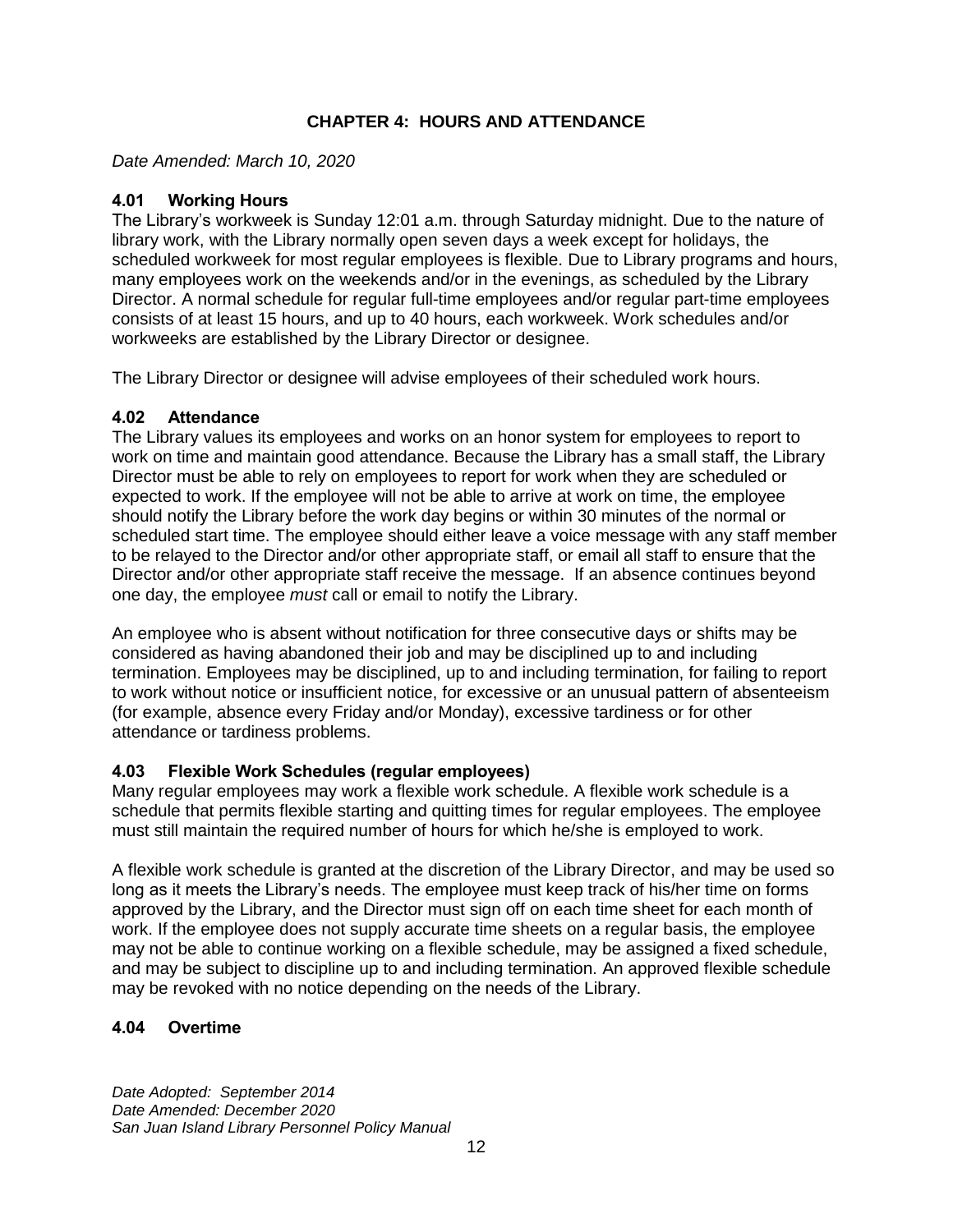Library positions are designated as either "exempt" or "non-exempt" according to the federal FLSA and state WMWA requirements. *See* Appendix A (listing of exempt and non-exempt positions).

**Exempt Employees/Overtime**. Some Library employees are exempt, meaning that they are not covered by the FLSA or WMWA, including minimum wage and overtime provisions, and do not receive overtime pay. An employee may be exempt regardless of whether or not he or she receives a salary or hourly wage. As required by the FLSA and WMWA, the exempt classification is made pursuant to the type of work performed. Under the FLSA, an employee is classified as exempt if he or she is employed in a bona fide executive, administrative, or professional capacity, as further determined and defined by the state Department of Labor and Industries and applicable laws.

**Non-Exempt Employees/Overtime.** Most Library positions are non-exempt and covered by the FLSA. Employees in non-exempt positions are entitled to additional compensation in the form of overtime pay. Overtime is defined as hours worked in excess of 40 hours in a seven-day workweek. The employee's supervisor must authorize all overtime in advance.

Overtime pay is calculated at one and one-half times the employee's regular rate of pay for all hours worked in excess of 40 hours during a seven-day workweek. When computing hours worked for overtime, time paid but not worked does not count as hours worked. For example, paid leave for vacation, sick leave or holidays is time paid to the employee, but is not hours worked for overtime purposes; therefore even though employees may be paid for such nonworking time, no addition should be made to the total hours worked in the workweek for the purpose of computing overtime.

The following are not counted as hours worked for the purpose of computing overtime:

- 1. Sick leave, holidays, vacations, bereavement leave, and weather-related emergency days;
- 2. Court leave;
- 3. Meal periods where an employee is allowed free time and which lasts one-half hour or longer;
- 4. Overnight trips during non-working hours unless the employee is performing work while travelling;
- 5. Time spent before, after or between regular working hours which is unrelated to principal activities;
- 6. Normal commuting time between home and job unless duties are performed during that time; and
- 7. Training/school time which employees attend after hours.

When employees are called for emergency work or required work outside of normal working hours, the Library Director may, at the Library Director's discretion, authorize the payment of time and one-half rate for those hours, regardless of the total hours worked during the week.

# <span id="page-16-0"></span>**4.05 Breaks and Meal Periods**

Pursuant to state law, non-exempt employees must take one 10-minute paid rest period for every four hours worked, and a minimum of one 30-minute unpaid meal break for every five hours worked. Meal breaks may not be less than 30 minutes, unless the employee voluntarily opts to waive the meal break. If the employee voluntarily waives the meal break, the employee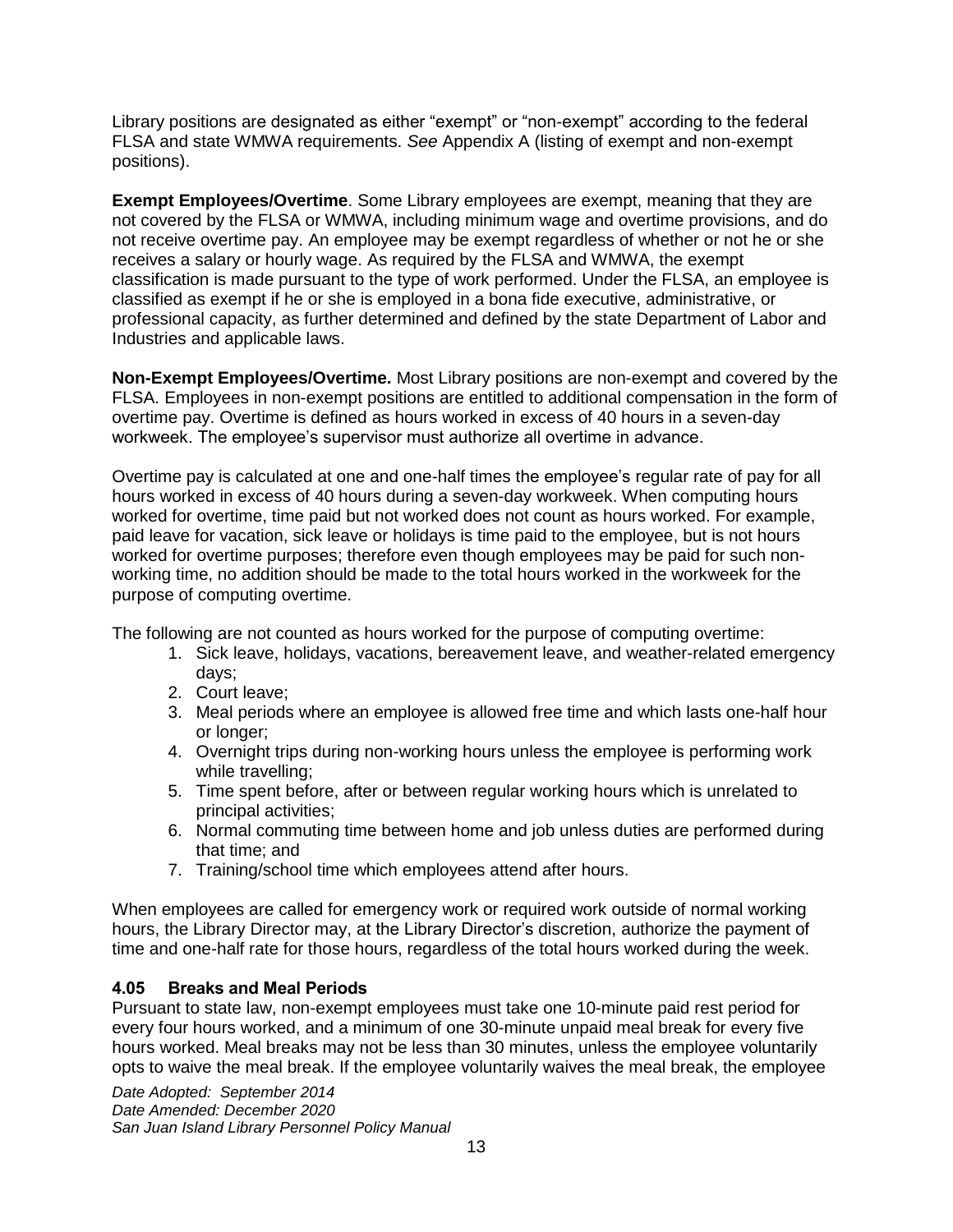must sign a form stating that he or she has waived it. Otherwise, due to state law, the Library must require that the employee take it.

The 10-minute rest period is mandatory under state law and cannot be waived. With the employee's supervisor's permission, the employee may take intermittent breaks throughout the workday that add up to 10 minutes for every four hours worked. All breaks should be arranged so they do not interfere with the Library's business or with service to the public. Breaks and rest periods may not be saved in order to extend any other break period or to leave early from work.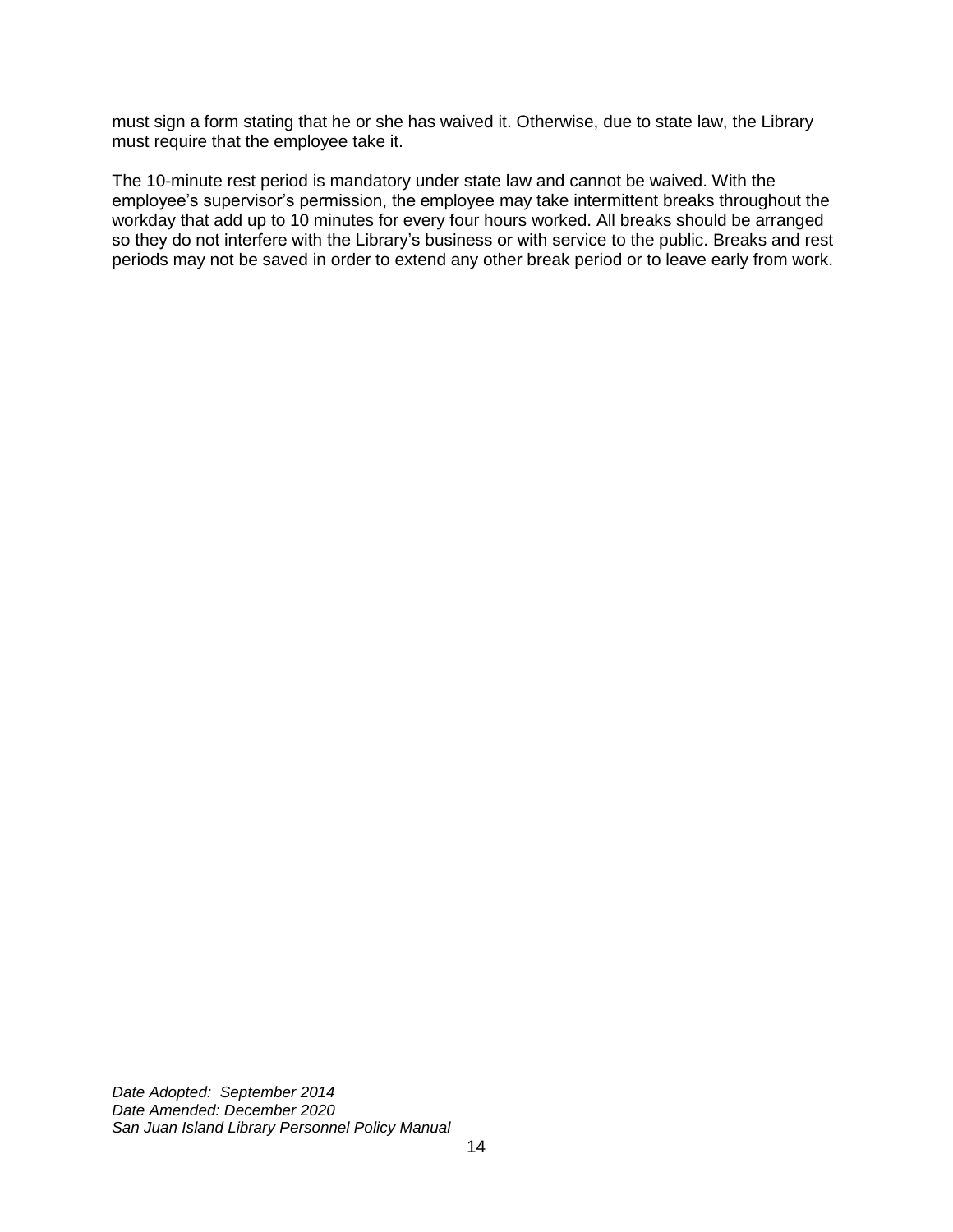# **CHAPTER 5: EMPLOYEE POSITIONS AND DUTIES**

<span id="page-18-1"></span><span id="page-18-0"></span>*Date Amended: March 13, 2018 Date Amended: March 10, 2020*

# <span id="page-18-2"></span>**5.01 Categories**

In order to fulfill Library duties, the Library employs employees in different capacities. As further described in this chapter, the Library employs:

- Regular employees, on a full-time and part-time basis;
- Substitute employees, on an as-needed basis to fill in for regular employees or for other Library needs; and
- Temporary employees, for terms not to exceed six months.

Please see Appendix A for a list of all Library positions. The Library also relies heavily on volunteers who are not Library employees, but like Library employees, the Library values and appreciates them.

Notwithstanding the descriptive categories set out above, the District has the ability to hire and use contract employees whose duties, compensation, benefits and other aspects of their employment are set out in an individual employment agreement approved by the Board of Trustees, the terms of which may differ from what may be set out in these Personnel Policies.

# <span id="page-18-3"></span>**5.02 Regular Employees (full-time and part-time)**

Regular library employees, both full-time and part-time, have continuous, predictable, and scheduled employment of six months duration or longer. Regular employees are required to perform advanced work in the areas of acquisitions, cataloging, networking, reference, volunteer coordination, programs, as well as assisting patrons with locating information.

Each library employee will be assigned specific duties within the broad framework of the Library's functions (i.e., youth services, interlibrary loan, bookkeeping, cataloging, etc.). Duties for each position will be delineated in individual position descriptions provided to each employee. Other duties may be assigned as necessary. Regular employees may be classified as:

- **Regular Full-Time Employees** Work at least 40 hours per week and receive benefits:
	- o Receive vacation leave, sick leave, holiday leave or other kinds of leave during their period of employment, as set forth in Chapter 8.
	- $\circ$  Receive health insurance during their period of employment, as set forth in Chapter 7.
	- o Will be enrolled in the state Public Employees Retirement System (PERS), although there are a few exceptions depending on PERS eligibility criteria.
	- $\circ$  Are eligible for overtime pay as required by law if they are non-exempt. Exempt employees are not eligible for overtime pay.
	- $\circ$  Pay contributions to the Social Security system, as does the Library on their behalf.
	- $\circ$  Are subject to the performance review process and may receive merit increases, as set forth in Chapter 10.
- **Regular Part-Time Insured Employees** Work at least 20 hours but fewer than 40 hours per week and receive some benefits: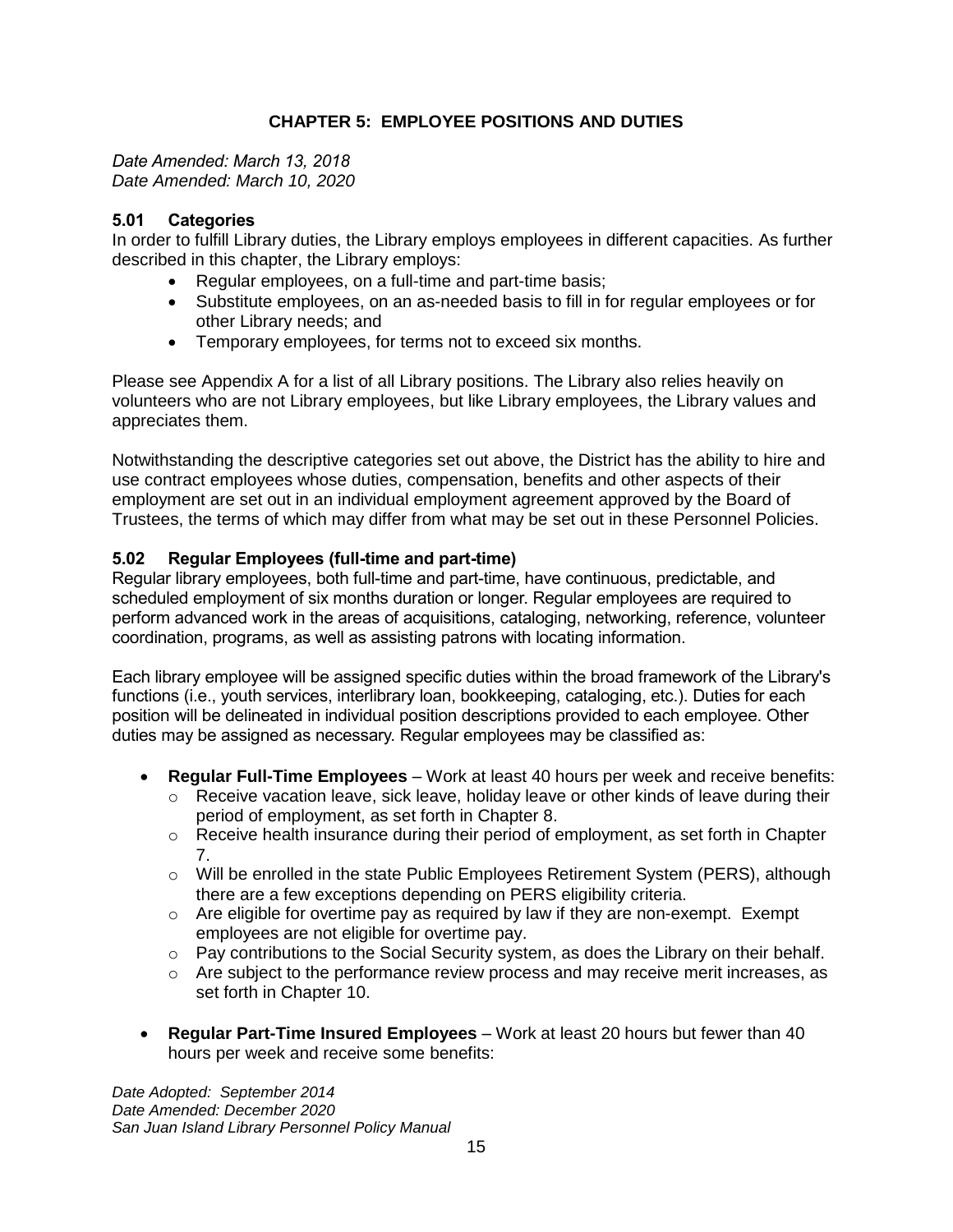- o Receive prorated vacation leave, prorated sick leave, prorated holiday leave or other kinds of prorated leave during their period of employment, as set forth in Chapter 8. "Prorated" means the ratio between the number of hours in the employee's normal work schedule of at least 20 hours per week and the regular full-time schedule of 40 hours per week.
- $\circ$  Receive health insurance during their period of employment, as set forth in Chapter 7.
- $\circ$  Will be enrolled PERS, although there are a few exceptions depending on PERS eligibility criteria.
- $\circ$  Are eligible for overtime pay as required by law if they are non-exempt. Exempt employees are not eligible for overtime pay.
- $\circ$  Pay contributions to the Social Security system, as does the Library on their behalf.
- $\circ$  Are subject to the performance review process and may receive merit increases, as set forth in Chapter 10.
- **Regular Part-Time Non-Insured Employees** Work less than 20 hours per week and receive fewer benefits:
	- $\circ$  Receive prorated vacation leave, prorated sick leave, prorated holiday leave, or other kinds of prorated leave during their period of employment, as set forth in Chapter 8.
	- $\circ$  Do not receive health insurance or other benefits during their period of employment, unless exceptional circumstances exist and they qualify for such benefits.
	- $\circ$  Will not be enrolled in PERS, although there are a few exceptions depending on PERS eligibility criteria.
	- $\circ$  Are eligible for overtime pay as required by law if they are non-exempt. Exempt employees are not eligible for overtime pay.
	- $\circ$  Pay contributions to the Social Security system, as does the Library on their behalf.
	- o Are subject to the performance review process and may receive merit increases.

# <span id="page-19-0"></span>**5.03 Substitute Employees**

*Date amended: March 13, 2018*

The Library Director may hire substitute employees as on-call employees, for example, to replace regular employees who are on vacation or other leave, to meet project or peak workload demands, or to temporarily fill a vacancy until a regular employee is hired. A substitute employee normally works less than 20 hours per week, though hours of work can fluctuate depending on the assigned work. As an on-call employee, a substitute typically has no fixed schedule.

Substitute employees do not make decisions concerning library operations or supervise other employees. While off duty, the Library does not limit a substitute employee's activities or require the employee to remain within a certain geographic area. If a substitute cannot be reached for work, the Library will call another substitute to assist with Library services. A substitute is an "at will" employee, and is subject to applicable Library policies and procedures. Substitute employment may be terminated by either the employee or the Library, with or without notice. Substitute employment represents no commitment concerning future employment of any kind.

Regarding benefits, substitute employees:

o Receive prorated sick leave, as set forth in Chapter 8.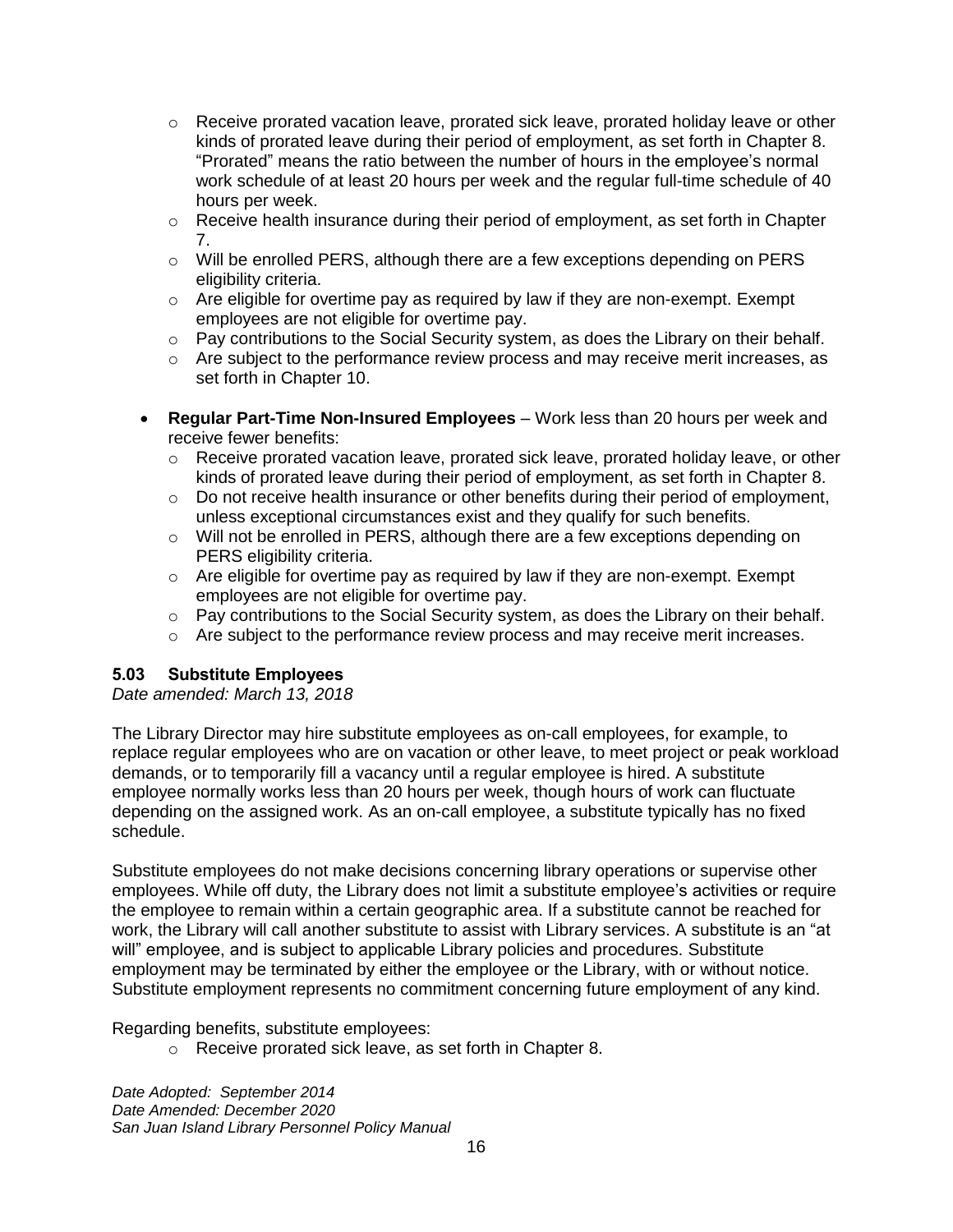- $\circ$  Do not receive vacation leave, holiday leave, or any other types of leave (aside from sick leave), health insurance, or other benefits during their period of employment, unless exceptional circumstances exist and they qualify for such benefits as an eligible regular employee.
- $\circ$  Shall receive workers' compensation, or industrial insurance, for qualifying work.
- $\circ$  Will not be enrolled in PERS, although there are a few exceptions depending on PERS eligibility criteria.
- $\circ$  Are eligible for overtime pay as required by law if they are non-exempt. Exempt employees are not eligible for overtime pay.
- o Pay contributions to the Social Security system, as does the Library on their behalf.
- o Are not subject to the performance review process and will not receive merit increases beyond Step 2.

#### <span id="page-20-0"></span>**5.04 Temporary Employees**

*Date amended: March 2018*

The Library Director may hire temporary employees, including Library Assistants and interns, to meet temporary workload or project needs. Temporary employment consists of continuous, predictable and scheduled employment, not to exceed six calendar months duration. Temporary employment can be full-time or part-time.

A temporary employee is an "at will" employee and is subject to applicable Library policies and procedures. Temporary employment may be terminated by either the employee or the Library, with or without notice. Temporary employment represents no commitment concerning future employment of any kind.

Regarding benefits, temporary employees:

- o Receive prorated sick leave, as set forth in Chapter 8.
- $\circ$  Do not receive vacation leave, holiday leave, or any other types of leave (aside from sick leave), health insurance, or other benefits during their period of employment, unless exceptional circumstances exist and they qualify for such benefits as a regular eligible employee.
- o Will not be enrolled in PERS, although there are a few exceptions depending on PERS eligibility criteria.
- $\circ$  Are eligible for overtime pay as required by law if they are non-exempt. Exempt employees are not eligible for overtime pay.
- o Pay contributions to the Social Security system, as does the Library on their behalf.
- $\circ$  Are not subject to the performance review process and will not receive merit increases.

#### <span id="page-20-1"></span>**5.05 Volunteers**

The Library recognizes the value of volunteers as a resource to further the Library's ability to provide quality services and programs to the public. The Board believes that volunteer services are beneficial to both the Library and the individual volunteer. Benefits include fostering greater public interest in the Library, using Library resources in a cost efficient and productive manner, and encouraging personal growth and learning opportunities for the volunteer.

It is the intent of the Board that volunteers are used only to enrich budgeted library services and programs and that no volunteers will be used to replace positions that are part of the Library's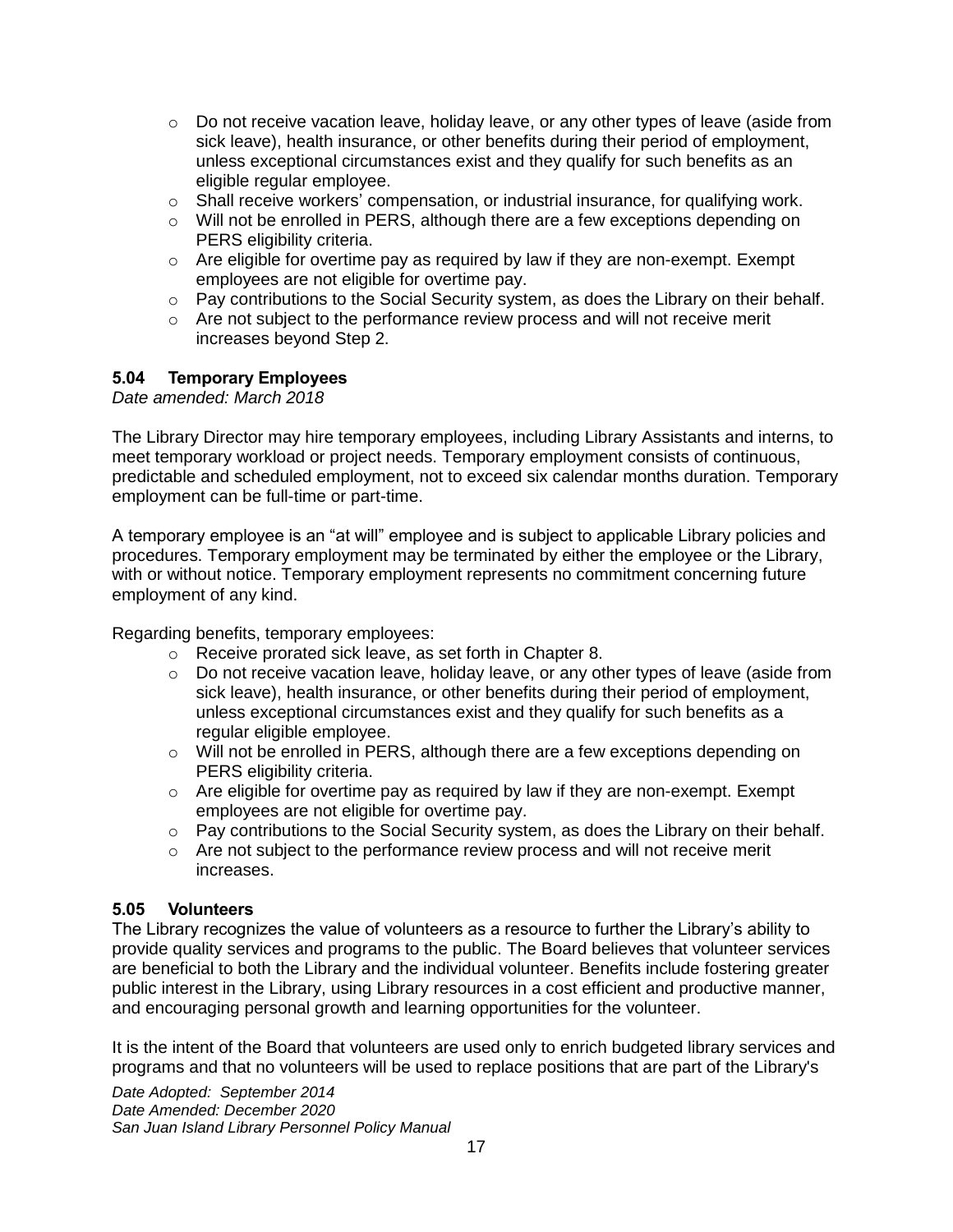regularly-funded services. Library volunteers are subject to the Library's personnel policies, where applicable, including general policies for conduct set forth in Chapters 1, 2, 9 and 11.

Library volunteers are expected to:

- Complete and sign a Volunteer Application and Release Form to be eligible for volunteering with the Library;
- Have a background check performed if the volunteer will be working unsupervised with children under sixteen years of age, developmentally disabled persons, or vulnerable adults, in accordance with RCW 43.43.830, prior to the volunteer working with such persons;
- Be selected by the Library's Director to support budgeted programs and services of the Library or support Library staff functions, or both, at the Director's discretion;
- Be able to work well with Library staff, the public, Library property and the Library's other physical resources, as needed;
- Understand and generally comply with the standards of conduct of a regular Library employee, as applicable to volunteer service; and
- Otherwise be suitable for volunteer service with the Library.

The Library Director may, at the Library Director's discretion, no longer assign or retain a volunteer who does not meet the above criteria or is otherwise not suitable for volunteer service with the Library. Individual volunteers are covered by this policy, and advisory boards or committees, or non-profit organizations that may support the Library, are not covered by this policy. The members of the Board of Trustees are not covered by this policy.

It is important for volunteers and Library staff to know what insurance coverage the Library will or will not provide for work that volunteers perform during the authorized course and scope of their work, such as:

- A volunteer will not be personally liable for harm caused by an act or omission of the volunteer on behalf of the Library, so long as the volunteer was acting pursuant to the standards set forth in RCW 4.24.670, including that the volunteer was acting within the scope of the volunteer's authorized responsibilities, and the conduct was not willful or criminal misconduct, gross negligence, reckless misconduct, or other flagrant misconduct.
- The Library provides workers' compensation, or industrial insurance, for qualifying work.
- If a volunteer's personal property is damaged, lost or stolen while the volunteer is serving in authorized volunteer status, the Library will not be responsible to reimburse the volunteer for the damage.
- The Library does not provide employee fringe benefits like medical or dental insurance or other non-insured benefits provided to regular Library employees. The Library may provide reimbursement for certain work-related expenses with the approval of the Library Director.

Volunteer service within the Library covers a wide range of functions and activities, which this policy does not cover. The Board may adopt other policies specific to volunteers that are not contained in this Manual, and which may be placed in a manual specific to volunteer service.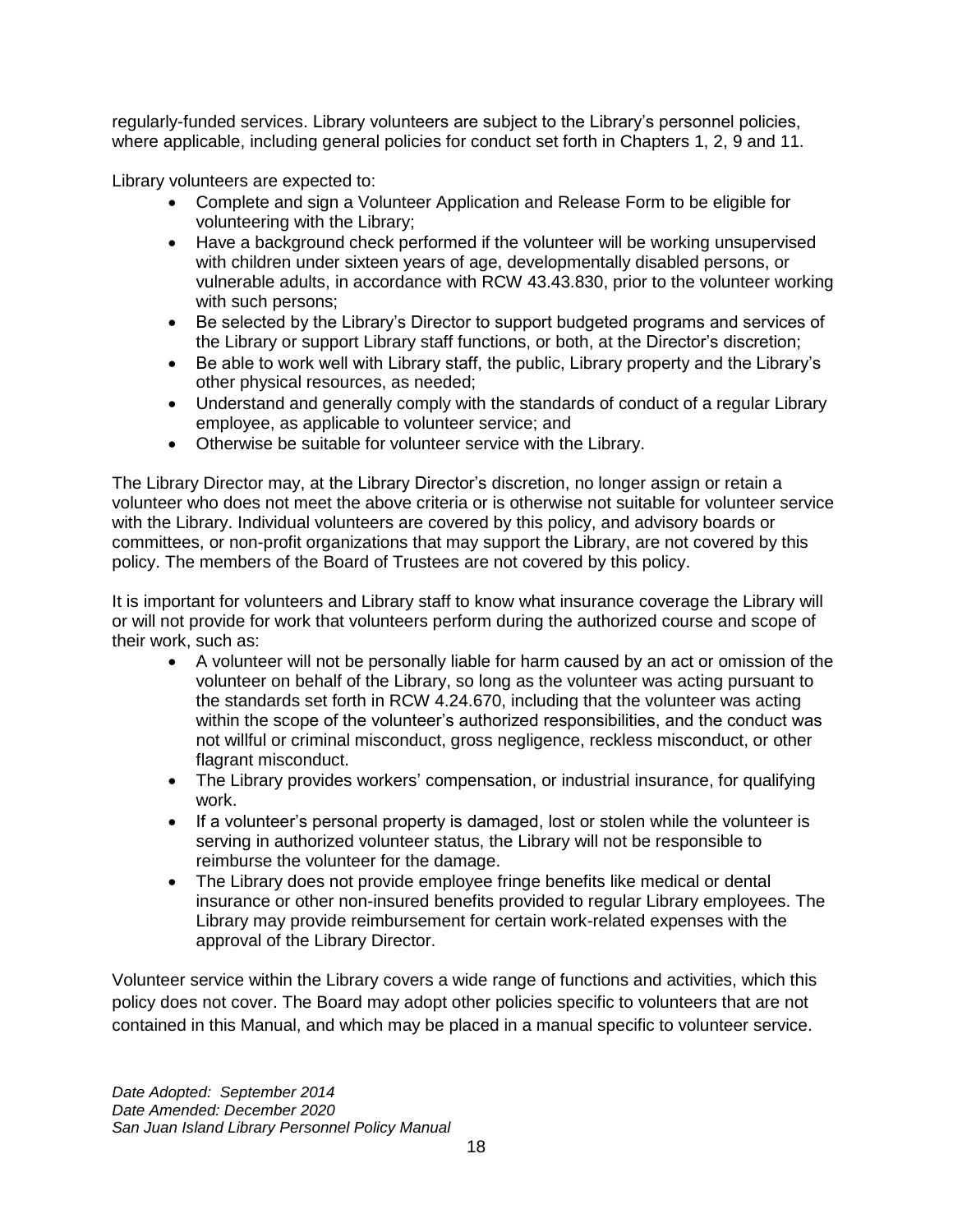CHAPTER 6: COMPENSATION

Date Amended: November 10, 2014 Date Amended: December 8, 2015 Date Amended: December 8, 2020

# <span id="page-22-0"></span>**6.01 Salary for Regular Employees**

- A. Salaries for regular employees are established by the Board of Trustees during the process of setting and approving the Library's annual budget, and are based on a step system. There is a multi-step range to each salary level. Step 1 is normally the beginning salary for a position; steps 2 through 5 are annual increases measured from the completion of a full year's employment based upon the employee's receipt of a satisfactory or "meets expectations" annual performance evaluation.
- B. A new employee may be employed at a higher rate than Step 1 when the employee's experience, training or proven capability warrant, or when prevailing market conditions require, a starting rate greater than Step 1. The Director has the discretion to hire an employee at a step greater than Step 1, so long as good cause is shown and it is within the Library's budget for that position. A new hire starting at a rate greater than Step 1 will remain in the step range into which he or she was hired; the step range will not be adjusted or extended beyond Step 5. Any decision to hire an employee at a step higher than Step 1 that is not within the budget for that position must be approved by the Board of Trustees.
- C. A regular employee promoted to a position in a higher classification and salary range shall receive the next highest available pay step in the new range.
- D. Effective January 1, 2015 (FY 2015), a regular employee who completes all 5 (five) salary steps qualifies for a subsequent 1% yearly salary increase measured from the completion of another full year's employment and upon the employee's receipt of a satisfactory or "meets expectations" annual performance evaluation. This increase will be included as part of the employee's monthly salary following receipt of the appropriate performance evaluation. This increase is in addition to any cost of living adjustment (COLA) that may be made.

# <span id="page-22-1"></span>**6.02 Cost of Living Adjustment**

Regular and substitute employee salary scales are eligible to receive a discretionary annual cost of living adjustment at the beginning of each budget year. If approved by the Board of Trustees, the cost of living adjustment will be some percentage of the Consumer Price Index for the Seattle area received from the U.S. Department of Labor under the title CONSUMER PRICE INDEXES PACIFIC CITIES AND U.S. CITY AVERAGE. The determination of the eligibility and amount of this cost of living adjustment will be determined by the Board at the end of each budget year.

# <span id="page-22-2"></span>**6.03 Discretionary One-Time Payment**

In exceptional cases, the Board of Trustees in its sole discretion may approve an additional discrete payment for one or more Library employees. Examples of exceptional cases that the Board may consider in approving such a payment include an employee consistently demonstrating exemplary performance or employees working in or on Library property during a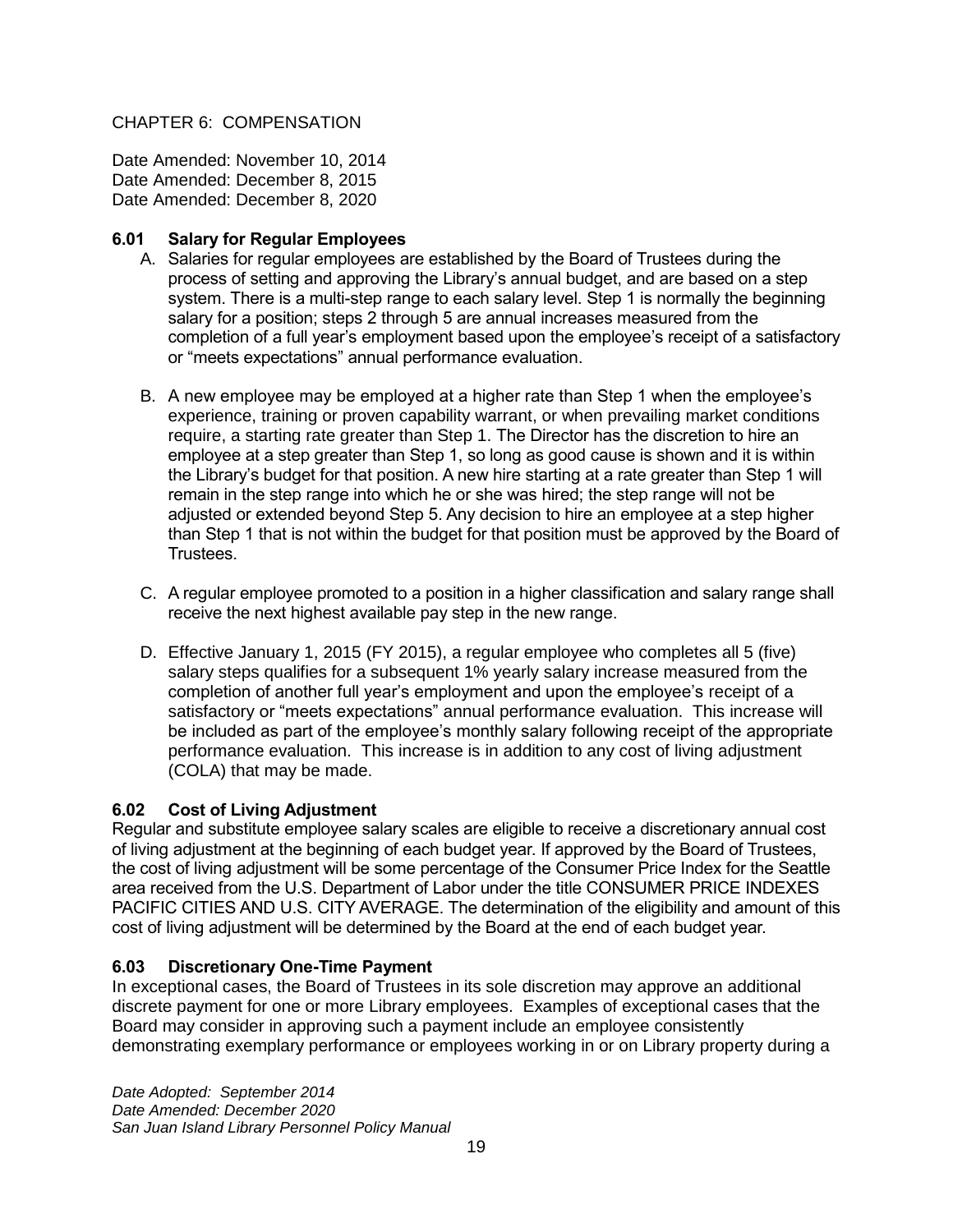public health emergency where doing so could jeopardize their health or the health of their families or households.

# <span id="page-23-0"></span>**6.04 Wages for Hourly Employees**

Wages for hourly employees, including substitute and temporary employees, will be set at an hourly rate by the Board of Trustees.

### <span id="page-23-1"></span>**6.05 Paydays**

Library employees are paid monthly on the last work day of each month. If a regularly scheduled payday falls on Saturday or Sunday, pay checks will be distributed on Friday.

#### <span id="page-23-2"></span>**6.06 Deductions**

Some regular deductions from the employee's earnings are required by law; other deductions are specifically authorized by the employee. The Library will withhold from the employee's paycheck those deductions required by law and any voluntary deductions authorized by the employee, by applicable contract, or by statute.

#### <span id="page-23-3"></span>**6.07 Travel Expenses**

All travel by regular full-time and part-time employees away from the Library must be approved in advance by the Library Director. If private automobiles are used, employees will be reimbursed at the current IRS mileage reimbursement rate, so long as such travel is directly related to an event, e.g., a meeting or training that is required or expected of the employee to attend in the performance of the employee's job duties.

Travel for an event that is voluntary, where the employee performs no productive work during the event, the event takes place outside of the employee's regular working hours, and is not directly related to the employee's current work, will not be compensated for travel-related expenses.

The Library Director's travel expenses must be approved in advance by the Board.

# <span id="page-23-4"></span>**6.08 Travel Expense Reimbursement**

Once travel is approved by the Director or the Board pursuant to Section 6.07, regular employees will be reimbursed for reasonable and customary expenses actually incurred in connection with the business of the Library.

**Non-overnight trips:** Employees will be reimbursed for the reasonable cost of meals, excluding any expenses for alcoholic beverages, and business expenses, so long as the employee supplies receipts for such expenditures to the Library Director. Tips, not to exceed 15%, are reimbursable.

**Overnight trips:** Employees will be reimbursed for reasonable lodging and travel expenses while away, so long as the employee supplies receipts for such expenditures to the Library Director. Meal costs will be reimbursed at the per diem rate, not to exceed the reimbursement rates set annually by San Juan County.

Requests for reimbursement, including receipts and a copy of the signed pre-approval form, shall be submitted on a travel expense report form signed by the employee and approved by the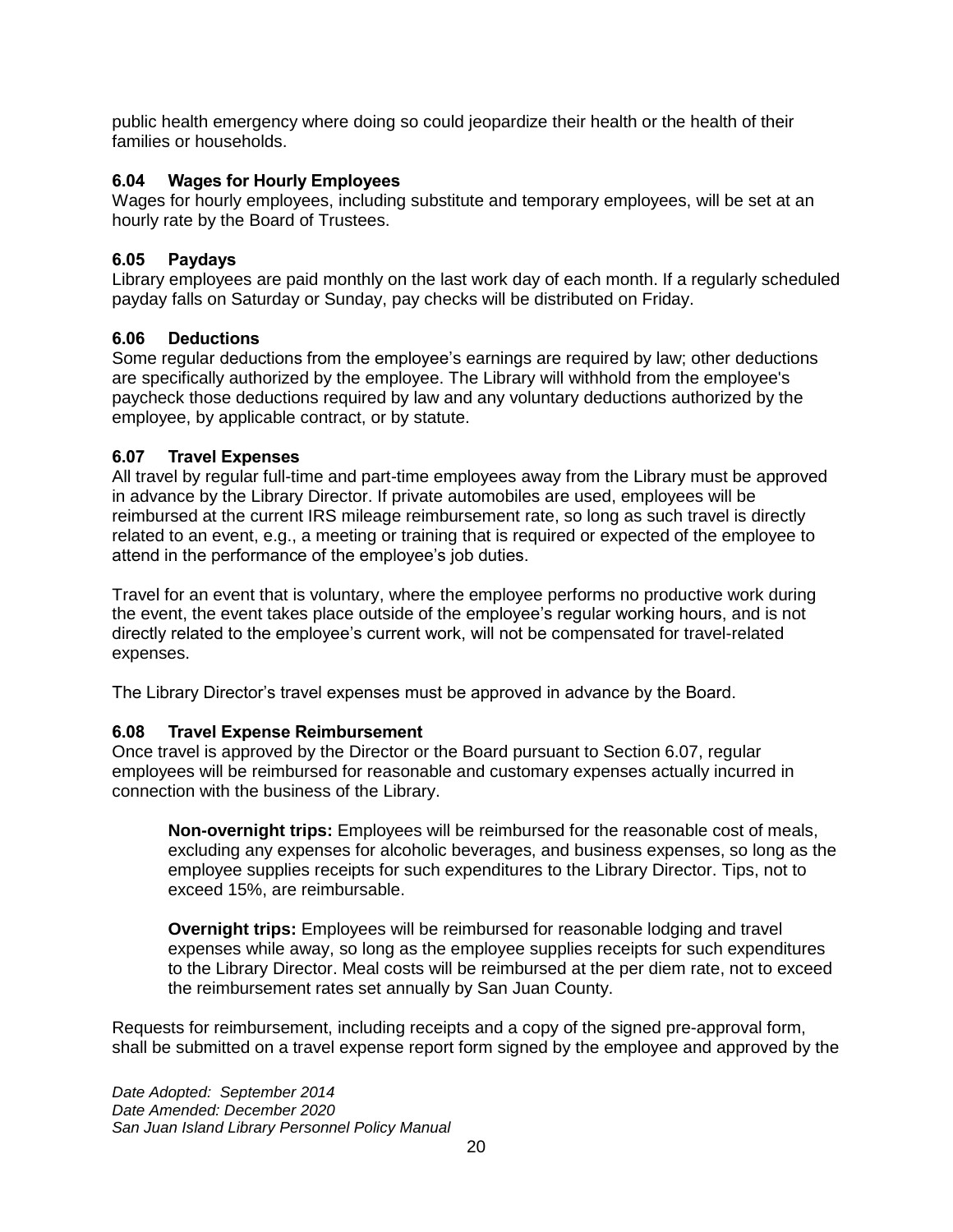Director. The Library Director's requests for reimbursement will be approved by the Board president or other officer.

# <span id="page-24-0"></span>**6.09 Other Food Expenses**

The reasonable costs of food items related to the situations listed below are allowable expenses, so long as such expenditures are de minimis:

- 1. Cost of Board members and related staff at official and other Library business related meetings;
- 2. Cost of coffee and other refreshments at training sessions or staff meetings for Library employees, volunteers and Board members;
- 3. Cost of refreshments at appropriate ceremonies such as facility openings, swearingin ceremonies, commendations and the like;
- 4. Cost of meals provided to Library employees during emergency situations (e.g., major fire, water main break, natural disaster);
- 5. Cost of working lunches at Library facilities such as with citizen committees, county officials and the like;
- 6. Cost of meals and/or refreshments at volunteer and employee recognition programs; and
- 7. Refreshments for attendees of public meetings, including coffee, tea, hot chocolate, soft drinks, etc., or snacks as a benefit of contribution to the public process and for officials, employees or volunteers as a benefit of work.

The following documentation must be submitted with the claim voucher requesting payment:

- 1. The date and a description of the activity for which food was necessary; and
- 2. Receipts/invoices for all expenditures.

# <span id="page-24-1"></span>**6.10 Garnishment**

The Library will enforce garnishments and wage attachments as required by federal or state laws. Pursuant to state law, a court-ordered writ of garnishment shall not be cause for corrective action or for discharge of the employee for whom it was assessed against.

# <span id="page-24-2"></span>**6.11 Compensation Upon Termination**

Upon an employee's separation from the Library's employment, the employee will receive the following compensation:

- 1. Regular wages for all hours worked that have not been paid;
- 2. Any overtime or holiday pay due; and
- 3. Payment of any accrued but unused vacation, if applicable.

Payment will be made at the next regularly scheduled payday.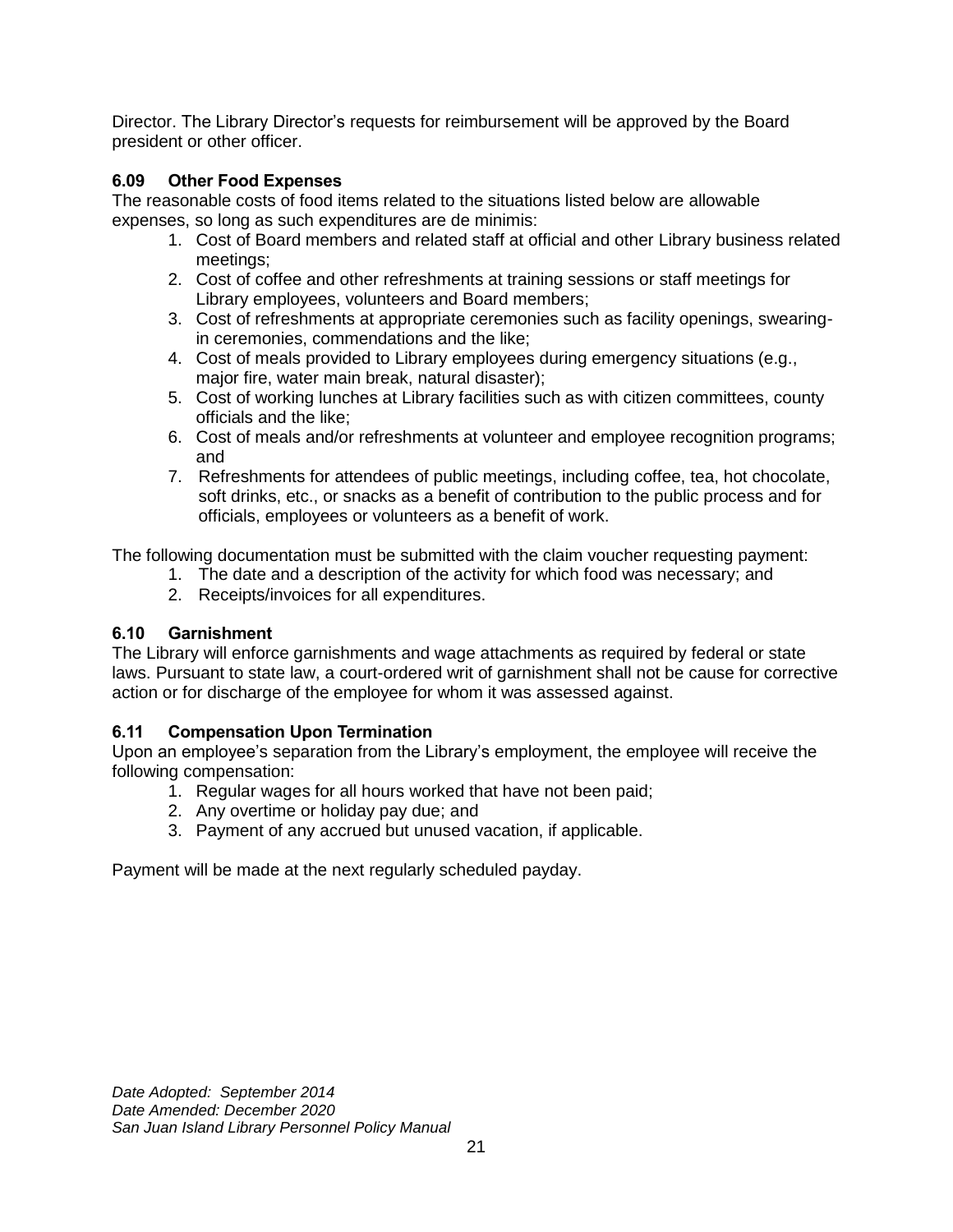# **CHAPTER 7: BENEFITS**

<span id="page-25-0"></span>*Date Amended: March 13, 2018 Date Amended: March 8, 2022*

#### <span id="page-25-1"></span>**7.01 Health Insurance**

The Library participates in a library group insurance program for regular full-time and regular parttime employees working 20 or more hours per week.

The Library will pay 100% of the premium for eligible regular employees.

The Library will pay 33% of the premium for eligible employee dependents. The employee is responsible for the balance through payroll deduction each pay period. Eligibility is governed by the rules of the insurance provider.

Coverage will be effective on the first day of the month following the date the employee becomes eligible (generally the first day of employment). If the employee becomes eligible on the first working day of the month, health insurance benefits begin on that day. The library group insurance plan will be explained in materials provided by the insurance provider. The employee will receive this information at the time of her or his enrollment.

The Library reserves the right to change the group insurance plan and insurance carrier.

The Library offers a "Cafeteria Plan" to all eligible employees. Participation in the program is voluntary. Administrative costs of the program will be covered by the Library; the employee is responsible for determining the amount of salary he/she will contribute.

#### <span id="page-25-2"></span>**7.02 Retirement**

The Library makes contributions on behalf of all eligible employees to the Social Security System in addition to those contributions made by the employee through FICA payroll deductions. All regular full-time and eligible part-time employees who qualify are covered under the Public Employees Retirement System (PERS). Benefit levels, contribution rates, and eligibility criteria are determined by the State of Washington PERS. Employees should notify their department head of their intent to retire at least three months prior to the date of retirement.

# <span id="page-25-3"></span>**7.03 Deferred Compensation Plan**

The Library offers a choice of two 457 Deferred Compensation Plans to eligible employees to contribute pre-tax dollars. Participation in the program is voluntary. If eligible employees elect to participate, the employee determines the amount of their own contribution, up to the current IRS limits. The employee is responsible for informing the bookkeeper about changes to their own contribution. The Library will match employee contributions, not to exceed a total of 3% of an employee's annual salary in either or both programs.

The Library reserves the right to change the retirement plan and the retirement plan vendor, upon approval by the Board of Trustees.

# <span id="page-25-4"></span>**7.04 Benefits for Employees**

*Date amended: March 13, 2018*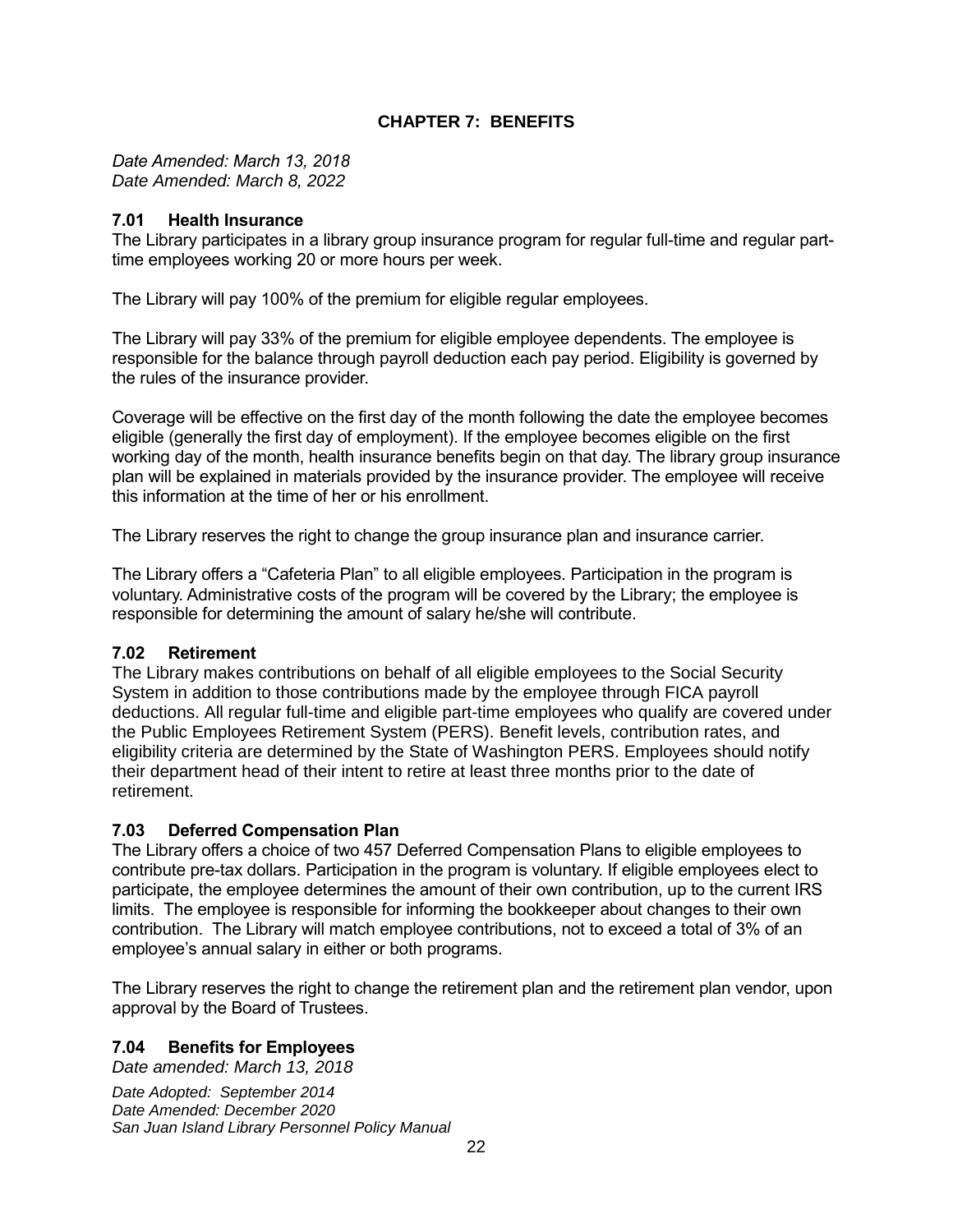Benefits, including leave and health insurance, for regular, substitute and temporary employees are as set forth in Chapter 5, and also summarized here:

- **Regular Full-Time Employees** Work at least 40 hours per week and receive:
	- $\circ$  Vacation leave, sick leave, holiday leave or other kinds of leave during their period of employment, as described in Chapter 8.
	- $\circ$  Health insurance during their period of employment, as described in Section 7.01.
	- $\circ$  Enrollment in PERS, although there are a few exceptions depending on PERS eligibility criteria.
	- $\circ$  Overtime pay as required by law if they are non-exempt. Exempt employees are not eligible for overtime pay.
	- o Pay contributions to the Social Security system, as does the Library on their behalf.
	- $\circ$  Annual performance reviews, and may receive merit increases, as set forth in Chapter 10.
- **Regular Part-Time Insured Employees** Work at least 20 hours but fewer than 40 hours per week and receive:
	- o Prorated vacation leave, prorated sick leave, prorated holiday leave or other kinds of prorated leave during their period of employment, as described in Chapter 8. "Prorated" means the ratio between the number of hours in the employee's normal work schedule of at least 20 hours per week and the regular full-time schedule of 40 hours per week.
	- $\circ$  Health insurance during their period of employment, as described in Section 7.01.
	- $\circ$  Enrollment in PERS, although there are a few exceptions depending on PERS eligibility criteria.
	- $\circ$  Overtime pay as required by law if they are non-exempt. Exempt employees are not eligible for overtime pay.
	- o Pay contributions to the Social Security system, as does the Library on their behalf.
	- $\circ$  Annual performance reviews, and may receive merit increases, as set forth in Chapter 10.
- **Regular Part-Time Non-Insured Employees** Work less than 20 hours per week and receive fewer benefits:
	- o Prorated vacation leave, prorated sick leave, prorated holiday leave, or other kinds of prorated leave during their period of employment, as described in Chapter 8. "Prorated" means the ratio between the number of hours in the employee's normal work schedule of at least 20 hours per week and the regular full-time schedule of 40 hours per week.
	- $\circ$  Do not receive health insurance or other benefits during their period of employment, unless exceptional circumstances exist and they qualify for such benefits.
	- o Will not be enrolled in PERS, although there are a few exceptions depending on PERS eligibility criteria.
	- $\circ$  Overtime pay as required by law if they are non-exempt. Exempt employees are not eligible for overtime pay.
	- $\circ$  Pay contributions to the Social Security system, as does the Library on their behalf.
	- $\circ$  Annual performance reviews, and may receive merit increases, as set forth in Chapter 10.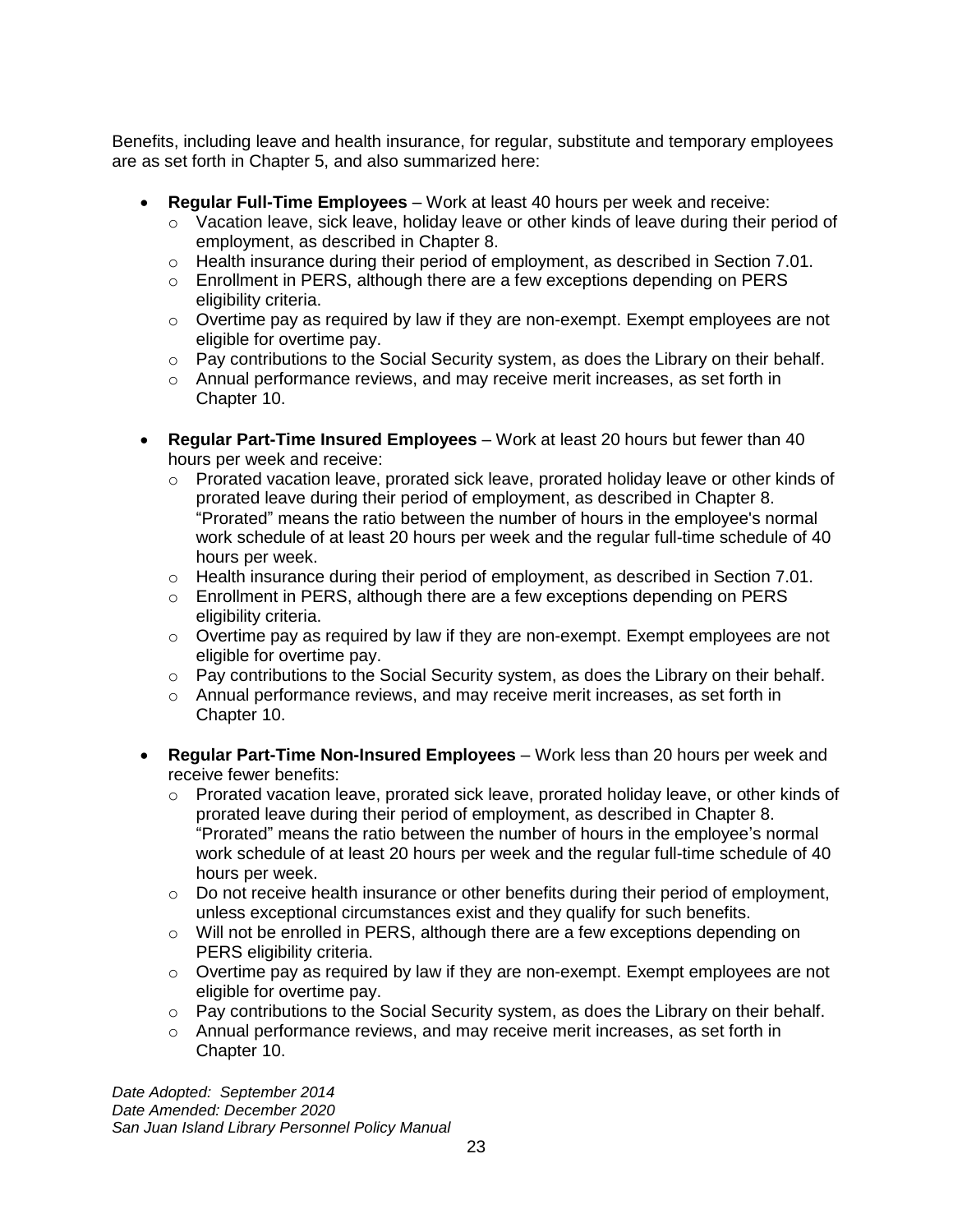# • **Substitute or Temporary Employees**

- o Prorated sick leave, as described in Chapter 8.
- o Do not receive vacation leave, holiday leave or other kinds of leave, health insurance or other benefits during their period of employment, unless exceptional circumstances exist and they qualify for such benefits as a regular eligible employee.
- $\circ$  Will not be enrolled in PERS, although there are a few exceptions depending on PERS eligibility criteria.
- $\circ$  Overtime pay as required by law if they are non-exempt. Exempt employees are not eligible for overtime pay.
- $\circ$  Pay contributions to the Social Security system, as does the Library on their behalf.
- $\circ$  Are not subject to the performance review process and will not receive merit increases.

# <span id="page-27-0"></span>**7.05 Workers' Compensation (work-related disability benefits)**

All employees and authorized volunteers are covered by the State Workers' Compensation (Industrial Insurance) Program. All job-related accidents should be immediately reported to the Director or her designee. For qualifying cases, State Industrial Insurance will pay the employee for workdays lost and for medical costs due to job-related injuries or illnesses. Activities undertaken by employees outside their normal scope of work and/or workday may not be covered by the State Workers' Compensation Program.

When an employee is absent due to an on-the-job accident, he or she is required to file a claim for Workers' Compensation. If the employee files a claim, the Library will continue to pay (by use of the employee's unused sick leave or other forms of leave) the employee's regular net salary pending receipt of Workers' Compensation benefits.

**Coordination of Benefits.** When the employee receives Workers' Compensation benefits, he or she is required to repay to the Library the amount covered by Workers' Compensation and previously advanced by the Library. This policy is to ensure that employees receive prompt and regular payments during periods of injury or disability as long as accrued sick or other leave is available, while also ensuring that no employee receives more than the employee would have received had the injury not occurred. Upon the repayment of funds advanced, the appropriate amount of sick leave shall be restored to the employee's account. Employees may supplement Workers' Compensation salary benefits by using accrued sick or other forms of leave to increase their Workers' Compensation disability payments up to an amount not to exceed their net pay if they were working their regular schedule.

The Library may require a medical examination, at its expense, performed by a physician of its choice, to determine when the employee can return to work and whether he or she will be capable of performing the essential functions of the position.

# <span id="page-27-1"></span>**7.06 Continuation of Insurance Coverage**

# **A. Leave of Absence**

Upon mutual agreement between the employee and the Library, and in accordance with the terms and the conditions of the insurance policy, the Library will continue health insurance coverage at the employee's expense during an approved leave of absence without pay as set forth in Section 8.08.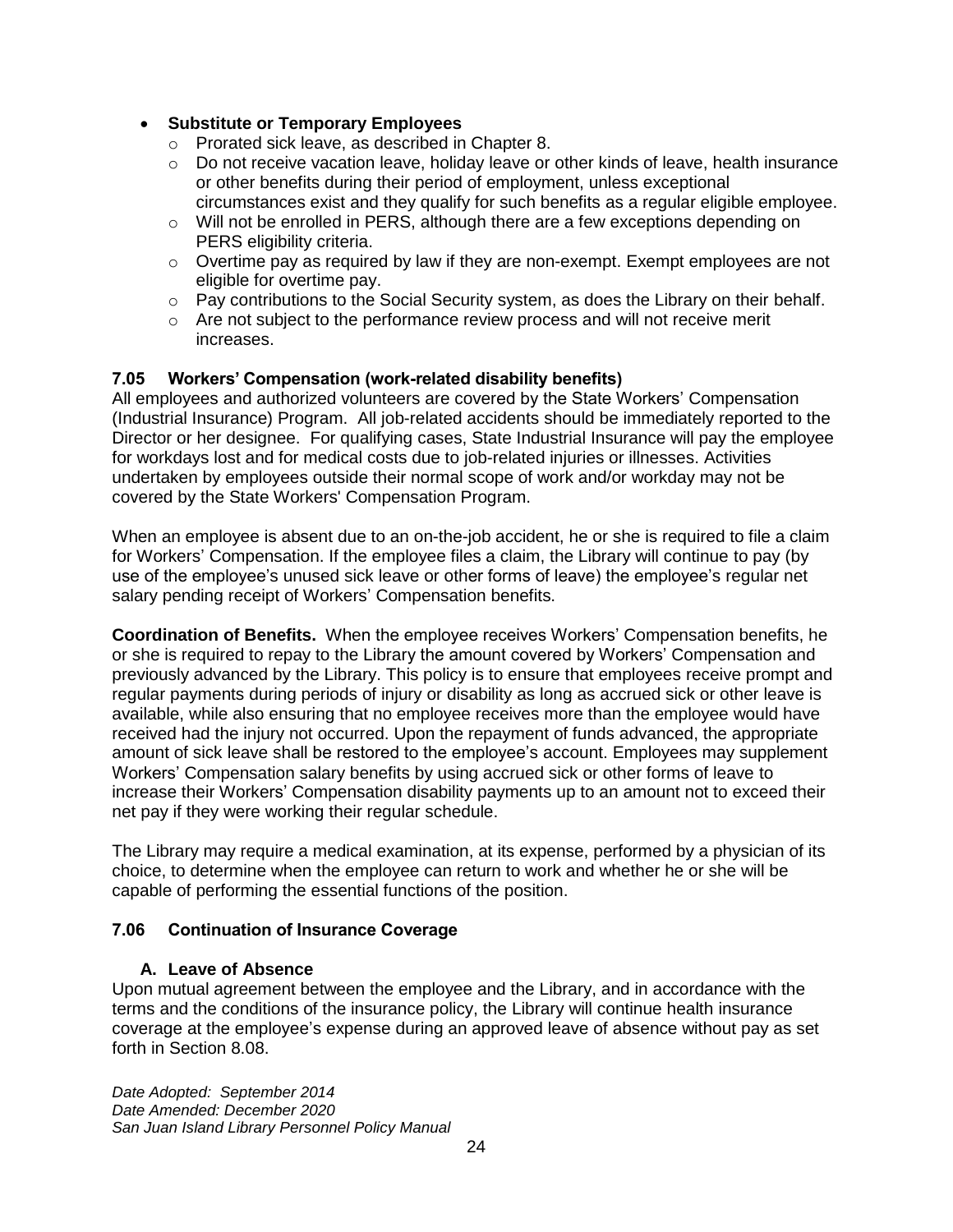So long as the Library is a member of the state Public Employees Benefits Board (PEBB) plan for health insurance, insurance coverage may be continued if the employee self-pays the insurance premium directly to the insurance provider, with no contribution from the Library. Pursuant to WAC 182-12-133 (2013), as amended, employees may self-pay their PEBB coverage for a maximum of 29 months. The employee must pay the premium amounts for insurance coverage as premiums become due.

The Consolidated Omnibus Budget Relocation Act of 1986 (COBRA) continuation rights may apply in the event coverage is not extended through the Library.

# **B. Workers' Compensation Leave**

Benefits that accrue according to length of service, such as paid vacation, holiday, and sick days do not accrue during unpaid leave or during periods in which the employee receives Workers' Compensation. The Library also continues to pay for the employer's portion of health insurance premiums, provided that the employee continues to pay his/her share of premiums or co-insurance for up to three months from the date of injury. After three months, the employee's benefits shall cease unless the Library Director makes an exception based upon the criteria stated in Section 1.04, Changing the Policies. The employee may continue health care benefits by self-paying insurance premiums for the remainder of the time he/she receives Workers' Compensation benefits.

# **C. COBRA Rights**

Upon an employee's termination from employment or upon an unpaid leave of absence, the employee may be eligible to continue the Library's health insurance benefits to the extent provided under the federal COBRA regulations at the employee's option and expense*.* Continuation rights are not available if an employee is terminated for "gross misconduct." An administrative handling fee over and above the cost of the insurance premium may be charged the employee or his/her dependents that elect to exercise their COBRA continuation rights.

# **D. Termination; Retirement; Leave of Absence**

For eligible employees who terminate, retire, or are on an approved leave of absence, the employee will be responsible for the premium the month following the last month for which the Library has paid the premium.

# <span id="page-28-0"></span>**7.07 Unemployment Compensation**

Regular employees may qualify for State Unemployment Compensation upon termination from employment depending on the reason for termination and if certain qualifications are met.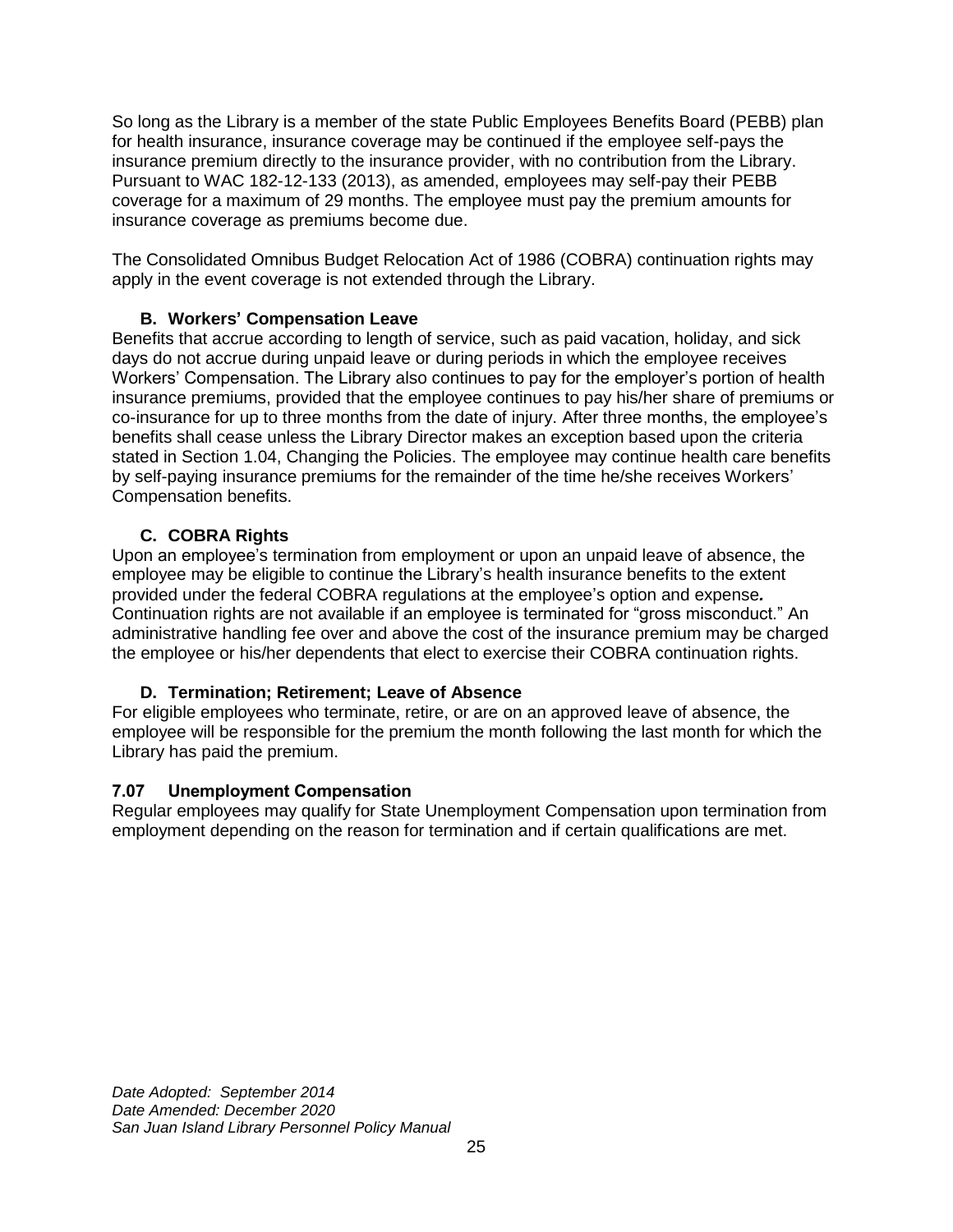# **CHAPTER 8: LEAVES**

<span id="page-29-0"></span>*Date Amended: November 10, 2014 Date Amended: May 12, 2015 Date Amended: March 13, 2018 Date Amended: March 10, 2020*

# <span id="page-29-1"></span>**8.01 Holidays; Leave Time**

# **A. Holidays**

- 1. Library Holidays. Library holidays are designated by the Board of Trustees.
	- a. The following holidays will be observed by closing the Library on these days:
		- NEW YEAR'S DAY January 1
		- MARTIN LUTHER KING'S BIRTHDAY third Monday in January
		- PRESIDENT'S DAY -third Monday in February
		- MEMORIAL DAY last Monday in May
		- JUNETEENTH DAY June 19
		- INDEPENDENCE DAY July 4
		- LABOR DAY first Monday in September
		- VETERAN'S DAY November 11
		- THANKSGIVING DAY fourth Thursday in November
		- THANKSGIVING FRIDAY fourth Friday in November
		- CHRISTMAS DAY December 25
		- FAMILY DAY December 26

The Library will close at 3:00 p.m. on Christmas Eve and New Year's Eve.

- b. Excluding the December 25th and 26th holidays, when a holiday falls on a Saturday, the holiday will be observed on both the preceding Friday and the Saturday. The Library will be closed both days. When a holiday falls on a Sunday, the holiday will be observed on both Sunday and the following Monday. The Library will be closed both days.
- 2. Personal Holiday. In addition to Library holidays, regular employees will receive one personal holiday during the calendar year, for one full, or one prorated if working less than 40 hours per week, day of the employee's work. The personal holiday must be used during the calendar year, at the Director's discretion, in consideration of the Library's and employee's workload.

# **B. Holiday Pay or Leave**

1. Regular full-time and part-time salaried employees who are scheduled to work on an observed Library holiday as listed above in paragraphs A.1.a and A.2, will receive the day off with pay, recording their prorated hours on timesheets, but receiving their full day's pay. If not scheduled to work, regular full-time and part-time salaried employees will be credited with one day of paid holiday leave, to be taken during the pay period during which the holiday occurred, with Director approval.

Regular part-time hourly employees who are scheduled to work on an observed Library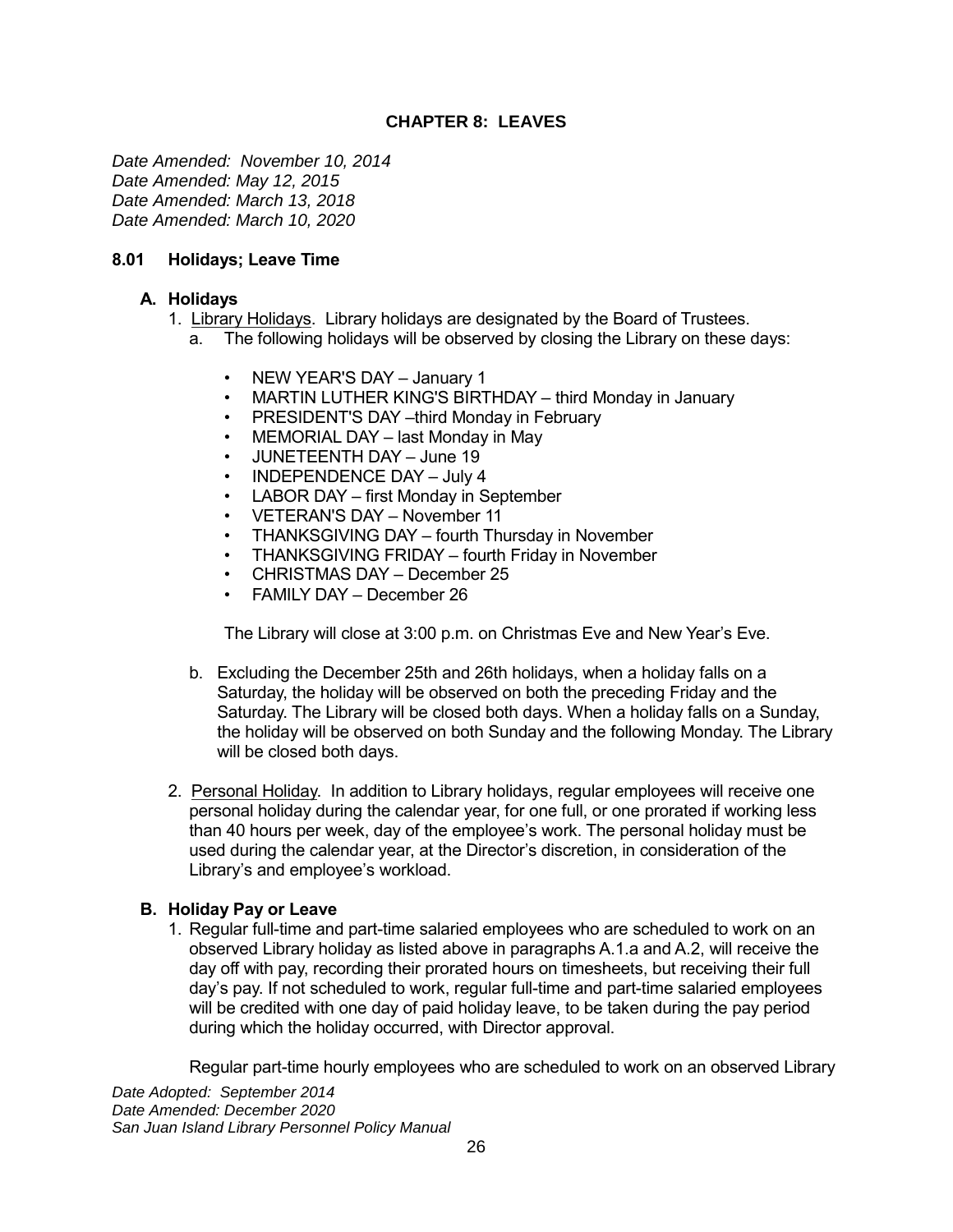holiday will receive their prorated hours of holiday leave on the observed holiday. If not scheduled to work, regular part-time hourly employees will be credited with their prorated hours of holiday leave to be taken during the pay period during which the holiday occurred, with Director approval. Total hours for the pay period, including the holiday leave hours, should not exceed the regular number of hours normally scheduled.

All regular employees will record their full or prorated holiday leave hours on the day they take their leave.

A Library holiday occurring during an employee's vacation or other paid leave will be considered as holiday time and shall not be charged against the employee's paid leave credit.

2. Excluding the December 25th and 26th holidays, when a holiday falls on a Saturday, the holiday will be observed on both the preceding Friday and the Saturday. The Library will be closed both days. When a holiday falls on a Sunday, the holiday will be observed on both Sunday and the following Monday. The Library will be closed both days.

Employees will receive credit for holiday leave in these instances as follows: a. Regular salaried employees who normally work on Saturday or Sunday will receive holiday leave for both days that the Library is closed, i.e. Friday and Saturday, or, Sunday and Monday.

b. Regular salaried employees who do not normally work on Saturday or Sunday, and regular part-time hourly employees whose hours are flexible, will receive holiday leave credit for only one of the closed days.

3. Substitute, temporary and other non-regular employees do not receive paid holiday leave. Exceptions may be made by the Library Director if the employee otherwise qualifies for such benefits pursuant to state law, such as if the employee's employment with the Library, due to hours of work and duration, fits the definition of a regular full- or part-time employee as defined in this Manual.

# <span id="page-30-0"></span>**8.02 Vacations**

The Library provides regular full- and part-time employees annual vacation time with pay to afford the opportunity for rest and recreation. Substitute, temporary and other non-regular employees do not receive paid vacation. Exceptions may be made by the Library Director if the employee otherwise qualifies for such benefits pursuant to state law, such as if the employee's employment with the Library, due to hours of work and duration, fits the definition of a regular full- or part-time employee as defined in this Manual.

For eligible employees, vacation time will be accrued as follows:

# **A. Eligibility and Accrual Schedule**

1. Vacation time for the Director will be negotiated between the Director and the Board. 2. Regular full-time and regular part-time employees are entitled to take paid vacation after completion of the first six (6) calendar months of continuous employment, and accrue vacation according to the following schedule for regular full-time employees, and prorated for regular part-time employees: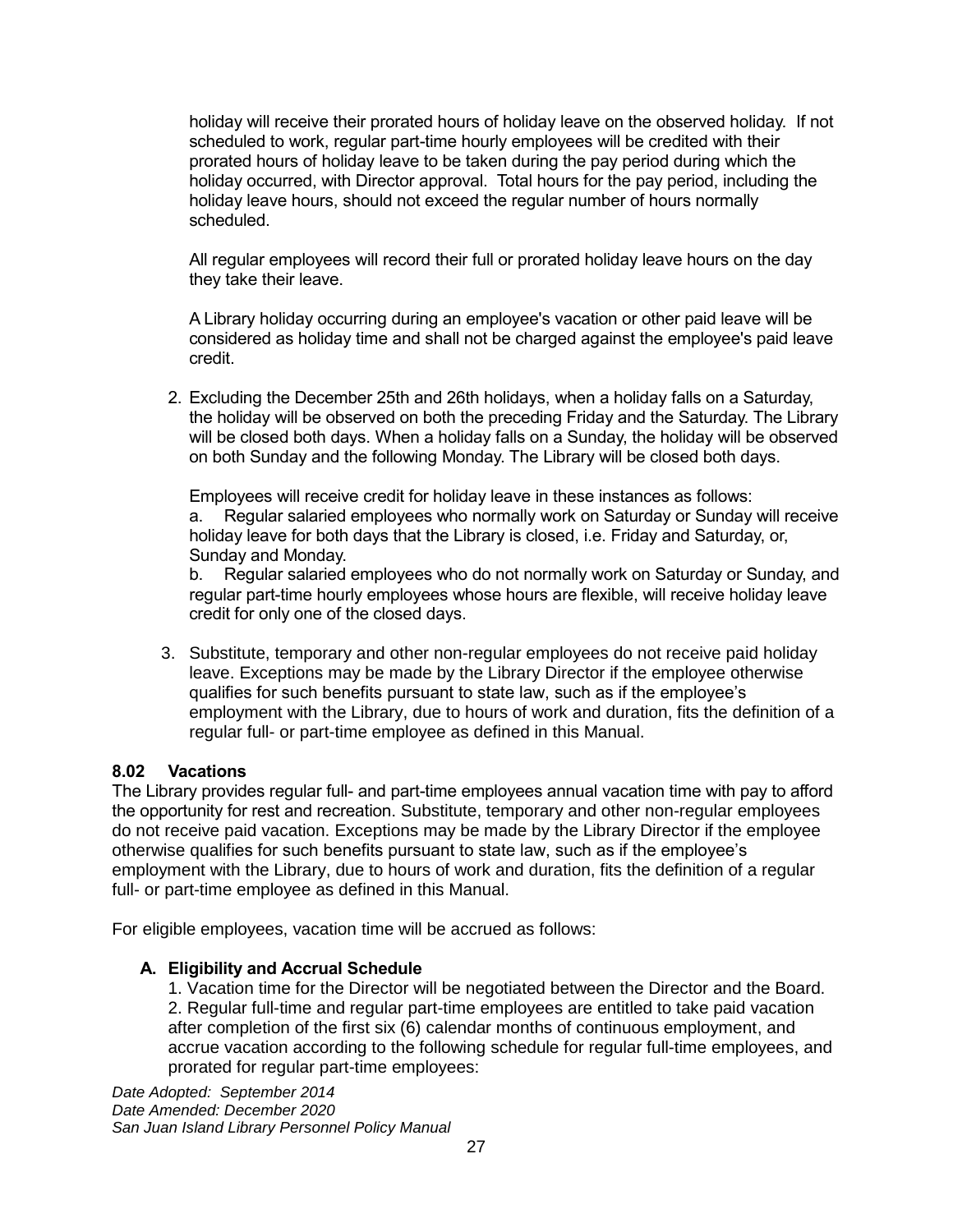| Years employed (months) | Annual accrual      | <b>Monthly accrual</b> |
|-------------------------|---------------------|------------------------|
| $1-2(1-24)$             | 12 days / 96 hours  | 8 hours                |
| $3-5(25-60)$            | 18 days / 144 hours | 12 hours               |
| $6+ (61+)$              | 24 days / 192 hours | 16 hours               |

### **B. Vacation Scheduling**

Because of the beneficial effects of rest and recreation, employees are encouraged to use vacation time in the year it is accrued. After the first full calendar year of employment, employees may accrue up to one year of earned vacation time, calculated during one calendar year, which may carry over into the following calendar year, but no more. Unused vacation time in excess of this potential carryover time will be lost without compensation.

Employees may select their own vacation time subject to the Director's approval, with the appropriate considerations for ongoing library services. Employees should submit their request for vacation to the Director or designee. If approved, the employee, along with staff responsible for scheduling, will be notified.

Employees are encouraged to submit requests for vacation as soon as possible or at least two weeks prior to the dates requested, where practicable. For non-exempt employees and exempt employees who are paid on an hourly basis, vacation time may be taken in minimum increments of one hour. Exempt employees who are paid a salary are required to use vacation leave at a minimum rate of one day. This is so that exempt, salaried employees are not put in jeopardy of losing their FLSA-exempt status.

#### **C. Unused Vacation Hours**

Upon retirement or separation from employment, employees will be paid for accrued but unused vacation time, limited to the accrual set forth in this section.

During their period of employment, employees will not receive vacation pay in lieu of vacation time, i.e., will not be "paid out" for leave time instead of taking leave time, except as otherwise approved by the Board.

#### <span id="page-31-0"></span> **8.03 Sick Leave and Domestic Violence Leave**

*Date amended: March 13, 2018*

It is the policy of the Library to provide employees a measure of financial protection by allowing time off with pay when illness, accident, disability, or domestic violence requires the employee to be absent from work.

#### **A. Definitions and Coverage**

- 1. Coverage under this policy includes all regular full-time, regular part-time (prorated) employees, substitute, and temporary employees. See **Section 8.03B** regarding sick leave for regular staff and **Section 8.03C** regarding sick leave for substitute, temporary, and seasonal employees.
- 2. Sick leave is defined as a specified period of time that an employee is absent from work due to a personal illness, accident or disability, or for other authorized uses as defined in **Section 8.03D** below, for which the employee receives regular compensation, as set forth in this section.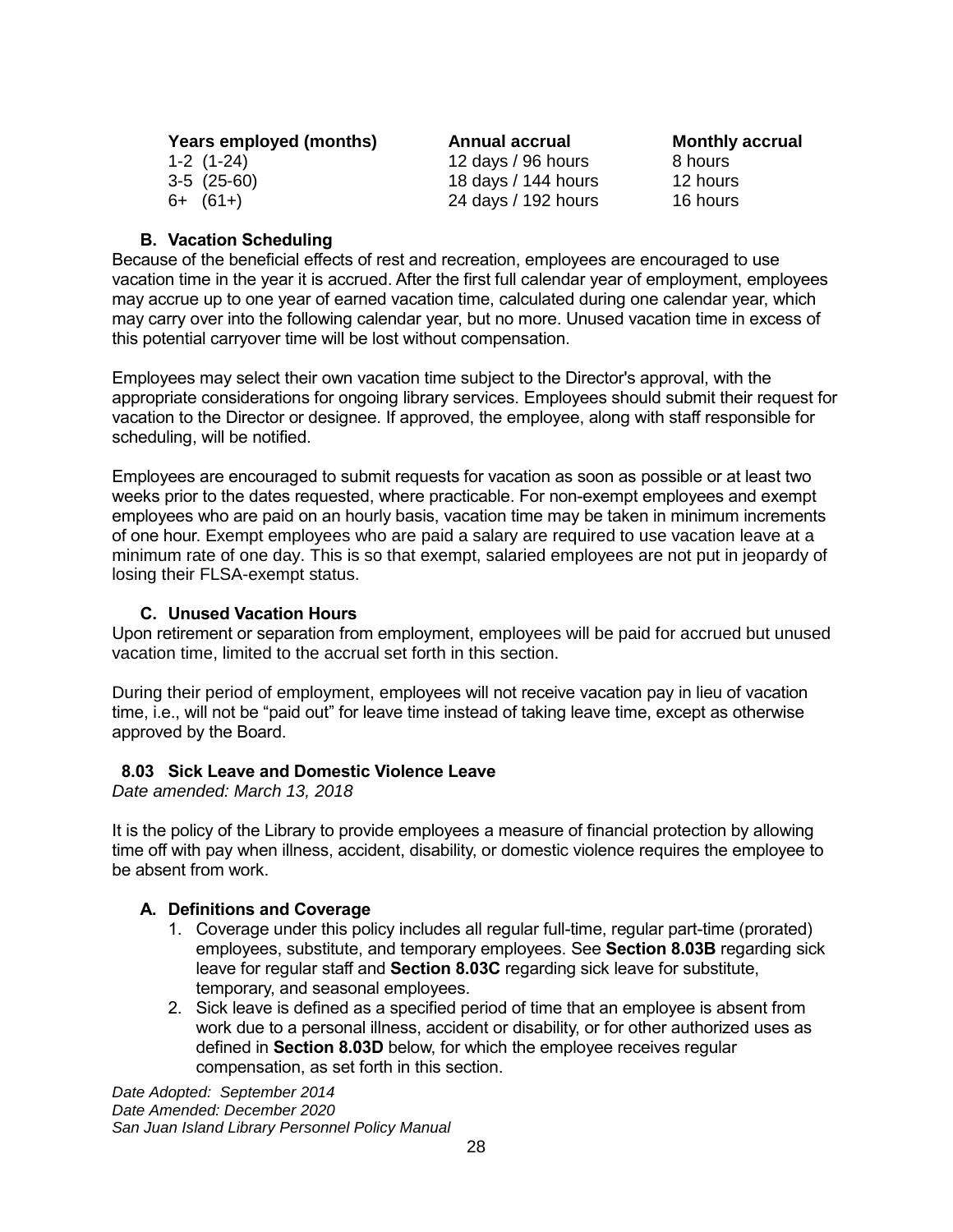- 3. Sick leave is intended solely as a form of financial insurance protection and is not considered as paid time off that is owed an employee.
- 4. Sick leave coordinates with Workers' Compensation as set forth in **Section 7.05**.
- 5. The accrual year is January 1 through December 31.

# **B. Regular Full-time and Part-time (Prorated) Employees**

- 1. Paid Sick Leave Accrual Schedule and Eligibility
	- a. Eligible full-time employees shall accrue sick leave benefits at the rate of one work day (up to eight hours for regular full-time staff members) per completed calendar month of continuous employment for use following one month of continuous employment.
	- b. Eligible regular part-time employees shall accrue sick leave benefits on a prorated basis, in proportion to their weekly work schedule.
	- c. Full-time employees may accrue a maximum of one hundred twenty-seven (127) days of earned but unused sick leave. This maximum amount shall be prorated for regular part-time employees. Accrued sick leave shall not be payable in the event of retirement or termination of employment.
	- d. A temporary change in the employee's regular weekly work schedule shall not affect the employee's accumulation of sick leave benefits.
	- e. For purposes of this policy, the employee's regular weekly work schedule includes regular hours worked, holidays, vacations, sick leave, and all other forms of paid leave, and excludes leave of absence periods.
- 2. Reporting and Use of Accrued Sick Leave
	- a. Employees must notify the Director in the event of any absence due to sick leave immediately following the start of each workday. Failure to notify the Director may result in loss of sick pay for the day.
	- b. Employer may request that the employee submit a leave request.
	- c. Accrued paid sick leave benefits shall be granted when an employee is required to be absent from work under the conditions defined in **Section 8.03D**.
- 3. When Sick Leave is Exhausted—Employees who use all of their accumulated sick leave and require more time off due to illness or injury may, with the Director's prior approval, use vacation time or leave without pay.

# **C. Substitutes and Temporary Employees**

- 1. Paid Sick Leave Accrual Schedule and Availability
	- a. Accrual
		- 1) Eligible employees shall accrue one hour of paid sick leave for every forty (40) hours worked.
		- 2) Employees are not entitled to accrue paid sick leave for hours paid while not working (e.g., while using paid sick leave).
	- b. Availability
		- 1) Employees are entitled to use their accrued, unused paid sick leave beginning on the 90<sup>th</sup> calendar day after the start of their employment.
		- 2) After this 90-day period, any newly accrued paid sick leave is available for use on the first day of the month following the pay period during which the sick leave was accrued.
- 2. Carryover Requirements of Accrued, Unused Paid Sick Leave to the Next Year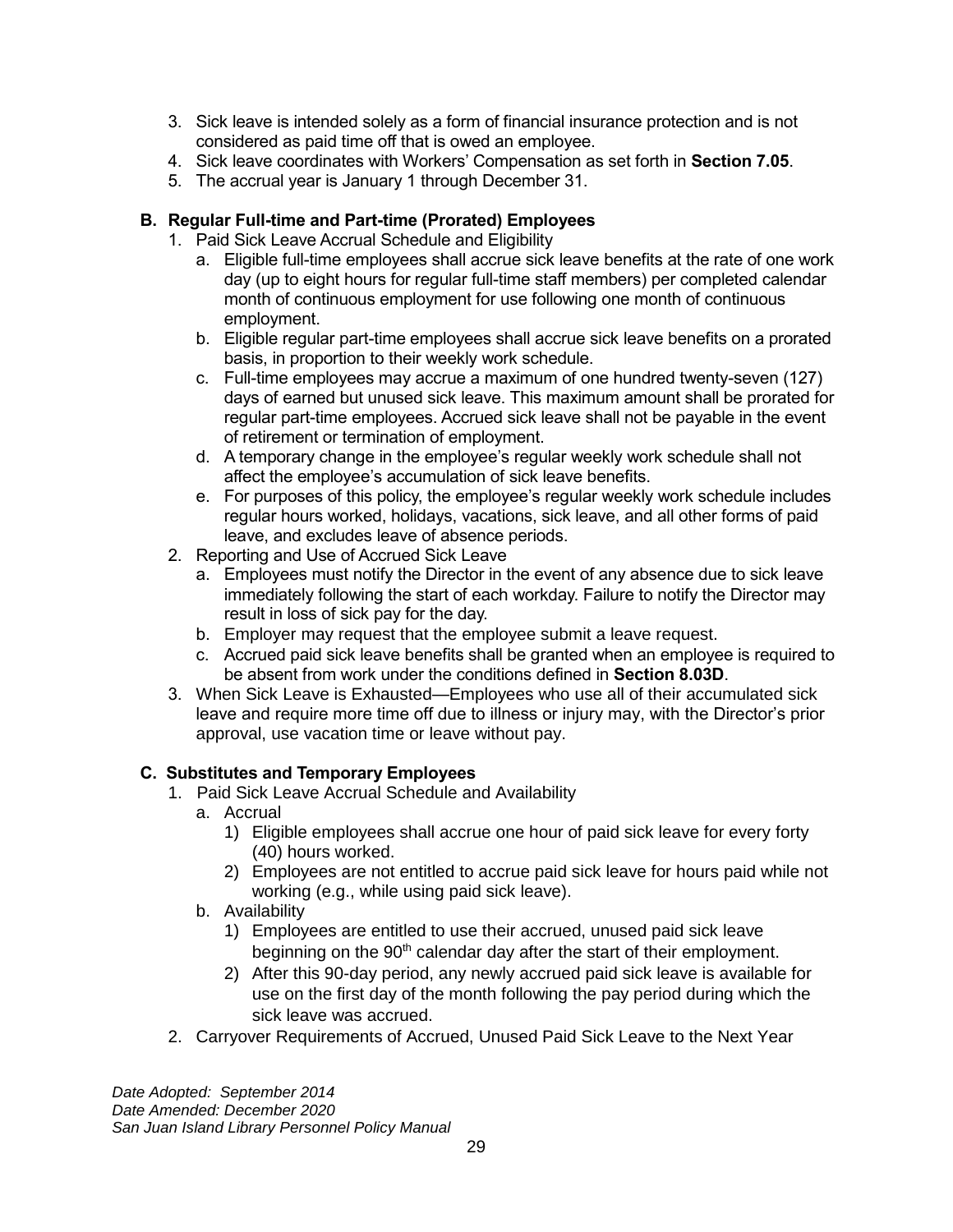- a. Accrued, unused paid sick leave balances of forty (40) hours or less will carry over to the following year. For example, if an employee has twenty-five (25) hours of accrued, unused paid sick leave at the end of the year, all twenty-five (25) hours will carry over to the following year.
- b. If an employee carries over unused paid sick leave to the following year, accrual of paid sick leave in the subsequent year would be in addition to the hours accrued in the previous year and carried over. Unused paid sick leave in excess of 40 hours at the end of the year is forfeited.
- 3. Reporting and Use of Sick Leave
	- a. If an employee's absence is foreseeable, the employee must provide notice to supervisor as soon as possible, before the first day paid sick leave is used.
		- 1) Employer may request that the employee submit a leave request.
		- 2) If possible, notification should include the expected duration of the absence.
	- b. If an employee's absence is unforeseeable, the employee must contact supervisor as soon as possible before the required start of their shift.
		- 1) If circumstances allow, employees should provide notice as soon as the employee learns of the need for paid sick leave.
		- 2) In the event it is not practicable to provide notice of an unforeseeable absence, a person on the employee's behalf may provide such notice.
		- 3) If possible this notification should include the expected duration of the absence.
- 4. Scheduling and Use of Paid Sick Leave—The use of paid sick leave for foreseeable situations may only be taken if the employee was scheduled in advance to work during that time period.
- **D. All Employees—Authorized Uses, Separation from Employment, Employer Retaliation, and Employer Notification**
	- 1. Authorized Uses, Employee Notification and Verification Requirements
		- a. Authorized Uses of Paid Sick Leave
			- 1) Care of the employee or the employee's family member
				- Employees may use their accrued, unused paid sick leave hours to care for themselves or a family member (definition below) for:
					- o Mental or physical illnesses, injuries, or health conditions;
					- o The need for medical diagnosis, care, or treatment of mental or physical illnesses, injuries, or health conditions; or
					- o The need for preventive medical care.
				- For the use of paid sick leave for an employee's family member, family member is defined as:
					- o A child;
						- Including a biological, adopted, or foster child, stepchild, or a child to whom the employee stands in loco parentis, is a legal guardian, or is a de facto parent, regardless of age or dependency status
					- o A parent;
						- Including a biological, adoptive, de facto, or foster parent, stepparent, or legal guardian of an employee or the employee's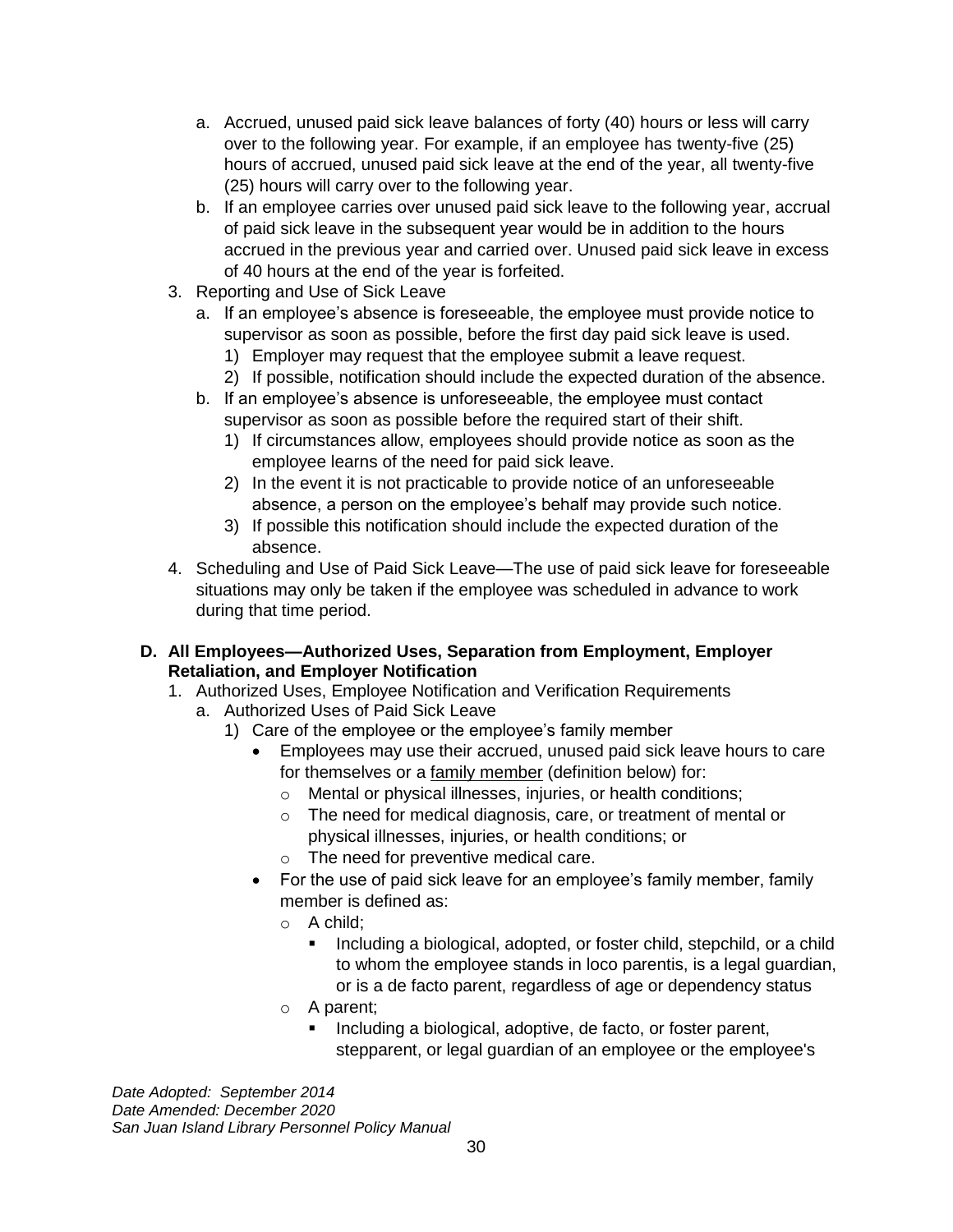spouse or registered domestic partner, or a person who stood in loco parentis when the employee was a minor child

- o A spouse;
- o A domestic partner;
- o A grandparent;
- o A grandchild; or
- o A sibling.
- 2) Closure of the Library or the employee's child's school or place of care
	- Employees may use their accrued, unused paid sick leave when the Library has been closed by order of a public official for any health-related reason; or
	- When an employee's child's school or place of care has been closed by order of a public official for any health-related reason.
- 3) To address issues related to domestic violence, sexual assault, or stalking
	- Employees may use their accrued, unused paid sick leave to:
		- o Seek legal or law enforcement assistance or remedies to ensure the health and safety of the employee and their family members including, but not limited to: preparing for, or participating in, any civil or criminal legal proceeding related to or derived from domestic violence, sexual assault, or stalking;
		- o Seek treatment by a health care provider for physical or mental injuries caused by domestic violence, sexual assault, or stalking;
		- o Attend health care treatment for a victim who is the employee's family member;
		- o Obtain, or assist the employee's family member(s) in obtaining, services from: a domestic violence shelter; a rape crisis center; or a social services program for relief from domestic violence, sexual assault, or stalking;
		- $\circ$  Obtain, or assist a family member in obtaining, mental health counseling related to an incident of domestic violence, sexual assault, or stalking in which the employee or the employee's family member was a victim of domestic violence, sexual assault, or stalking;
		- o Participating, for the employee or for the employee's family member(s), in: safety planning; or temporary or permanent relocation; or other actions to increase the safety from future incidents of domestic violence, sexual assault, or stalking.
	- For purposes of leave related to domestic violence, sexual assault, or stalking, family member has the following definition: Any individual whose relationship to the employee can be classified as a child, spouse, sibling, parent, parent-in-law, grandparent, domestic partner, or a person with whom the employee has a dating relationship
	- The need for the leave is confidential and will only be released with the employee's consent, by court or administrative agency order, or as otherwise required by law.
	- Continuation of Position; Benefits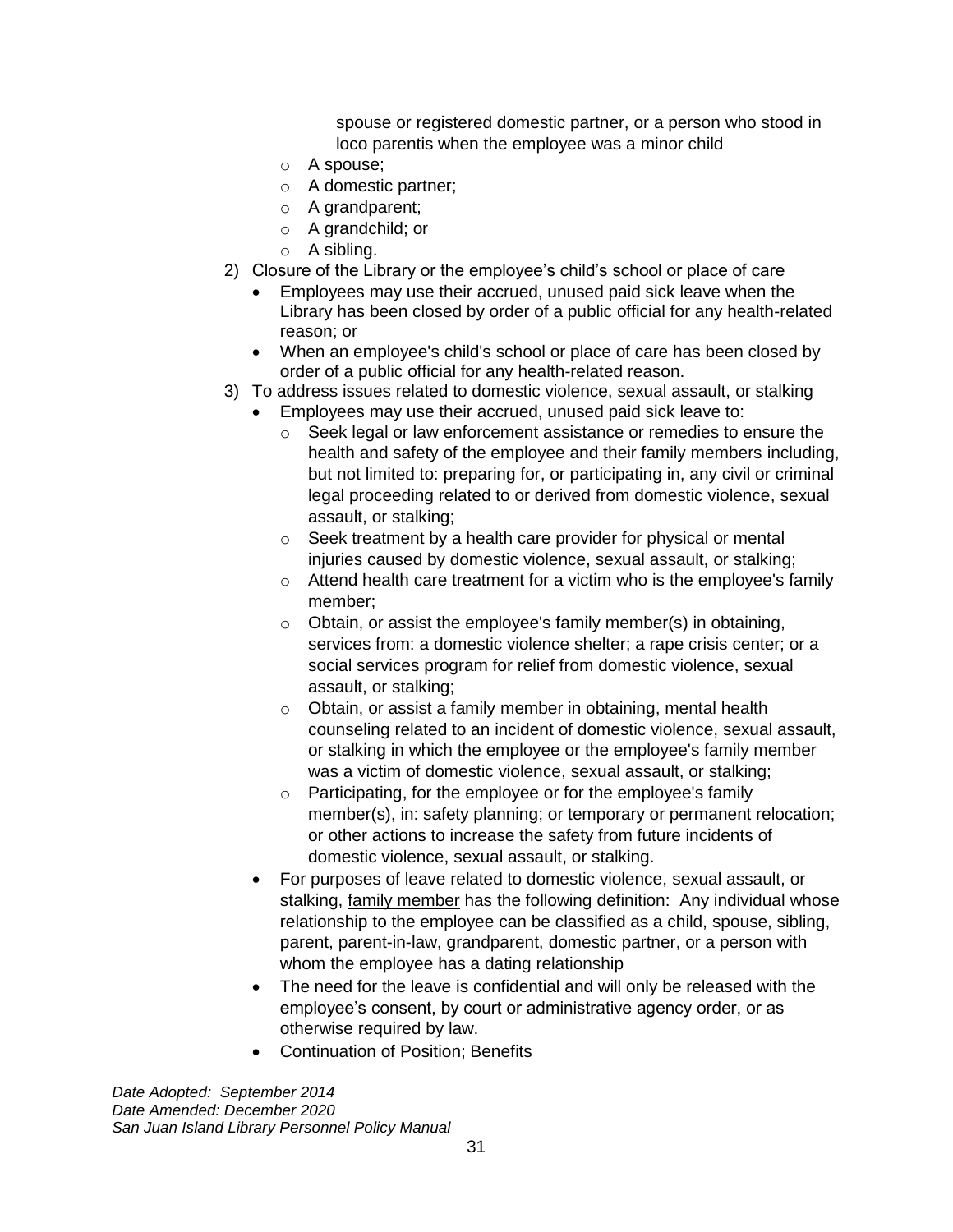- $\circ$  To the extent required by law, RCW 29.76.050, the Library will maintain the employee in the position of employment held prior to taking leave, or restore the employee to an equivalent position upon return from leave.
- o The Library will maintain coverage under its health insurance plan for an eligible employee who takes leave under this policy. See **Section 7.06** (Continuation of Insurance Coverage) and **Section 8.09** (Continuation of Benefits During Leave) for more information.
- b. Reasonable Notice by Employees
	- 1) For the Use of Paid Sick Leave
		- Requirements for notice by requiar full-time and part-time (prorated) employees are found in **Section 8.03.B.2.a**.
		- Requirements for notice by substitutes, temporary and seasonal employees are found in **Section 8.03.C.3**.
	- **2) For the Use of Paid Sick Leave for Domestic Violence**
		- An employee must give advance oral or written notice to supervisor as soon as possible for the foreseeable use of paid sick leave to address issues related to the employee or the employee's family member being a victim of domestic violence, sexual assault, or stalking.
		- If an employee is unable to give advance notice because of an emergent or unforeseen circumstance related to the employee or the employee's family member being a victim of domestic violence, sexual assault, or stalking, the employee or their designee must give oral or written notice to supervisor no later than the end of the first day that the employee takes such leave.
- c. Verification by Employees for Absences Exceeding Three Days—If an employee has used paid sick leave for an authorized purpose for more than three (3) consecutive days during which the employee is required to work, the employee may be required to provide verification that establishes or confirms that the use of paid sick leave is for an authorized purpose.
- d. Increments of Use, Rates of Pay, and Payment for Use
	- 1) Paid Sick Leave Increments of Use—Employees may use paid sick leave in minimum increments of fifteen (15) minutes.
	- 2) Rate of Pay for Use of Paid Sick Leave—Employees will be paid their "normal hourly compensation" for each hour of paid sick leave used. "Normal hourly compensation" is the hourly rate that an employee would have earned for the time during which the employee used paid sick leave.
	- 3) Payment for the Use of Paid Sick Leave—Employees must be paid for paid sick leave no later than the payday for the pay period in which the paid sick leave was used by the employee. If employer requires verification for absences exceeding three days, such payment must be made no later than the payday for the pay period during which verification was provided to the employer.
- 2. Separation and Reinstatement
	- a. Separation—If an employee separates from employment, there will not be financial or other reimbursement to the employee for accrued, unused paid sick leave balances available at the time of separation.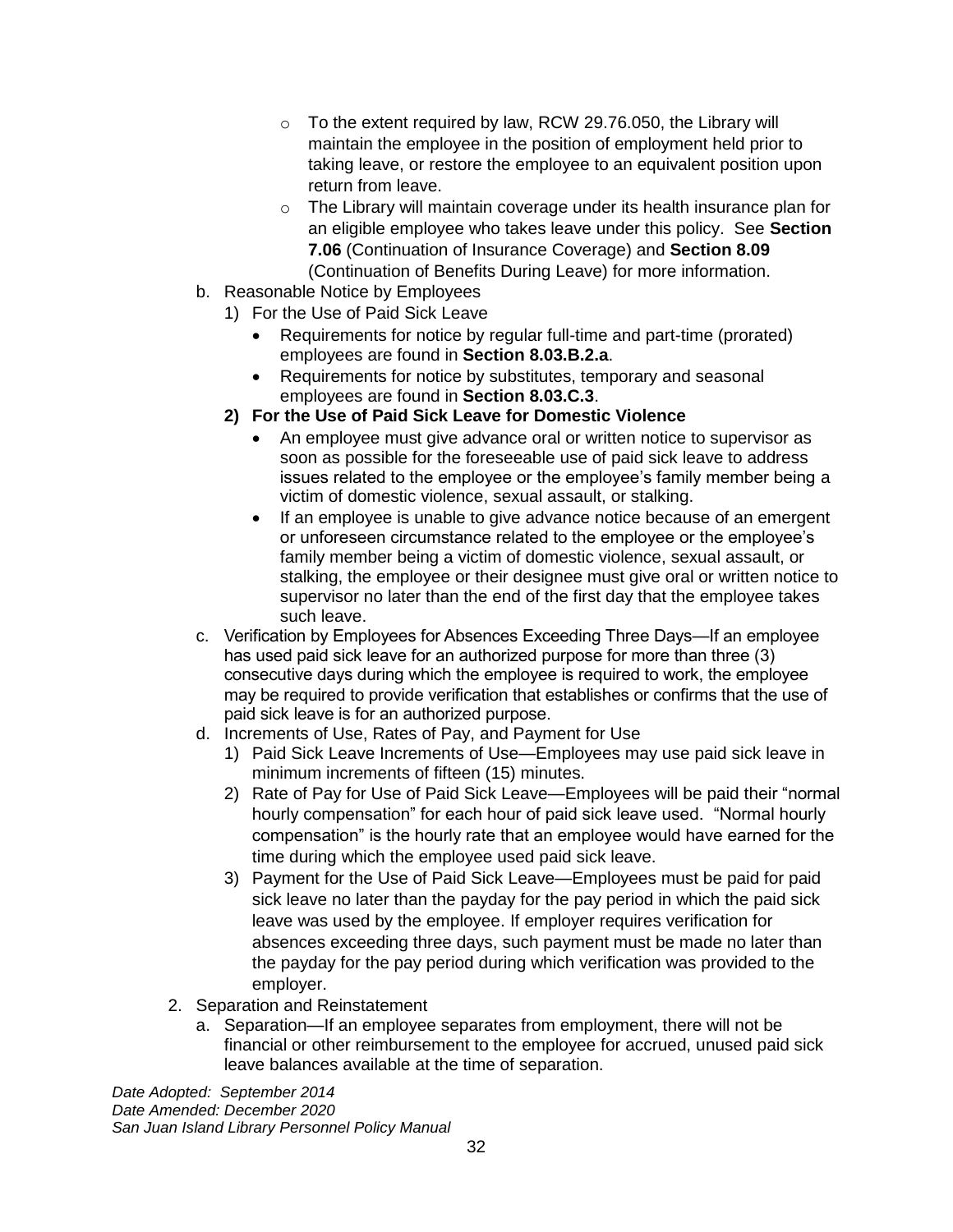- b. Reinstatement of Paid Sick Leave Hours Upon Rehire
	- 1) While San Juan Island Library does have a "no rehire policy" (see **Section 3.05**), in the event that an exception is made and an employee is rehired, the Library will reinstate an employee's previously accrued, unused paid sick leave if it rehires an employee within twelve (12) months of separation.
	- 2) If the period of time an employee separates from employment extends into the following year (see definition under **Section 8.03.A.5**) employer is not required to reinstate more than forty (40) hours of accrued, unused paid sick leave.
	- 3) Upon rehire, employer must provide notification to the employee of the amount of accrued, unused paid sick leave available for use by the employee.
	- 4) If an employee is rehired within twelve (12) months of separation, the employee will not be required to wait another ninety (90) calendar days to use their accrued, unused paid sick leave if the employee met that requirement during the previous period of employment.
	- 5) If an employee did not meet the 90-day requirement for the use of paid sick leave prior to separation, the previous period of time the employee worked for San Juan Island Library will count towards the ninety (90) days for purposes of determining the employee's eligibility to use paid sick leave.
- 3. Retaliation Prohibited by Law
	- a. Employer will not discriminate or retaliate against an employee for the lawful exercise of Minimum Wage Act rights.
	- b. Employer does not require, as a condition of an employee taking paid sick leave, that the employee search for or find a replacement worker to cover the hours during which the employee is on paid sick leave.
	- c. If an employee feels they are being discriminated or retaliated against for the exercise of their Minimum Wage Act rights, the employee may contact the Director.
	- d. If an employee is not satisfied with the Director's response, the employee may appeal to the Board of Trustees.
	- e. If an employee is not satisfied with the Board's response, the employee may contact the Washington State Department of Labor & Industries.
		- Online: [www.Lni.wa.gov/WorkplaceRights](http://www.lni.wa.gov/WorkplaceRights)
		- Call: 1-866-219-7321, toll-free
		- Visit: [www.Lni.wa.gov/Offices](http://www.lni.wa.gov/Offices)
		- Email: [ESgeneral@Lni.wa.gov](mailto:ESgeneral@Lni.wa.gov)
- 4. Required Employer Notification and Contact Information
	- a. Required Notification
		- 1) Initial Notification of Rights
			- At the start of employment [or no later than March 1, 2018, for existing employees], employer will provide employees with notice of their paid sick leave rights. This notice will include information regarding:
				- o An employee's entitlement to paid sick leave;
				- o The rate at which the employee will accrue paid sick leave;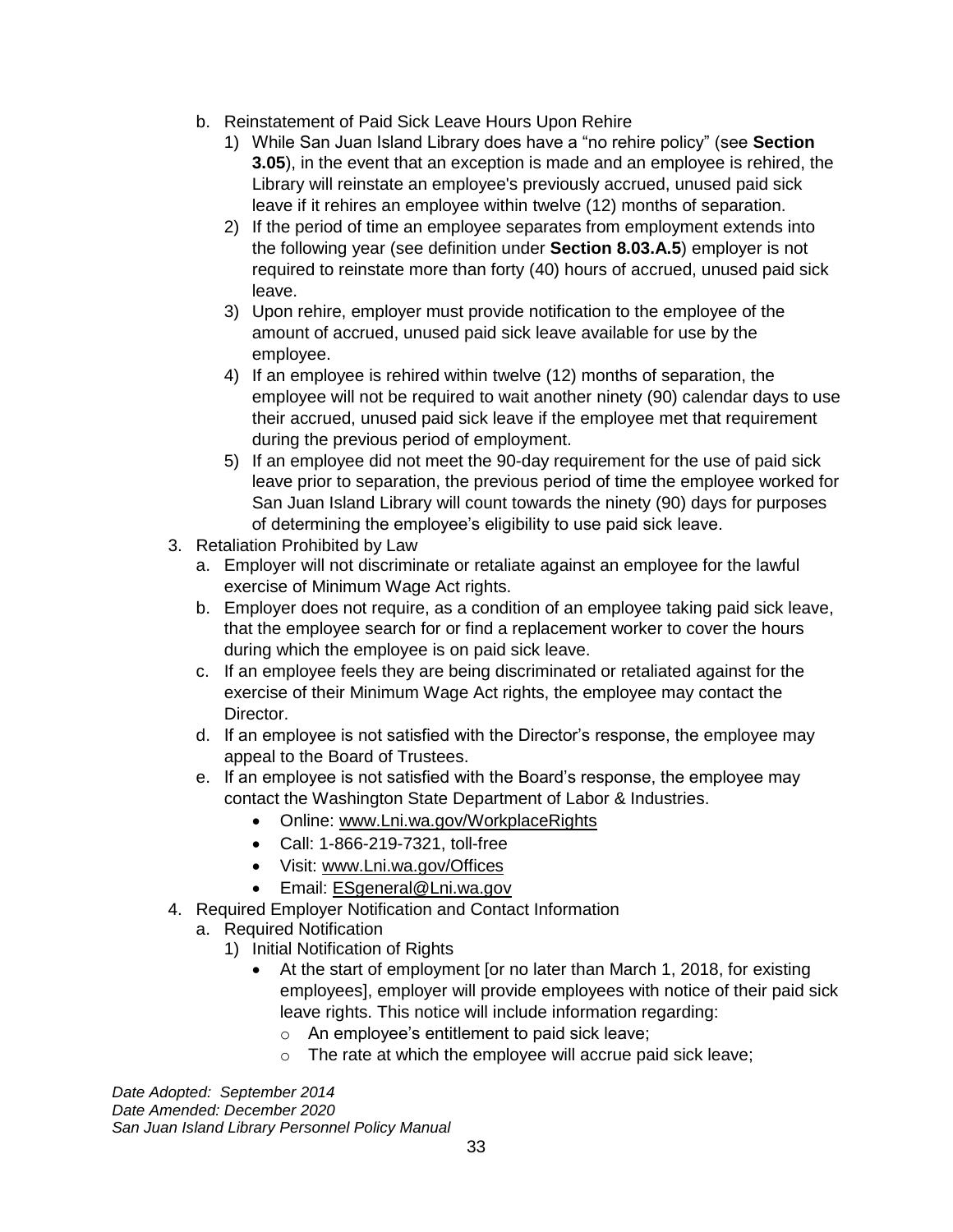- $\circ$  The authorized purposes under which an employee may use paid sick leave; and
- o That retaliation by employer for the employee's lawful use of paid sick leave and other rights provided under the Minimum Wage Act is prohibited.
- Employer will make this information readily available to all employees.
- 2) Ongoing Notification
	- At least once a month, employer will provide notice to its employees of:
		- o The amount of paid sick leave accrued since notice was last made;
		- o The amount of paid sick leave reductions since notice was last made; and
		- o The total amount of unused paid sick leave available for use by the employee.
- b. Contact Information—Employees with questions about this paid sick leave policy may contact the Director.

#### <span id="page-37-0"></span>**8.04 Bereavement Leave**

Subject to the approval of the Director, a maximum of five working days bereavement leave, with pay, shall be allowed when there is a death in a regular employee's immediate family or any other member of the immediate household, including a domestic partner, as defined in Chapter 1.

This leave may be extended by the use of vacation leave or leave without pay with the approval of the Director. The Director may use the Director's discretion to extend or otherwise allow for extended bereavement leave under exceptional circumstances that are beyond the control of the employee.

# <span id="page-37-1"></span>**8.05 Unpaid Leave for Reasons of Faith or Conscience**

Regular employees are entitled to two unpaid leave days per calendar year for reasons of faith or conscience or an organized activity conducted under the auspices of a religious denomination, church, or religious organization. *See* RCW 1.16.050.

The employee may select the days on which he or she desires to take the two unpaid leave days after consultation with his or her supervisor or the Library Director. The employee will be allowed to take the unpaid leave days on the days he or she has selected unless the absence would unduly disrupt operations, impose an undue hardship, or the employee is necessary to maintain public safety. The term "undue hardship" is as set forth by the state Office of Financial Management in WAC 82-56-010.

An employee should submit a written request for an unpaid leave provided for by this section to the Library Director at least 10 days prior to the requested day. Unpaid leave is not approved until the Library Director authorizes it in writing, including by electronic approval. The Library Director will evaluate requests by considering the desires of the employee, scheduled work, anticipated peak workloads, response to unexpected emergencies, the availability, if any, of a qualified substitute, and consideration of the meaning of "undue hardship."

*Date Adopted: September 2014 Date Amended: December 2020 San Juan Island Library Personnel Policy Manual* The two unpaid leave days allowed by this section must be taken during the calendar year, if at all; they do not carry over from one year to the next.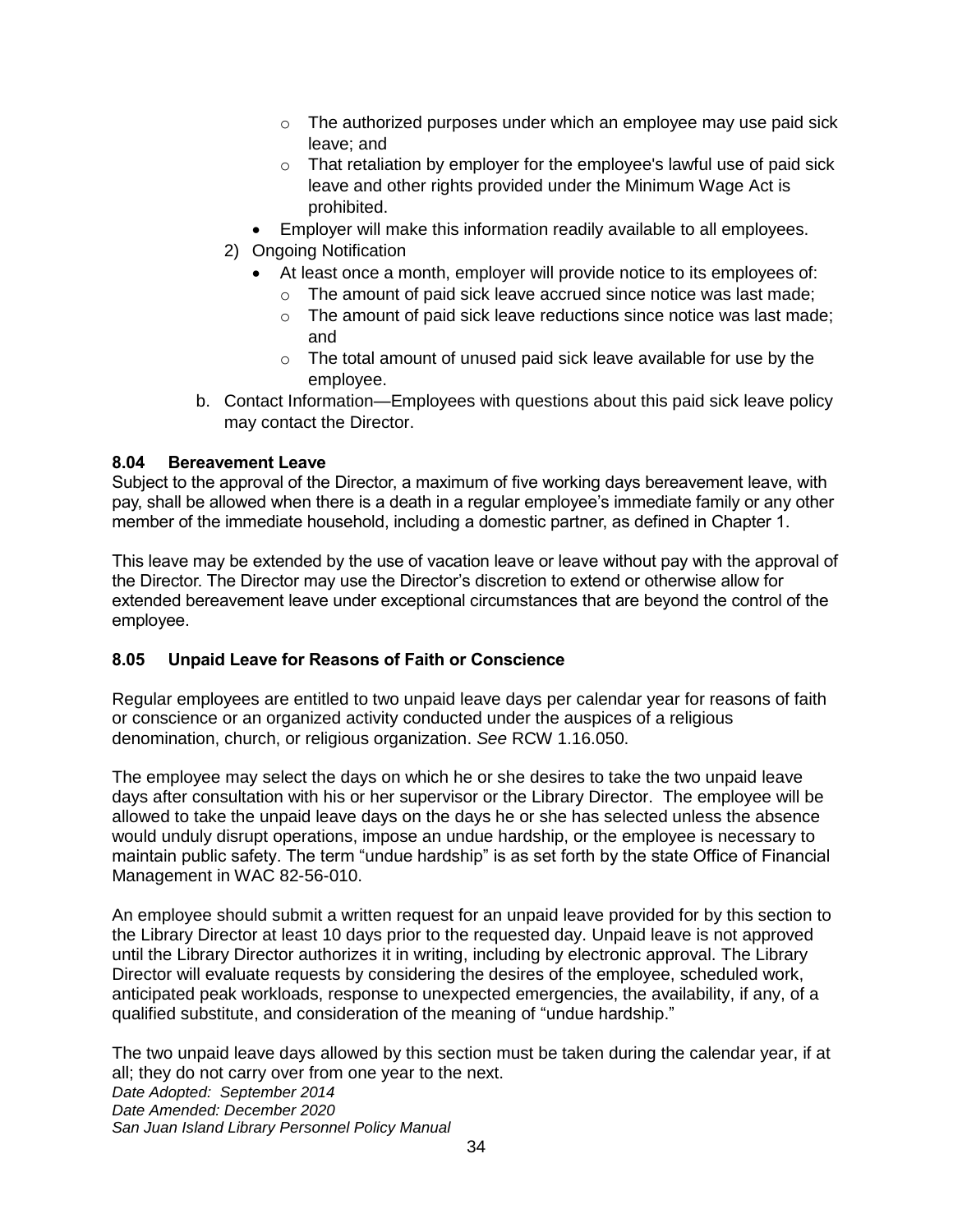# <span id="page-38-0"></span>**8.06 Emergency Leave**

- A. The Director or designee may close the Library without advance notice in the event of conditions which make it unsafe or impossible for Library personnel to carry out their assigned duties.
- B. If Library facilities are closed by the Director or designee, all regular employees shall be paid for the time period based on the regular schedule for that time period. To be eligible for pay, the employee must be scheduled for work at the time of closure, and remain available to immediately return to work should the condition causing the closure abate.
- C. Regular employees who are taking vacation leave, sick leave, holiday-other leave, leave without pay, or any other type of leave at the time of closure may not convert the time to emergency leave.
- D. Substitute employees are not paid for time scheduled but not worked due to emergency closures.
- E. Absence due to an employee's inability to report for scheduled work because of inclement weather is set forth in Section 8.07.

# <span id="page-38-1"></span>**8.07 Unusual Weather Conditions**

A regular employee who is unable to report to work or departs work early because of inclement weather conditions may charge the time missed to: vacation, personal day, or leave without pay. Regular employees who arrive within one hour of the start of their normal work day during a period of inclement weather or natural disaster will be paid for a full day's work. The employee shall advise the supervisor by phone, as in any other case of late arrival or absence.

During periods of inclement weather or natural disaster, employees may be assigned, in order to provide emergency services, work schedules other than their normal work assignments.

If the Library Director determines to send employees home before the conclusion of their work day or determines not to have employees report for work, due to inclement weather or natural disaster, regular employees will be paid their normal rate of pay for their regular work hours as scheduled for that day.

Substitute employees are not paid for hours scheduled but not worked in the case of late opening, early closure, or full day closure due to weather.

# <span id="page-38-2"></span>**8.08 Leave Without Pay**

- A. The Library may grant a regular employee leave of absence without pay normally not to exceed six months. Leave without pay shall be granted by the Director only when requested in writing by the employee and when such leave will not detrimentally affect the Library. Leave without pay should be requested as far in advance as possible and the expected duration must be indicated in the written request.
- B. Leave without pay in excess of five days will be granted only after all vacation leave has been exhausted.
- C. Conditions of Leave: Leave without pay will be considered for the following circumstances:
	- 1. Illness or injury of the employee or persons within the employee's household, after all accrued sick leave credits have been exhausted;
	- 2. Disability leave, including disability due to pregnancy or childbirth, after all accrued sick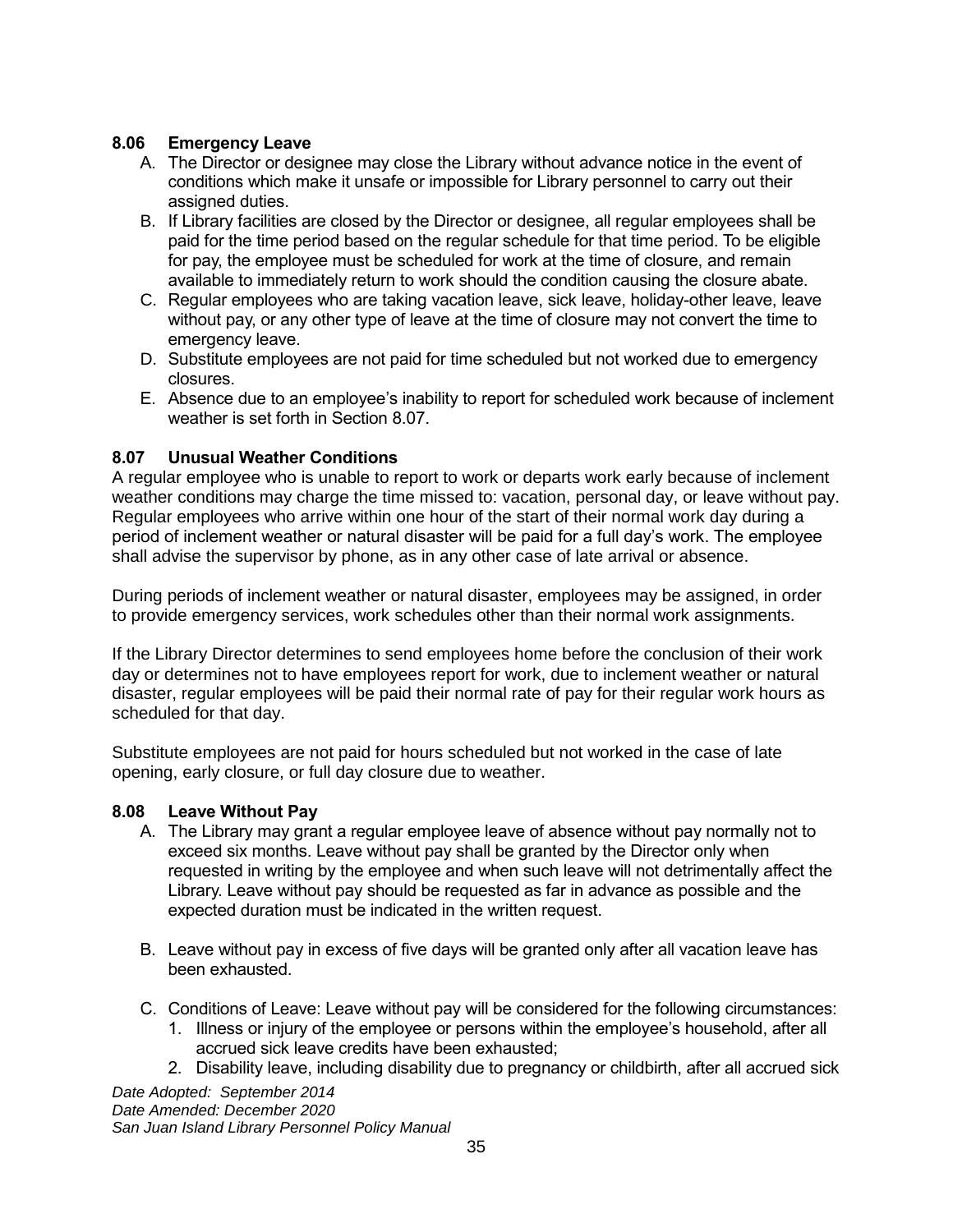leave credits have been exhausted;

- 3. Continuing education opportunities;
- 4. Other circumstances requiring an absence of five or more working days;
- 5. No benefits accrue during a leave of absence without pay and the employee's anniversary date will be adjusted by the length of the leave; and
- 6. Leave without pay may, in exceptional circumstances, be extended beyond six months by the Library but reinstatement to the employee's original position cannot be guaranteed.
- D. The Library will no longer contribute toward the employee's health insurance premium if, due to being on leave without pay, the employee does not work at least 20 hours per week or at least 80 hours per month, during any one calendar month. The Library's contribution will stop on the first day of the month following the month during which the employee failed to work the requisite hours. The employee may self-pay the insurance premium pursuant to Section 7.05, Continuation of Insurance Coverage.

# <span id="page-39-0"></span>**8.09 Continuation of Benefits During Leave**

Regular employees on paid leave shall continue to receive benefits they were entitled to prior to the start of their leave, including the accrual of vacation, sick leave, holidays, retirement, and health insurance benefits. Unless otherwise noted in these policies, an employee's benefits, and health insurance are suspended during the period of unpaid leave, including leave accruals, as set forth in Section 8.07. Self-payment of insurance premiums may apply. See **Section 7.06**, Continuation of Insurance Coverage.

# <span id="page-39-1"></span>**8.10 Court Leave**

Regular employees may be granted time off with pay to serve on a jury or as a court witness. If an employee is summoned during a critical work period, the Library may ask the employee to request a waiver from duty. It is expected employees will report to work if there is a break during jury duty where the employee is not required to report to the courts.

# <span id="page-39-2"></span>**8.11 Military Leave**

# **A. Military Training Leave**

Regular employees who are members of the National Guard or Federal Reserve military units are entitled to paid leave for a period of up to 21 working days per year, or any greater period required by law, for performing ordered active duty training. If the active duty training exceeds 21 working days, the employee will take accrued compensatory time, available vacation, and leave without pay, in that order.

# **B. Leave for Active Duty Military Service**

Regular employees who are called to, or volunteer for, active duty military service in excess of their 21 days will be placed on an indefinite unpaid leave of absence during the time the employee is on an active duty status with any branch of the United States Armed Forces or State militia. The employee may, at his/her option, use any or all of accrued vacation leave prior to moving to the unpaid status. Any unused leave accruals remaining at the time the unpaid leave begins will be held until the employee returns to active employment with the Library. The employee will not earn additional vacation or sick leave during the time of the unpaid leave, nor be entitled to health insurance benefits except as may be provided for under COBRA.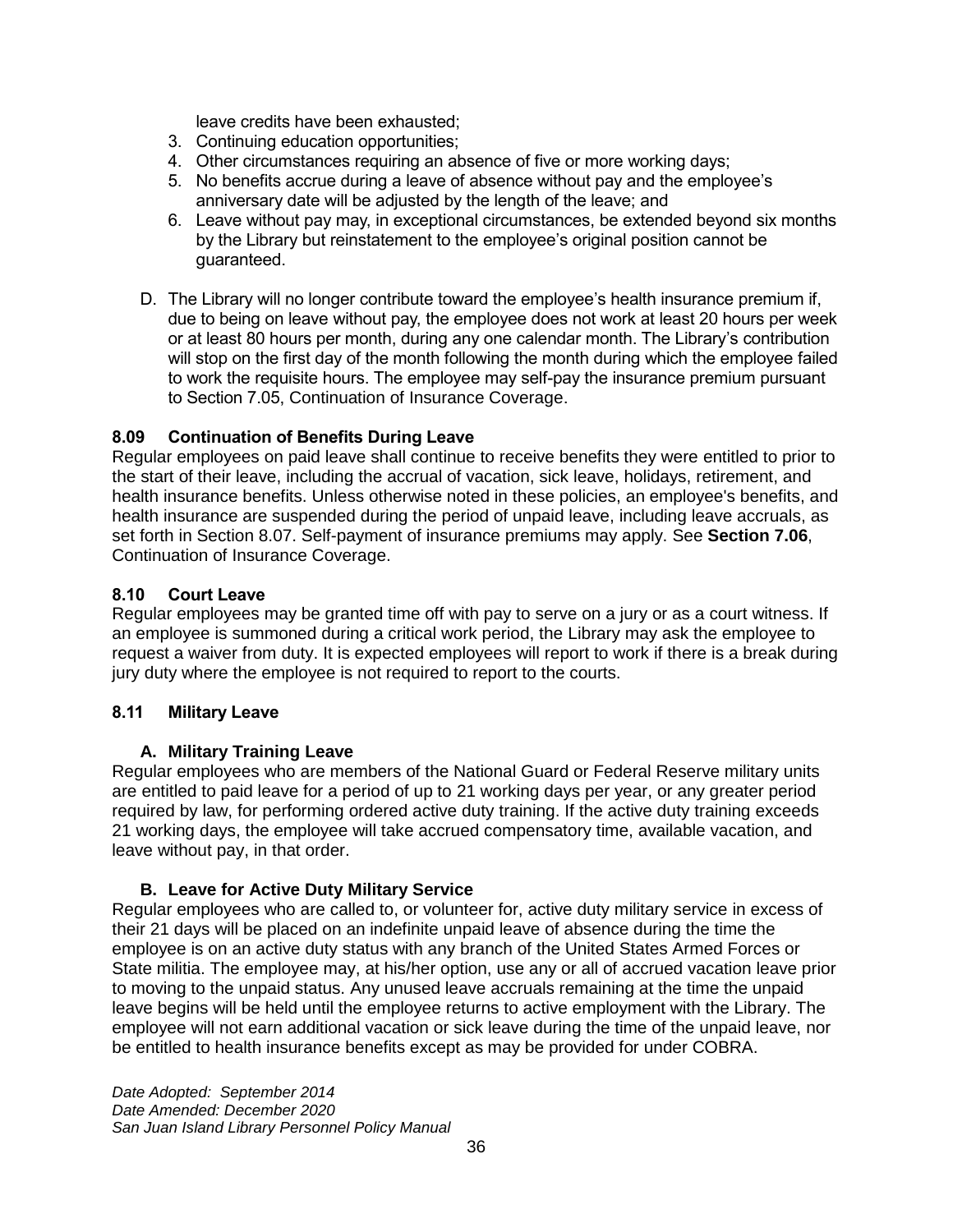Reinstatement following active duty will be in compliance with state and federal laws at the time of the return to work.

# <span id="page-40-0"></span>**8.12 Domestic Violence Leave (RCW 49.76)**

*Date amended: March 13, 2018*

# *See new policy under Section 8.03 Sick Leave and Domestic Violence Leave*

### **8.13 Paid Family & Medical Leave**

Paid Family and Medical Leave is a mandatory statewide insurance program that will provide almost every Washington employee with paid time off to give or receive care. The program is funded by premiums, and is administered by the State of Washington's Employment Security Department (ESD).

- o Payment of Premiums
	- **Premium collection started on January 1, 2019, and is 0.4 percent of gross wages.**
	- **Employees may be required to pay approximately 63% of the premium. The District** has decided to pay this employee portion for eligible staff.
	- Some employers pay the balance of the premium, but District, as an employer with fewer than 50 employees, is exempt from paying the employer portion. District employees will still receive 100% of the benefit.
- $\circ$  Eligibility—Beginning January 1, 2020, employees who have worked 820 cumulative hours (16 hours per week) in the qualifying period (the previous 12 months) may apply to take paid medical leave or paid family leave. All paid work, regardless of the number of employers or jobs, counts toward the 820 hours.
- $\circ$  Qualified staff are allowed to take up to 12 weeks, as needed. They might be eligible to receive up to 16 weeks if they face multiple events in a year, and up to 18 weeks if they experience a serious health condition during pregnancy that results in incapacity. The claim year begins when the employee files a claim for PFML benefits or upon the birth/placement of the employee's child.
- o Employees may be covered if they:
	- 1. Welcome a child into their family (through birth, adoption or foster placement);
	- 2. Experience a serious illness or injury;
	- 3. Need to care for a seriously ill or injured relative; relatives include spouses, children, parents (including in-laws), grandchildren, grandparents (including in-laws) and siblings;
	- 4. Or need time to prepare for a family member's pre- and post-deployment activities, as well as time for childcare issues related to a family member's military deployment.
- o Types of Leave
	- Medical Leave: Medical leave may be taken due to the employee's own serious health condition, which is an illness, injury, impairment, or physical or mental condition that involves inpatient care or continuing treatment by a health care provider, as those terms are defined under the FMLA and RCW 50A.05.010. However, an employee is not eligible for PFML benefits if the employee is receiving time loss benefits under the workers compensation system.
	- **EXECT** Family Leave: Family leave may be taken to care for a covered family member with a serious health condition; for bonding during the first 12 months following the birth of the employee's child or placement of a child under age 18 with the employee (through adoption or foster care); or for qualifying military exigencies as defined under the FMLA.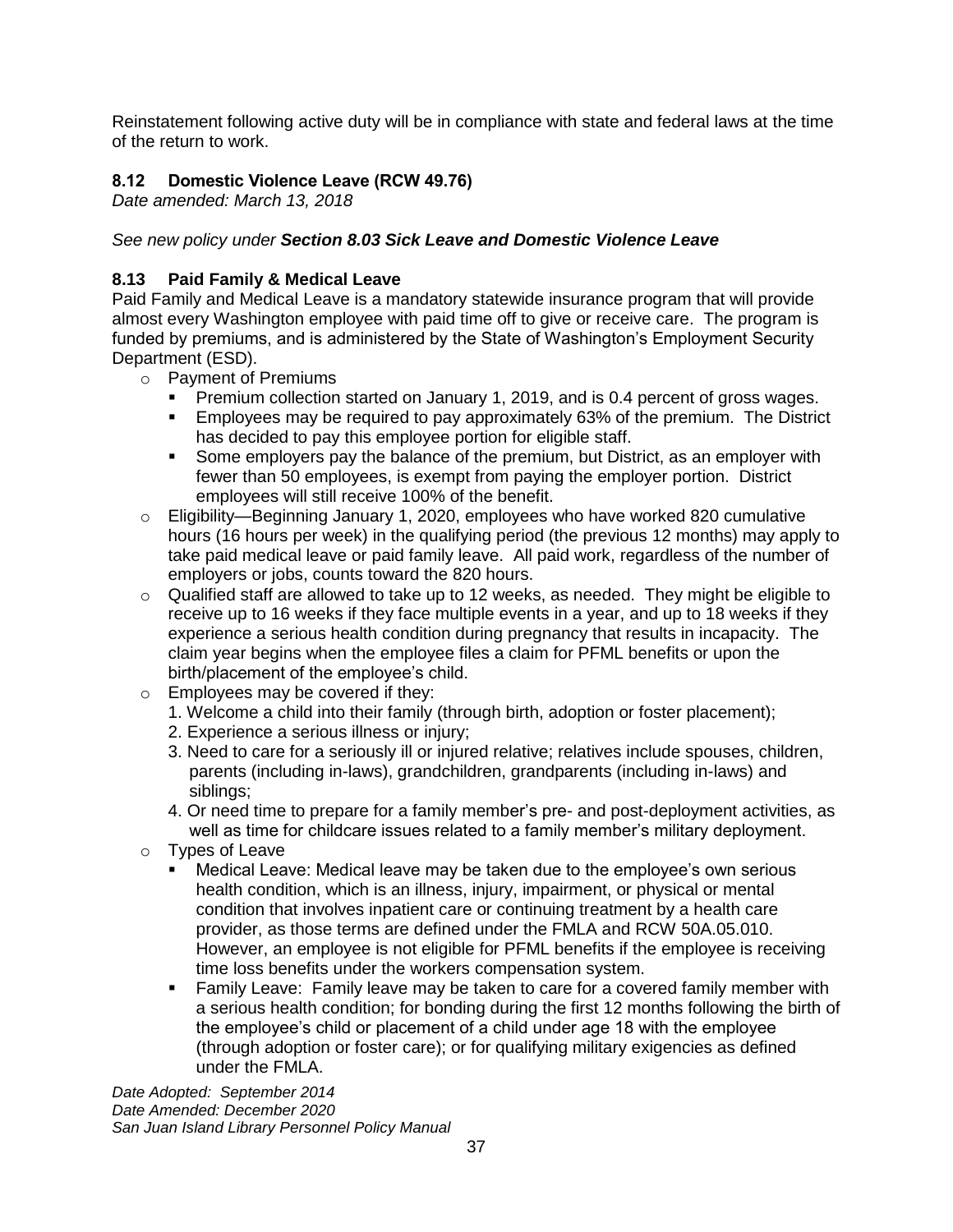- o PFML Application Process—An employee must submit an application to ESD in order to seek PFML benefits. For guidance on the application process, please refer to the ESD website [\(www.paidleave.wa.gov\)](about:blank). Eligibility determinations will be made by ESD. If approved, the employee will need to file weekly benefit claims with ESD to continue receiving benefits.
- o Notification Requirements
	- An employee must provide written notice to District of the intent to take PFML leave. If the need for leave is foreseeable, notice must be given at least 30 days in advance of the leave. For unforeseeable leave, notice must be given as soon as practicable. The employee's written notice must include the type of leave taken (family or medical), as well as the anticipated timing and duration of the leave. If an employee fails to provide this required notice to District, ESD will temporarily deny PFML benefits. After receiving the employee's notice of the need for leave, District will advise the employee whether the employee is eligible for job protection under PFML.
	- **■** If leave is being taken for the employee's or family member's planned medical treatment, the employee must make a reasonable effort to schedule the treatment so as not to unduly disrupt District's operations.
	- **PFML leave may be taken intermittently, provided that there is a minimum claim** requirement of eight consecutive hours of leave in a week for which benefits are sought.
	- **•** If taking leave intermittently, an employee must notify District each time PFML leave is taken so that District may properly track leave use.
- o Benefits
	- While on leave employees are entitled to partial wage replacement. They will receive a portion of their average weekly pay, generally up to 90% of their weekly wage, with a minimum of \$100 per week and a maximum of \$1,000 per week. ESD's website is expected to include a benefits calculator to assist employees in estimating their weekly benefit. Employees will be paid by ESD rather than District.
	- With the exception of leave taken in connection with the birth or placement of a child, PFML benefits are subject to a seven-day waiting period. The waiting period begins on the Sunday of the week in which PFML leave is first taken. The waiting period is counted for purposes of the overall duration of PFML leave, but no monetary benefits will be paid by ESD for that week. Employees may use available accrued leave to cover absences during the waiting period.
	- Paid leave accruals (vacation, sick leave, personal holidays, etc.) are not supplemental to PFML benefits. An employee may elect to use such accrued leave during a PFML-covered absence, although the receipt of accrued leave must be reported to ESD as part of the PFML claims process and will result in a pro-rated weekly PFML benefit. Important note: failure to report the receipt of accrued leave may result in an overpayment by ESD, which ESD may recoup from the employee.
	- Employees can keep their health insurance while on leave as long as they continue to pay their portion (if any) of the premium cost while on leave. Failure to do so may result in cancellation of the employee's health insurance benefits.
- o Job Restoration; Return to Work Recertification
	- An employee who is eligible for job-protected leave (must have worked for District for at least 12 months and have worked 1250 hours in the last year) will be restored to the same or equivalent position at the conclusion of PFML leave, unless unusual circumstances have arisen (e.g., the employee's position or shift was eliminated for reasons unrelated to the leave).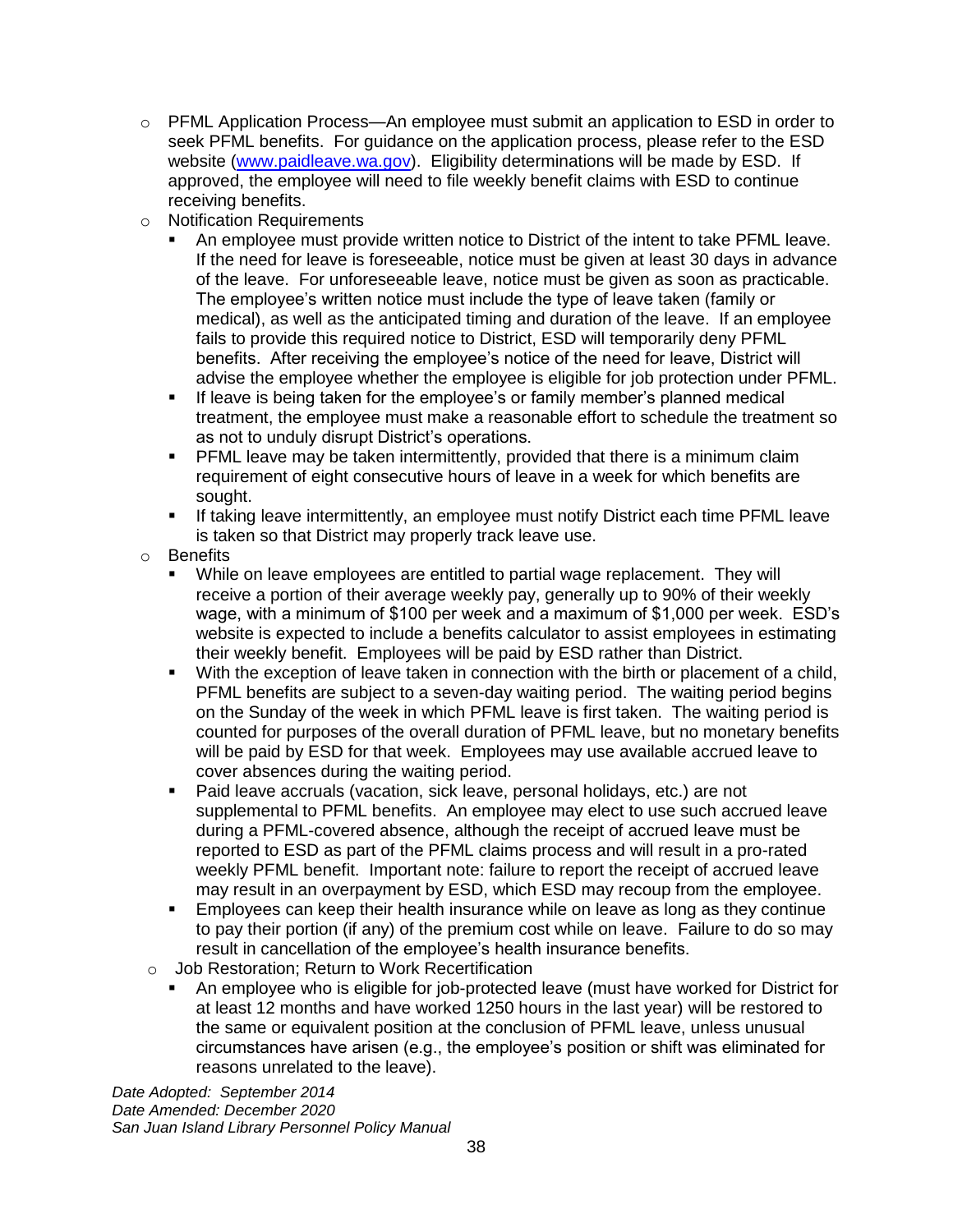- **EXED** District may require a return-to-work certification from a health care provider before restoring the employee to work following PFML leave where the employee has taken leave for the employee's own serious health condition.
- Under certain conditions, District may deny job restoration to a salaried employee who is among the highest paid ten percent of District employees.
- **EXECT** If an employee taking PFML leave chooses not to return to work for any reason, the employee should notify District as soon as possible.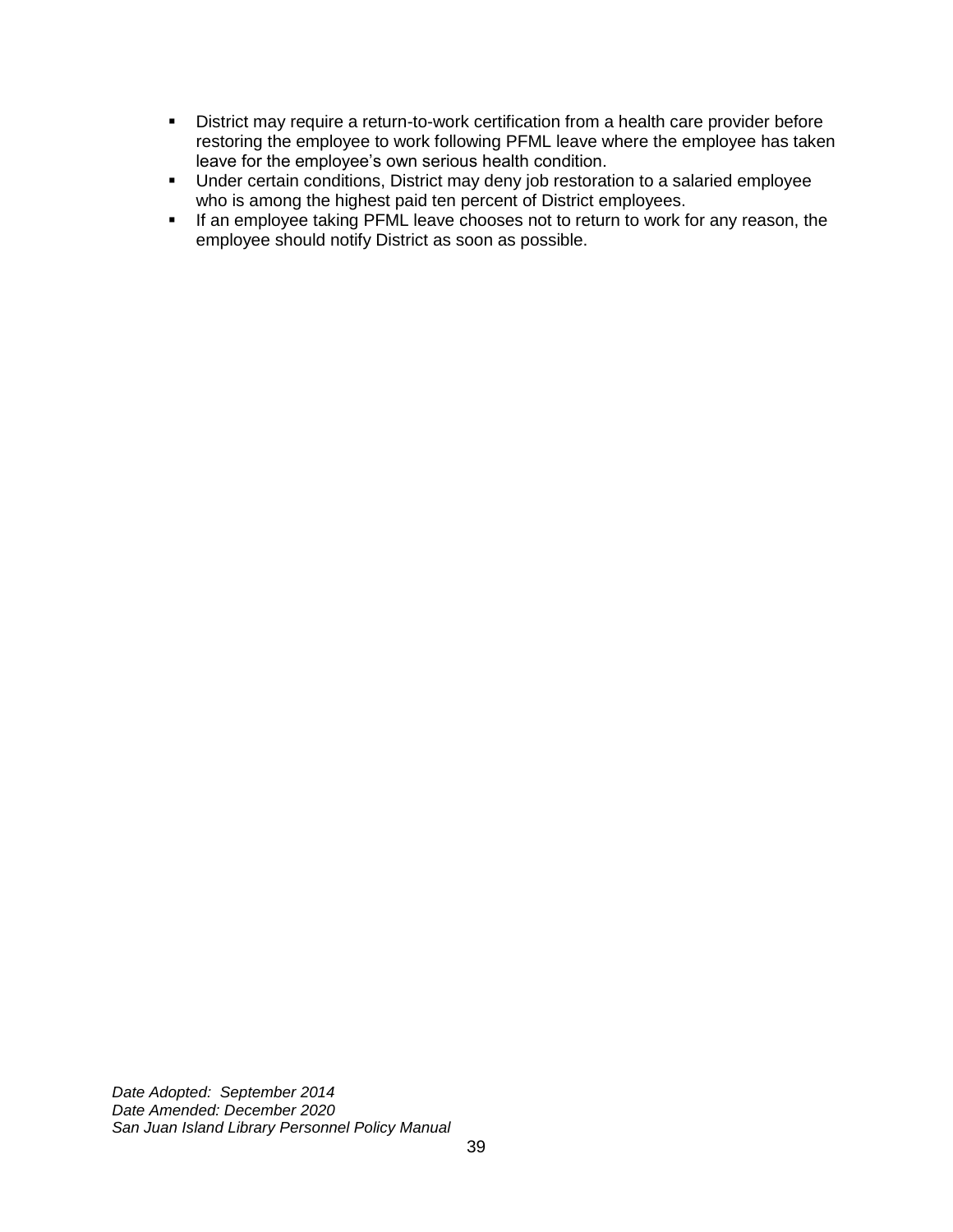# <span id="page-43-0"></span>**CHAPTER 9: EMPLOYEE CONDUCT AND RESPONSIBILITIES**

# <span id="page-43-1"></span>**9.01 General Code of Conduct**

The Library is a small organization that values and depends on each employee. Library employees are required to perform work in the areas of acquisitions, cataloging, networking, reference, volunteer coordination, as well as to assist patrons in locating information. Many Library employees work with the public and are the "face" of the Library. As such, the Library needs and expects courtesy towards the public and fellow employees, as well as adherence to the Library's guidelines, procedures, rules and safe work practices. The Library also values its collections and its property, and so requires employees to treat the Library's collections and property with care and respect, and to preserve it and protect it from damage, to the best extent practicable.

To make the most efficient use of personnel, the Library may change work conditions and the duties originally assigned to an employee. If a change in duties or work conditions becomes necessary, we expect the employee's best cooperation.

# <span id="page-43-2"></span>**9.02 Outside Employment and Conflicts of Interest**

Because the Library has determined that it will be in its best interest to avoid conflicts of interest, either real or perceived, in its operations, the following policy is established:

# **A. Conflicts of Interest**

No regular employee may engage in any occupation or outside activity which is incompatible with the proper discharge of official Library duties or would impair or appear to impair independence of judgment or action in the performance of official Library duties. No regular employee or authorized volunteer shall use his or her position for personal, including financial, gain and shall avoid conflicts of interest or the appearance of conflicts of interest, including as provided for in Washington's Code of Ethics for Municipal Officers, RCW chapter 42.23.

# **B. Outside Employment**

Regular employees may engage in another job outside their Library employment as long as it does not conflict with the best interests of the Library or interfere with the employee's ability to perform his or her duties. Specifically, outside activities may not:

- Interfere with the employee's job responsibilities;
- Be conducted during the employee's work hours;
- Utilize Library telephones, computers, supplies, or any other resources, facilities or equipment;
- Be employed with an entity that has contracts with or does business with the Library and the employee would be working on such a contract or on Library-related business; or
- Be reasonably perceived by members of the public as a conflict of interest or otherwise be a discredit to public service.

# <span id="page-43-3"></span>**9.03 Political Activities**

As a tax-supported institution, it is important that the Library demonstrate neutrality regarding political campaigns and candidates. However, employees and authorized volunteers may engage in political activities, as subject to RCW 41.06.250 and RCW 42.17A.555.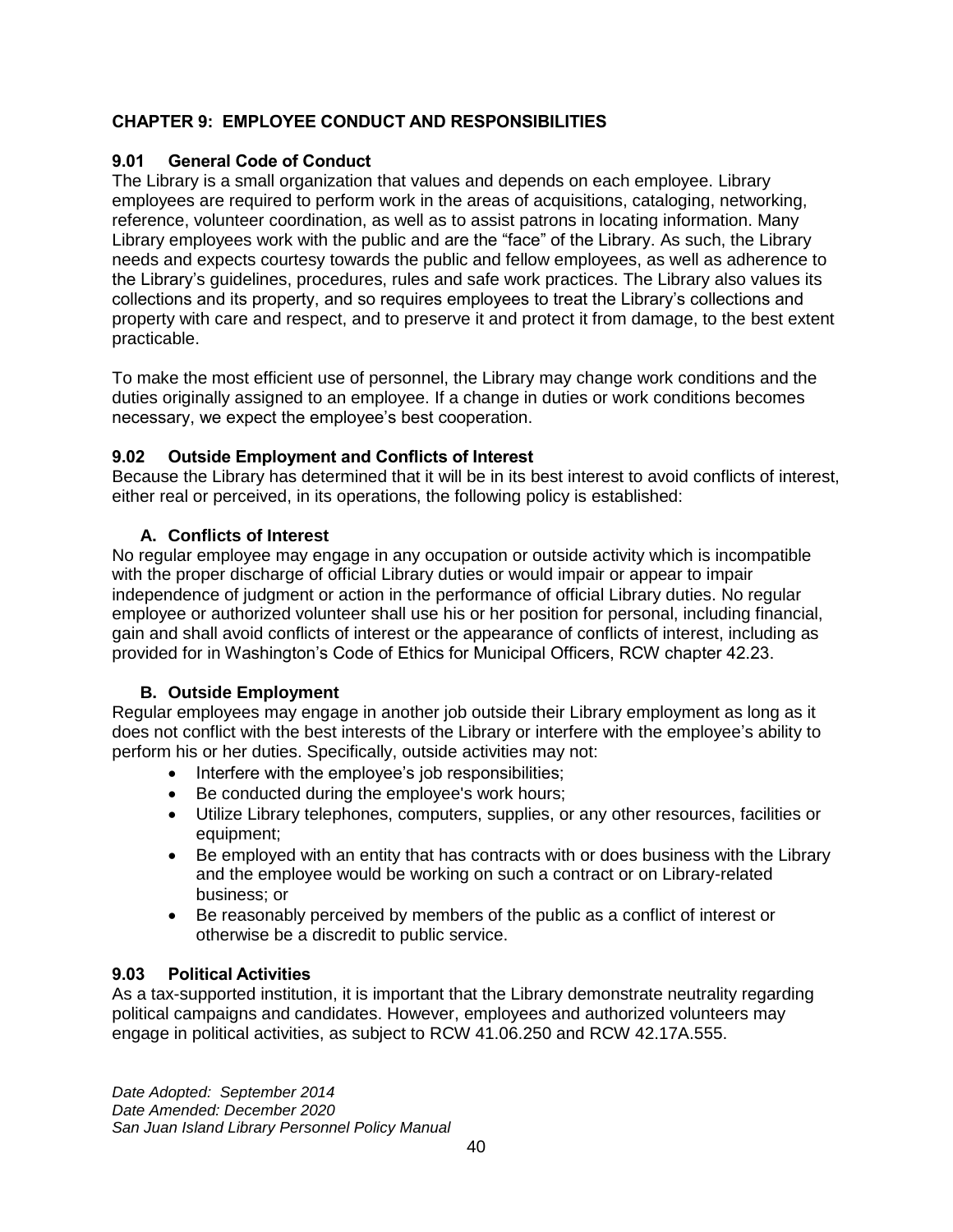In order to answer specific questions that may come up during an election campaign, the following points are stated.

Employees and authorized volunteers may:

- Respond to political inquiry by providing factual information;
- Hold office within a political party so long as it does not use Library resources or affect or conflict with the employee's or volunteer's work with the Library;
- Wear as part of their apparel items supporting a political activity; and
- Participate in campaign issues to the extent they feel appropriate while on their own time and not using Library resources.

Employees and authorized volunteers may not:

- Campaign, solicit or advocate for any political opinion or proposal on Library time, on Library property, or using any Library resource;
- Use Library property or resources (paper, copier, computers, telephones) for campaign purposes;
- Display political items, such as badges, banners, or stickers, on anything that might be perceived to be the property of the Library; or
- Hold an appointed or an elected public office when the holding of such office is incompatible with or substantially interferes with the official duties of the employee's job.

Except as noted in this policy, Library employees and authorized volunteers are otherwise free to fully exercise their constitutional rights.

# <span id="page-44-0"></span>**9.04 Acceptance of Gifts by Employees**

This policy applies to the solicitation or acceptance of gifts by Library employees, and does not apply to acceptance of gifts by the Library for its collections, materials or works of art, which are governed by separate policies.

Pursuant to state law for public employees, Library employees shall not solicit or receive a gift, loan, favor, entertainment, or other thing of monetary value if it is or it appears to be solicited, received, or given with the intent to give or to obtain special consideration or influence for any job-related action by the employee. This policy shall not prohibit:

- 1. Attendance at a hosted meal provided in conjunction with a seminar, conference, or banquet that relates directly to Library business or is attended as a staff representative;
- 2. An award publicly presented in recognition of public service;
- 3. An occasional non-monetary gift given to an individual employee that does not exceed \$20.00 in value, is offered without obligation or the appearance of obligation, and does not influence the employee's job or decision-making in any way;
- 4. An occasional non-monetary gift (such as fruit and candy given to the Library) that does not exceed \$50.00 in value, whether given to an individual employee or group of employees, when the gift is offered without obligation or the appearance of obligation. Such a gift may be accepted if made available to employees and to the public alike; or
- 5. Any gift, including the cost of a meal, which would have been offered or given to the employee regardless of Library employment.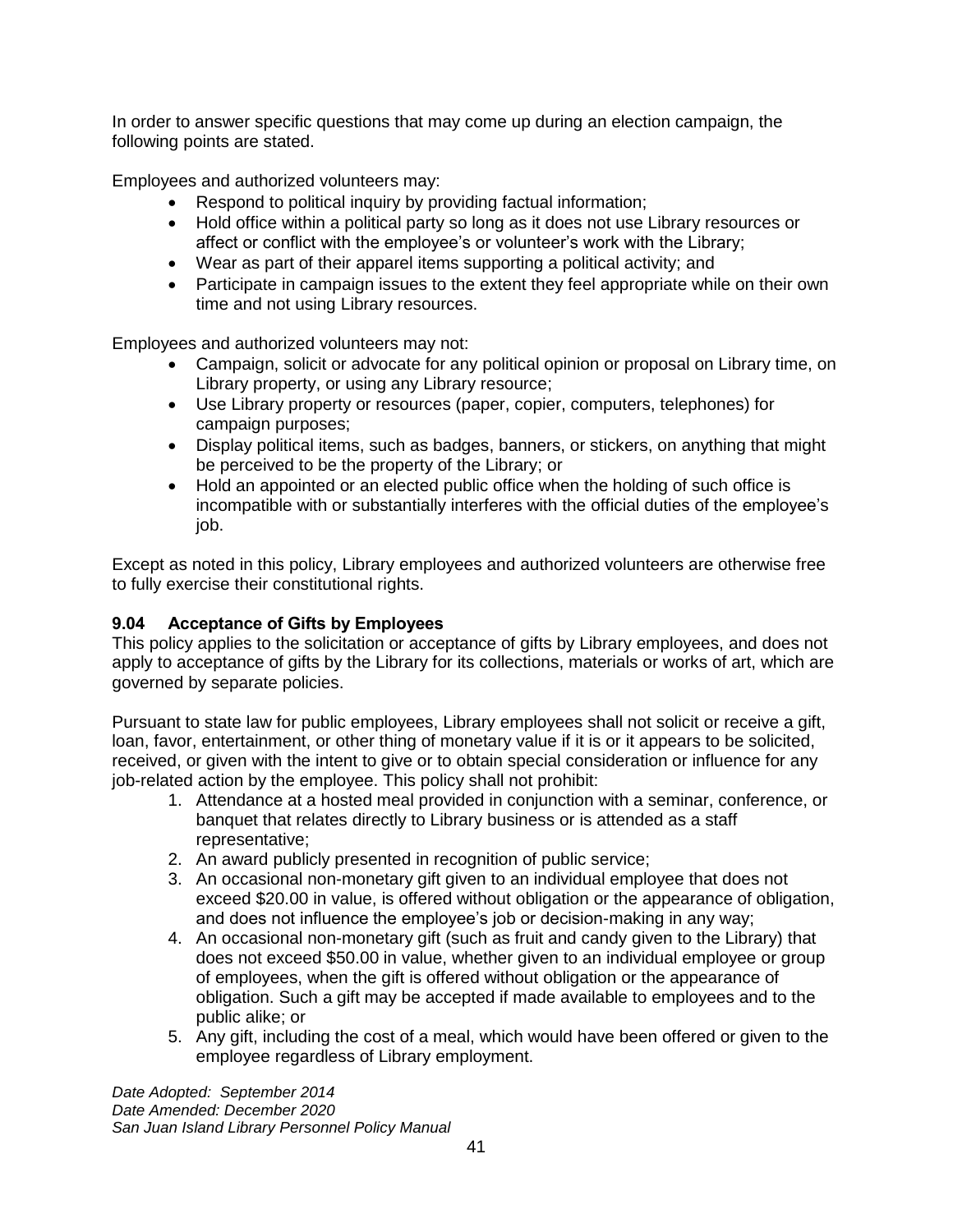# <span id="page-45-0"></span>**9.05 No Smoking Policy**

Pursuant to state law (RCW 70.160.030), San Juan County Board of Health Ordinance No. 1- 2015, and Library policy, no employee may smoke and/or vape (use any kind of electronic smoking device, e-liquids, or unregulated nicotine delivery product) in any Library facility, Library-owned building or office, or Library vehicle. Smoking and/or vaping is allowed outside at least 25 feet from building entrances and exits, windows that open, and ventilation intakes. Employees who smoke and/or vape have a special obligation to keep smoking/vaping areas litter-free and not to abuse break and work rules.

Employees who smoke and/or vape may request from the Director a place or area that may be designated as a smoking/vaping area. The Director may grant the request at his or her discretion.

# <span id="page-45-1"></span>**9.06 Electronic Communication Technology**

The Library provides a communications network capable of offering electronic mail (e-mail) and Internet access, telephone and voicemail, facsimile machines, cellular telephones and other electronic communications devices (collectively referred as the Library's Technology Resources), to employees to assist in and facilitate legitimate Library business and communications. The primary purpose of the Library's network and systems is to provide service to the public and used primarily for Library business. It is the policy of the Library to maximize cost effective use of computer systems as means of improving productivity. *De minimis*, incidental personal use of the Library's Technology Resources by employees is permitted if accomplished in compliance with the provisions of the policy set forth here below.

# **A. No Expectation of Privacy**

By using the Library's Technology Resources, employees acknowledge and agree that they have no expectation of privacy or confidentiality in their use of these systems or in any data that they create, store, or transmit on or over the systems, including any data created, stored, or transmitted during an employee's incidental personal use of the Technology Resources as permitted under this policy, and specifically including cell phones, pagers, or other communication devices used for Library business. Employees further agree that they are aware of, understand and will comply with the provisions of this policy, and that their use of Technology Resources can and will be monitored and any data that they create, store, or transmit on or over Library systems may be inspected by Library management at any time. Employees should understand that certain e-mail messages, other electronic communications, and documents created on Library computer systems, including cell phones or other electronic communication devices, may be considered a public record subject to disclosure and/or subject to discovery in the event of litigation.

# **B. Standardized Software and Hardware**

The Library has established standard software and hardware for commonly used applications. The use of unauthorized, non-standard software and hardware, including personally owned software and hardware, on Library computer systems without approval of the Director is prohibited.

# **C. Installation of Software and Hardware**

Improper installation of software or hardware can damage a computer system, cause malfunction, or conflict with IT configuration. All standardized software and hardware is to be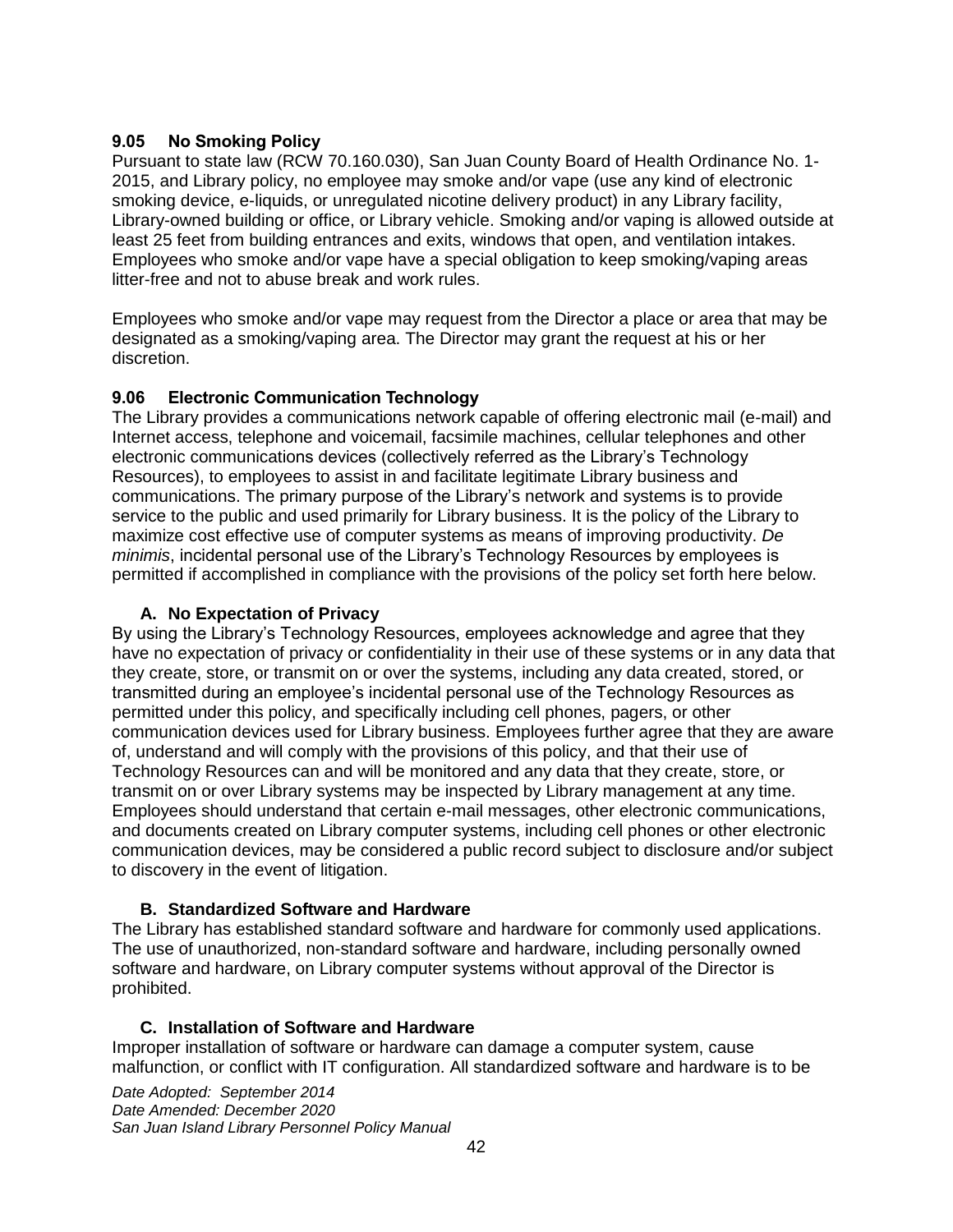installed by the IT Manager or other person as authorized by the Director. Specialized software and hardware technologies exclusive to individual departments may be managed within the appropriate department, in coordination with the IT Manager and Director. Any moving, relocation, or rearranging of computer software or hardware should also be coordinated with the IT Manager or Director.

# **D. Ownership and Confidentiality**

All software programs, applications, templates, data, data files, and web pages residing on Library computer systems or storage media or developed on Library computer systems are property of the Library, to the extent allowed by law or any Library contractual agreement. The Library retains the right to access, copy, modify, destroy or delete this property. Data files containing confidential or sensitive data should be treated accordingly and should not be removed from the workplace without proper authorization from the Director.

# **E. Acceptable Use of Library's Technology Resources**

The Library's Technology Resources are to be used by employees, or authorized volunteers for Library business. Incidental, de minimis personal use may be permitted where, in the judgment of the employee's supervisor or the Director, such use does not interfere with employee or department productivity, nor distract/take time away from the worker or co-worker assigned work. Generally, incidental de minimis personal use means:

- 1. It is occasional and of short duration;
- 2. It is done on an employee's personal time, such as on a lunch break;
- 3. It does not interfere with job responsibilities;
- 4. It does not result in any expense to the Library ;
- 5. It does not solicit for or promote commercial ventures;
- 6. It does not utilize excessive network resources;
- 7. It does not expose the Library's software or hardware to a virus, spyware, or other threat; and
- 8. It does not constitute any prohibited use, as discussed below.

# **F. Prohibited Uses of Library's Technology Resources**

Use of the Library's Technology Resources to engage in any communication that violates federal, state, or local laws or regulations, or any Library policy is strictly prohibited at all times. In addition, the following uses of the Library's Technology Resources are inappropriate and are prohibited at all times, unless specifically exempted below:

- Personal commercial use (benefitting an employee's outside employment or commercial business);
- Accessing, receiving, or sending pornographic, sexually explicit or indecent materials, including materials of an unreasonably offensive nature;
- Usage for any type of unlawful harassment or discrimination, including the transmission of obscene or harassing messages to any individual or group because of their sex, race, religion, or sexual orientation, national origin, age, disability, or other protected status, that would violate any Library personnel policy or law;
- Gambling;
- Usage for recreational purposes including the loading of computer games or playing online games;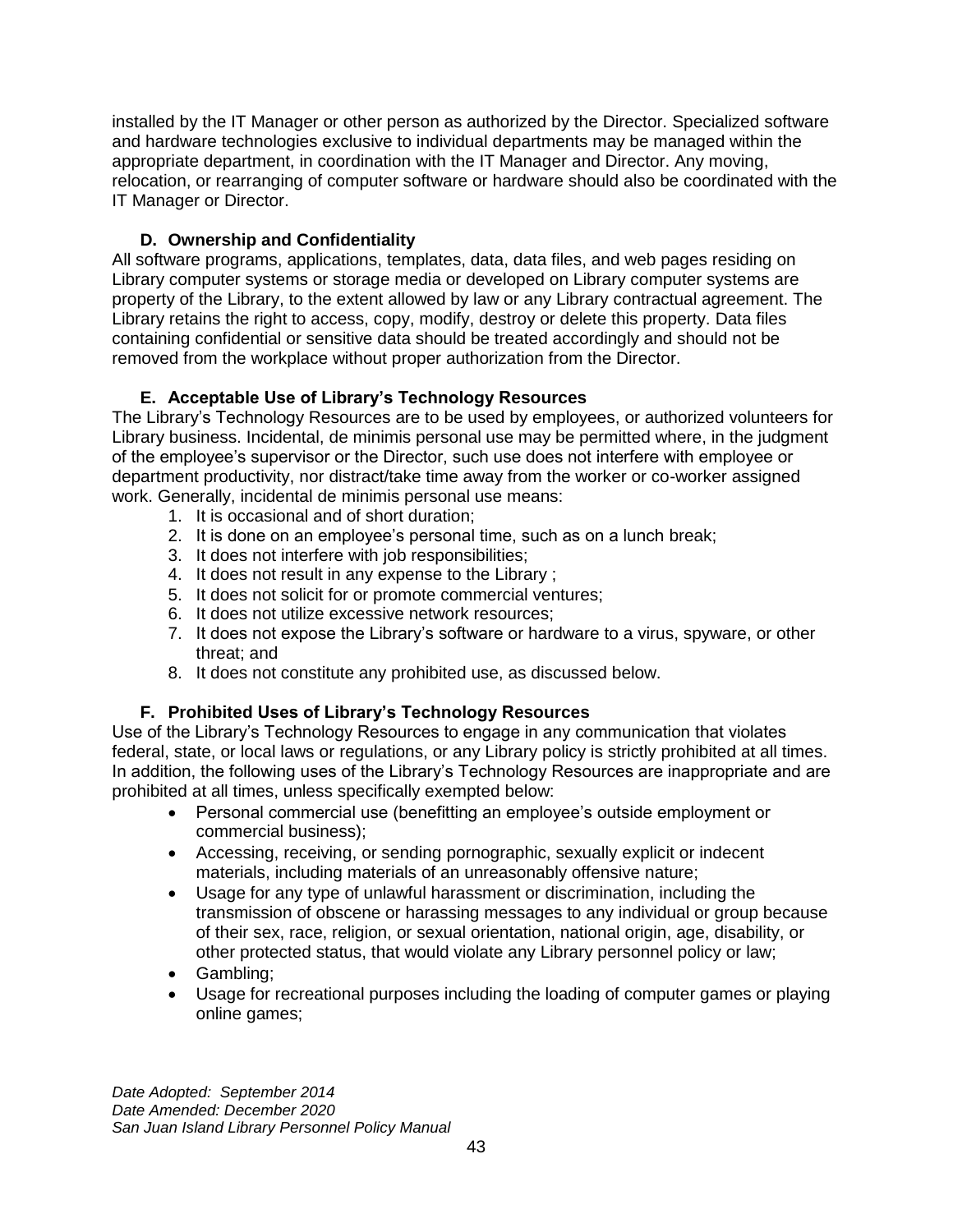- Usage that precludes or hampers Library network performance; such as viewing or listening to streaming audio and/or video (unless for Library business, such as for online training);
- Unauthorized copying or downloading of copyrighted material;
- Usage that violates software license agreements;
- Downloading of software programs (unless specifically approved by the Director and coordinated with IT Manager);
- Usage for political purposes, including partisan campaigning;
- Sending anonymous messages and/or misrepresenting an employee's name, position or job description;
- Deliberately propagating any virus, worm, Trojan horse, malware, spyware, or other code or file designed to disrupt, disable, impair or harm either the Library's network systems or those of any other individual or entity;
- Use of abusive, profane, threatening, racist, sexist or otherwise objectionable language in either public or private messages;
- Use of Technology Resources in an excessive manner so as to deprive others of system use or resources, including the sending of bulk email other than official Library business or forwarding "chain letter" emails of any kind;
- Connecting to the Library network, or any specific software package utilizing somebody else's security identification login information to gain alternate security permissions; or
- Any personal use, even if incidental, that results in expense to the Library.

Any employee who violates these policies may be subject to disciplinary action up to and including termination. In addition, employees may be held personally liable for damages incurred as a result of copyright and licensing requirements.

# <span id="page-47-0"></span>**9.07 Records Retention**

The Library is obligated to maintain all electronic files and records in the same manner in which paper records are maintained in accordance with the State archivist records retention schedule. Please review the State Archive's Local Government Common Records Retention Schedule online if you are uncertain of the time period for retention, and/or consult with the Director or designee.

Additionally, in compliance with the state Public Records Act, copies of electronic files must be maintained in their original electronic format, in a manner that preserves the data inside the file, including the metadata. If you have questions about this, please contact the Director or designee.

The position designated by the Library as the Library's records officer, pursuant to RCW 40.14.040, shall have the duties set forth by law, and will attend regular training for the public records act and records retention laws. *See* RCW chapter 42.56.

# <span id="page-47-1"></span>**9.08 Legal Prescriptions and Over-the-Counter Medications**

An individual taking prescription or non-prescription medication that may affect the employee's ability to work or the safety of the employee, co-workers or the public is required to notify his or her supervisor prior to commencement of work. The Director or designee will make a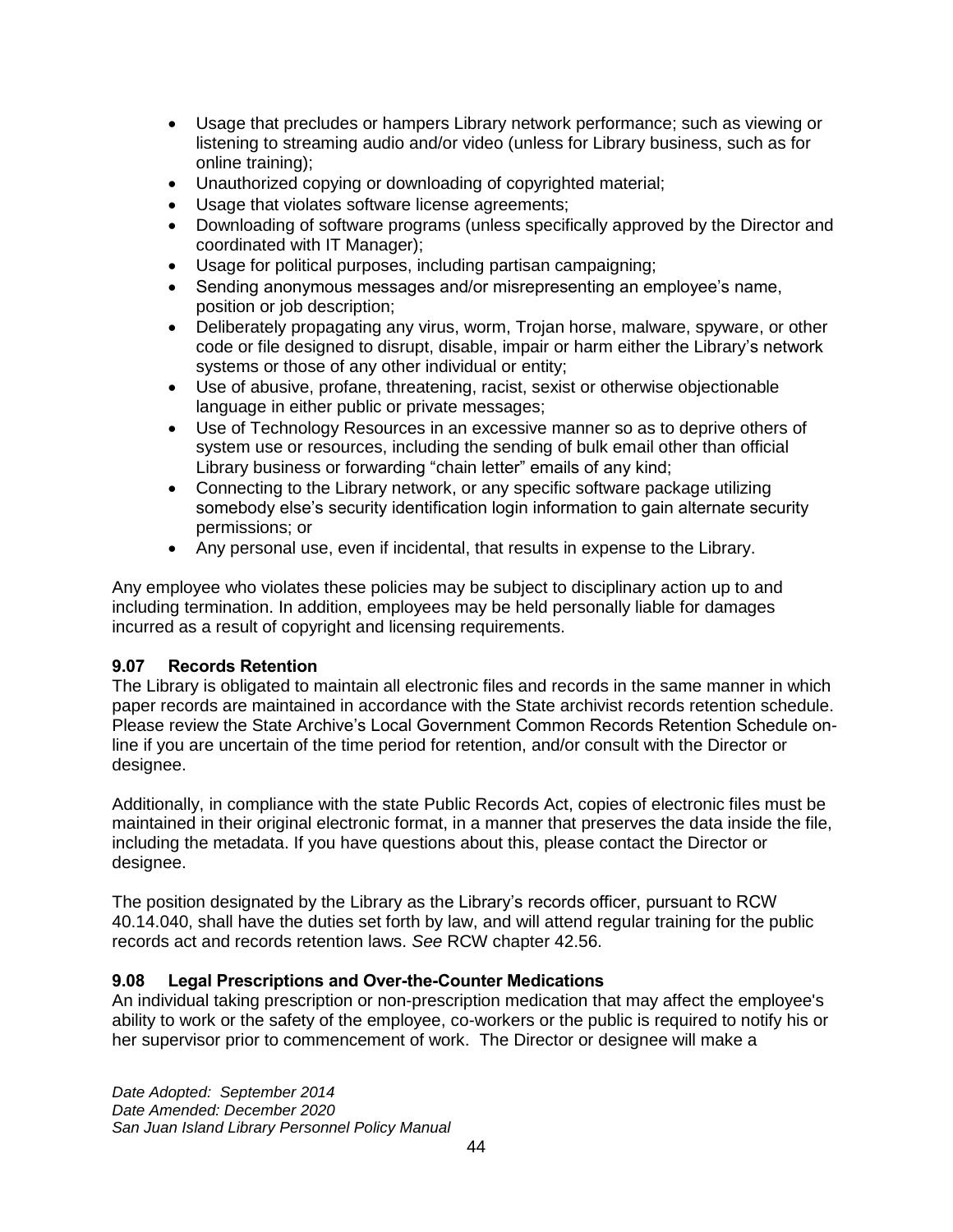determination whether it is in the best interests of the individual and/or the Library that the individual work, not work, or be reassigned during the period of medication.

# <span id="page-48-0"></span>**9.09 Alcohol and Drug-Free Workplace**

The Library is committed to providing and maintaining a safe and productive work environment free from the effects of drugs, alcohol and other job-impairing substances. We are primarily concerned with the well-being of employees and the public they serve. We encourage employees who are concerned about their alcohol or drug use to seek professional or other appropriate consultation. All Library employees/volunteers are subject to the policies stated in this section.

# **A. Use of Medical Marijuana as Medication**

The Library recognizes that the State of Washington has authorized the use of "medical marijuana," but as of May 2014, federal authorities still consider the use of marijuana illegal. An employee or authorized volunteer who has been prescribed or uses medical marijuana in accordance with a prescription in compliance with the laws of Washington State shall notify the Library Director within twenty-four (24) hours of receipt of the prescription. The Library will determine if the individual's job functions will be impaired by the use of medical marijuana pursuant to the employee's prescription, similar to the determination above in *9.08* for use of other medication. The Director or designee will make a determination whether it is in the best interests of the individual and/or the Library that the individual work, not work, or be reassigned during the period of medication. If the Library determines that the individual's particular job cannot safely be accomplished or that in the Library's opinion that the individual cannot accomplish their job functions under the influence of medical marijuana, then the Library may re-assign the employee during the period of medication, or preclude the employee from work during that period; or discipline the employee up to and including termination.

# **B. Use of Recreational Marijuana**

The use of marijuana for recreational purposes, while performing Library functions or on Library property, is prohibited in the same manner as alcohol use. Recreational marijuana falls under the category of prohibited "drugs, alcohol or controlled substances" while on the job.

# **C. When Job Performance is Affected**

Although the Library's emphasis is on rehabilitation, it must be understood disciplinary action may be taken when an employee continues to demonstrate problems in job performance or is involved with or under the influence of drugs or alcohol on the job. The Library may discipline and/or immediately terminate an employee possessing, consuming, controlling, selling or using alcohol, drugs, or controlled substances during work hours, in violation of any provisions of this policy. The Library may also discipline and/or terminate an employee who exhibits an on-going dependence on alcohol, drugs or controlled substances which, in the Library's opinion, impairs the employee's work performance, poses a threat to the public confidence, or is a safety risk to the Library or others.

# **D. Drug-Free Workplace**

To comply with the requirements of the federal Drug-Free Workplace Act, the Library adopts the following policies:

• The manufacturing, distribution, dispensation, possession and use of unlawful drugs, marijuana or alcohol on Library premises or during work hours by Library employees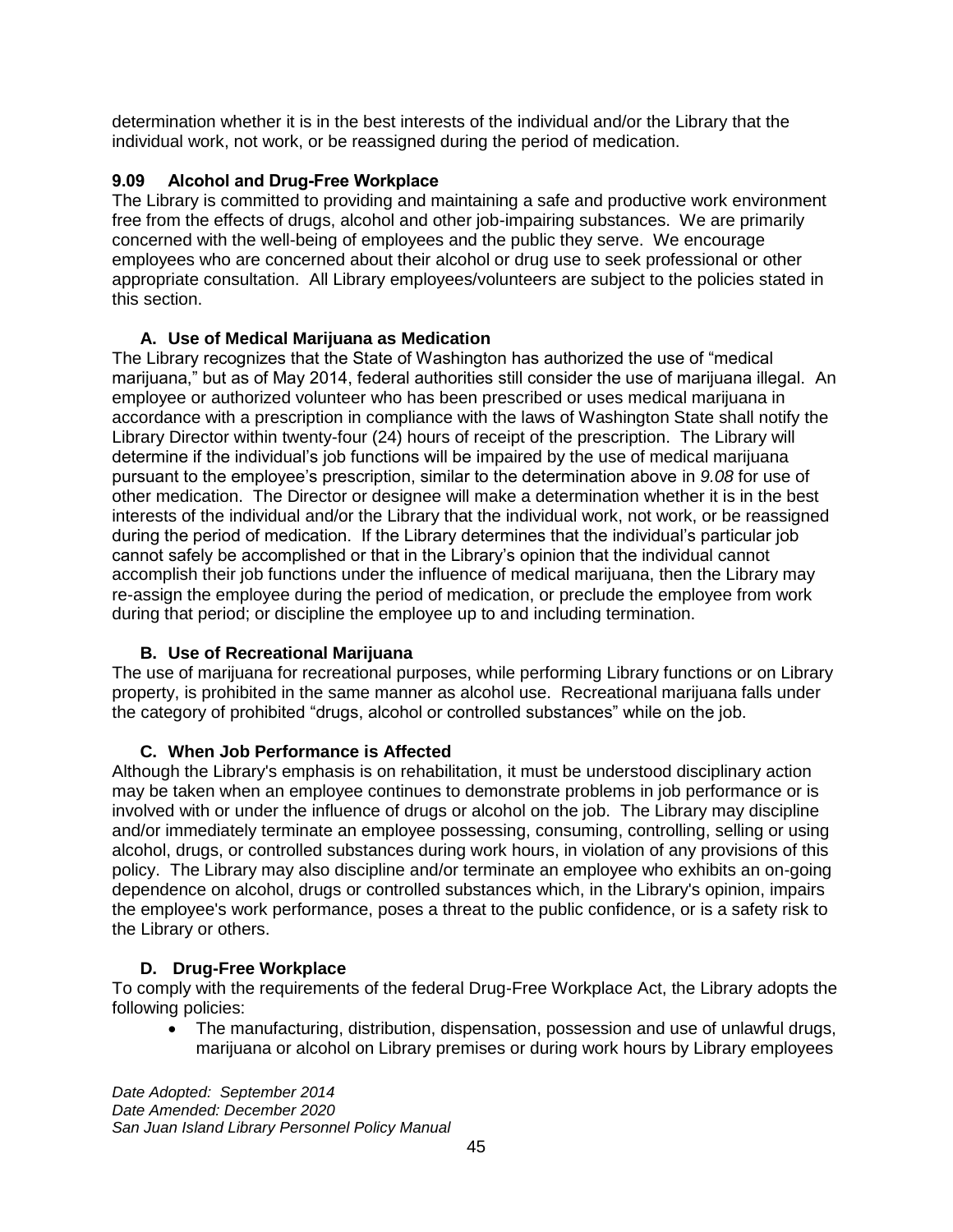and volunteers are strictly prohibited, unless as otherwise set forth in this policy for use for medical purposes.

- Employees and volunteers must notify the Library within five (5) days of any conviction for a drug violation.
- Violation of this policy can result in disciplinary action, up to and including termination. Continued poor performance or failure to successfully complete a rehabilitation program is grounds for termination.
- Illegal drug use at any time may be subject to discipline or termination.

# **E. Reasonable Suspicion**

When the Director has reasonable suspicion to believe an employee may be in violation of this policy, the Director may take action up to and including termination. "Reasonable suspicion" is a belief based on objective facts sufficient to lead a reasonably prudent person to suspect that an employee is under the influence of drugs or alcohol so that the employee's ability to perform the functions of the job is impaired or so that the employee's ability to perform his or her job safely is reduced.

For example, any of the following, alone or in combination, may constitute reasonable suspicion:

- 1. Slurred speech;
- 2. Alcohol odor on breath;
- 3. Unsteady walking and movement;
- 4. An accident involving Library property where it appears employee conduct is at fault
- 5. Physical altercation;
- 6. Verbal altercation;
- 7. Unusual behavior;
- 8. Possession of alcohol or drugs; and/or
- 9. Information obtained from a reliable person with personal knowledge.

The Director or designee should document in writing the facts constituting reasonable suspicion. Where there is reasonable suspicion that the employee is under the influence of alcohol or drugs, the Director or designee should arrange for the employee to be safely transported home.

The Director or designee shall not physically search the person of employees, nor shall they search the personal possessions of employees without the freely given written consent of, and in the presence of, the employee. The Director or designee should notify the appropriate law enforcement agency where, in the Director's discretion, this policy may require action by law enforcement, including search of the employee's person or property.

# <span id="page-49-0"></span>**9.10 Safety/Security**

The safety of each employee, co-workers and the public is the primary responsibility of each employee. Every employee and volunteer is responsible for maintaining a safe work environment and for following the Library's safety policies. Each employee/volunteer shall promptly report all unsafe or potentially hazardous conditions to his/her supervisor. The Library will make every effort to remedy problems as quickly as possible.

In case of an accident involving a personal injury, regardless of how minor or serious, employees shall immediately notify the Director, designee or the immediate supervisor.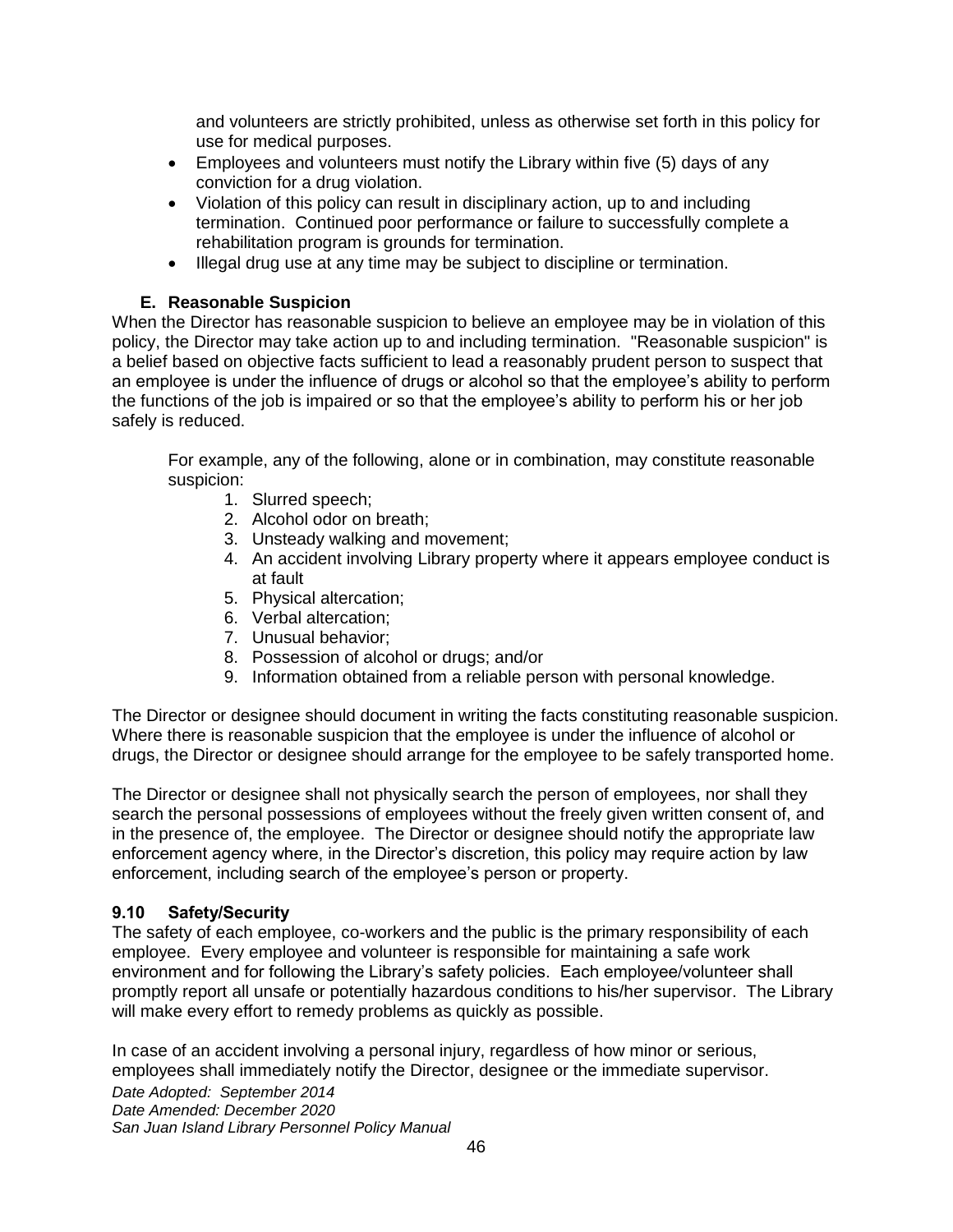Endangerment of other employees or the public may result in immediate non-disciplinary suspension or disciplinary action up to and including termination.

The Safety Committee or safety meeting of the Library will function in accordance with state and federal laws, including Washington Administrative Code 296-800, and will maintain direct communication with management in all areas of safety and in particular with employee and supervisory safety training programs and establishment and maintenance of an anonymous safety suggestion program. The Safety Committee will also develop, regularly review and administer a Library Accident Prevention Program.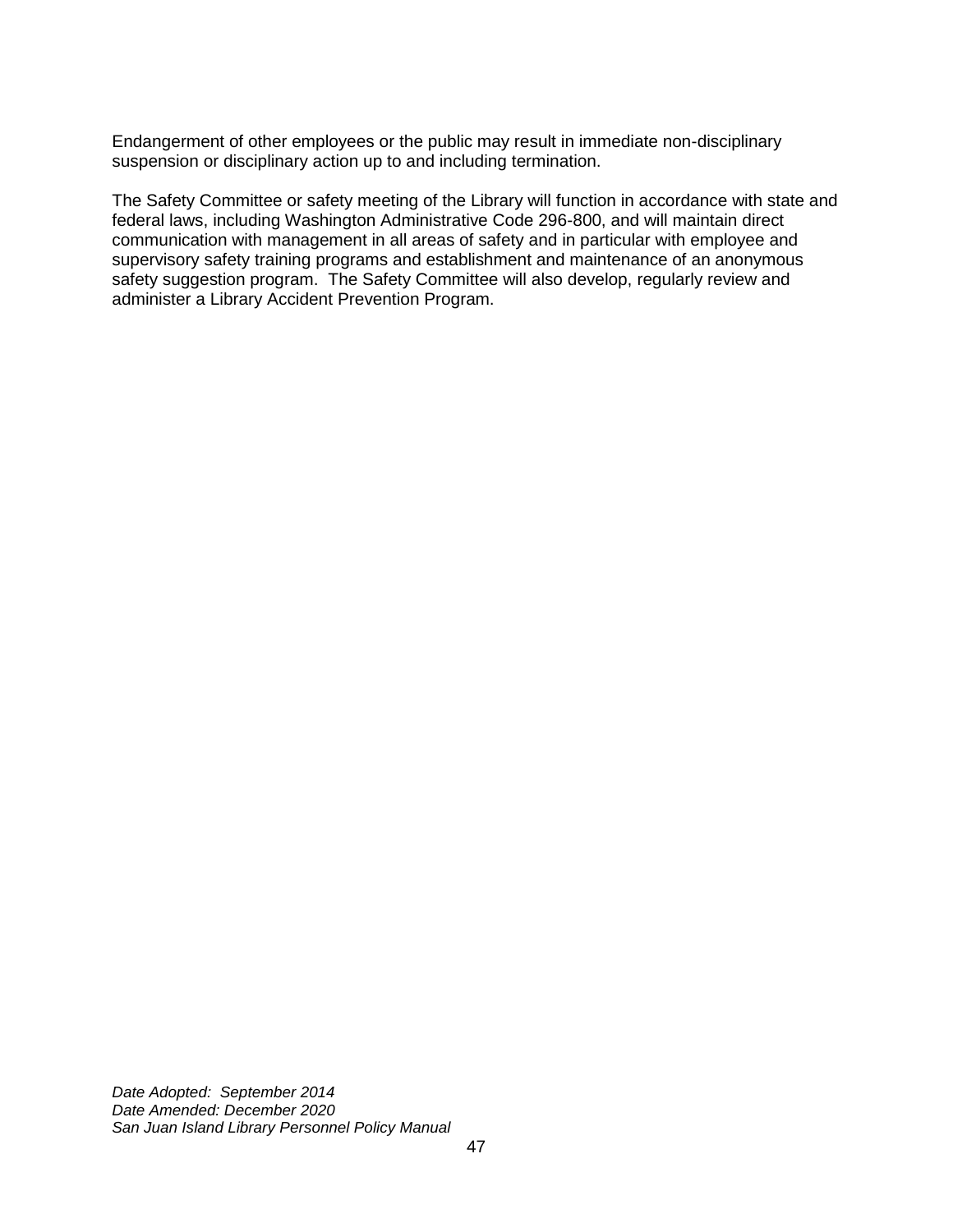# **CHAPTER 10: PERFORMANCE EVALUATIONS AND TRAINING**

#### <span id="page-51-1"></span><span id="page-51-0"></span>**10.01 Performance Evaluations**

Performance evaluations are designed to provide the employee with a record of his or her performance and encourage professional growth. Every regular employee of the Library will be evaluated not less than once each year, on or about the anniversary date of his or her employment. This will constitute a "regular annual evaluation." Other evaluations may be undertaken as they are deemed needed by the employee's evaluator or evaluating body.

The purpose of the evaluation is to commend strengths, address weaknesses, suggest ways to improve, and discuss new challenges, career goals and objectives. All evaluations shall be in writing and maintained in the employee's personnel file.

The evaluating body for the Director is the Board of Trustees. The evaluator for all other employees is the Director or the direct supervisor of the employee.

#### <span id="page-51-2"></span>**10.02 Regular Annual Evaluations of Regular Employees**

All regular employees other than the Director will be evaluated by the Director, or the direct supervisor of the employee. Performance evaluations for regular employees are related to the position the employee holds at the time of the evaluation.

Regular employees receive regular annual evaluations once per year on their performance review date. Normally this occurs 12 months from the last review date or upon 12 months from the first date of hire; however, the formal performance review date may be delayed or accelerated by the Director based on the employee's performance. Otherwise, the regular annual review is the required minimum. The evaluation will be discussed with the employee, who will have an opportunity to comment on it in writing.

The primary purpose of the performance review is to ensure employees understand what is required of them for successful performance of their job duties and requirements. Annual step increases are based on receipt of a satisfactory regular annual evaluation. Additionally, evaluations will be used as a factor in performance improvement counseling efforts, career growth and determination of training needs. If the employee has a written job description, the supervisor may evaluate the employee's performance based on the job description, and may discuss with the employee whether the job description accurately reflects the employee's normal and ongoing duties, or needs to be updated.

As part of the performance review process, the employee and his or her supervisor may set employee development goals that identify training priorities for the next review period. All training should be job-related and be within budget allocations, as set forth in Section 10.05. Supervisors and employees are also expected throughout the year to discuss performance issues and progress.

The Director may use consultants, advisors, or other persons to assist in the evaluation process.

# <span id="page-51-3"></span>**10.03 Evaluation of Library Director**

# **A. Regular Annual Evaluation**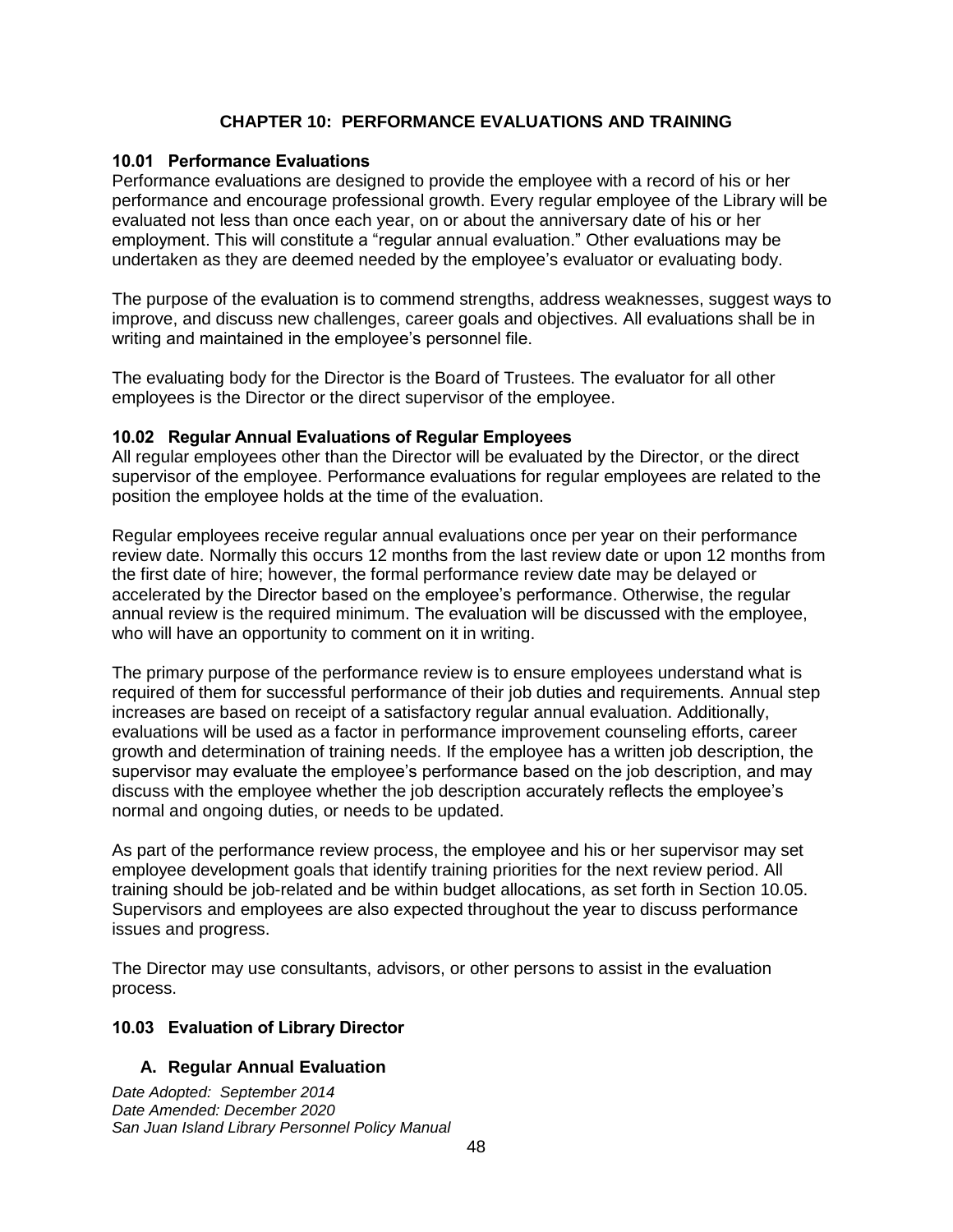The regular annual evaluation of the Library Director will be an evaluation of the Director's performance based on the Director's job description, an evaluation of the existing job description to determine whether changes are deemed necessary or appropriate, a determination of how successfully the Director has achieved specific goals and objectives, and the establishment of goals or objectives for the Director for the coming year.

All goals and objectives shall be developed in consultation with the Director, and shall be formally adopted in written form by the Board. The evaluation will specifically note any deficiencies or weaknesses recorded in previous evaluations, and will note whether or how well those deficiencies or weaknesses have been or are being corrected.

The evaluation may be undertaken at a regular Board meeting or at a special meeting called for that purpose, and may spread over more than one meeting.

At the request of the Director or any Trustee, and with the concurrence of the Director as required by the Washington Open Public Meetings Act, the Board shall vote as to whether all or portions of the evaluation will be held in executive session, to the extent permitted by the Open Public Meetings Act.

The Board will appoint a person or persons to summarize the evaluation in writing. The summary will specifically include any deficiencies which were noted to be corrected. The summary, when adopted by the Board, will be the formal statement of the evaluation. A copy of the summary will be furnished to the Director and to each Trustee.

# **B. Other Evaluations**

An evaluation other than the annual evaluation may be held at the request of the Director, or by action of the Board through a motion duly made, seconded, and adopted. The call for such an evaluation will state whether the process will be the same as for the annual evaluation, or, if not, what evaluation process will be used.

#### <span id="page-52-0"></span>**10.04 Evaluation of Other Staff**

The Director or designee may evaluate the performance of other employees, such as temporary or substitute employees, if a performance evaluation is recommended due to the duration and/or type of work performed by the employee.

#### <span id="page-52-1"></span>**10.05 Ongoing Staff Education and Training**

Staff is encouraged to participate regularly in conferences, meetings, and continuing education programs which will benefit their professional growth, enable them to remain current in Library developments, and improve their ability to serve Library patrons and the community. The Library will bear the cost of approved participation in accordance with the following policies.

#### **A. Eligible Events**

Events (conferences, meetings, courses and the like) should be reasonably related to the employee's regular responsibilities, and should enhance the Library's mission and service. In general, the definition of eligible events will be construed broadly, not narrowly.

# **B. Ineligible Events**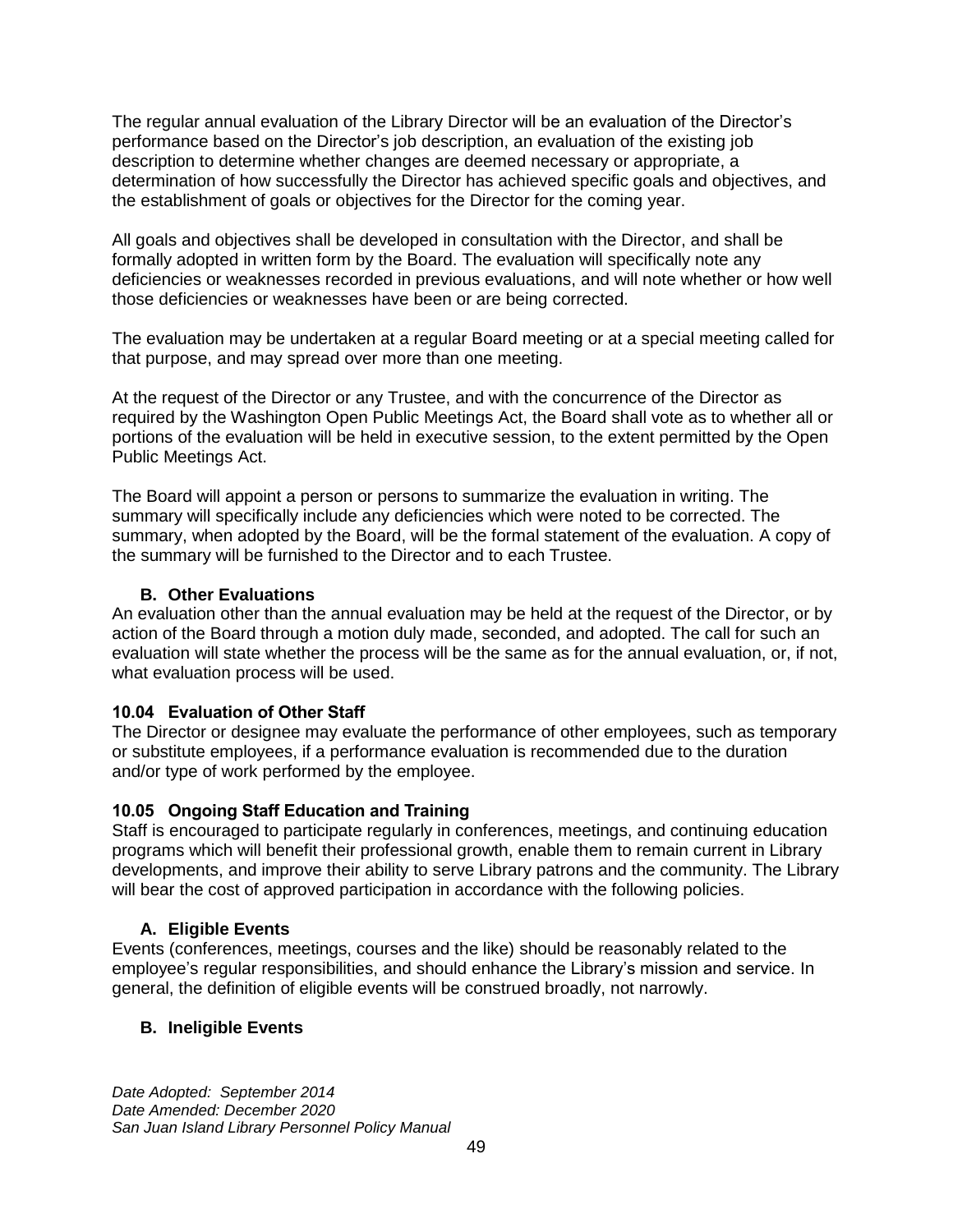Courses which are being taken principally to obtain basic skills or knowledge which the employee, when hired, was expected to possess to meet the minimum prerequisites of her/his present job description are not eligible events.

The Director should consult with the Trustees when there is a question whether an event is eligible.

# **C. Approval**

The Director is responsible for allocating the available continuing education budget. The Director will submit a travel budget to the Board during budget preparation time. The travel budget may list possible continuing education events for staff and the Director to attend during the year with estimated costs. The Board will pre-approve the travel budget at the time the Library's budget is adopted. The Director may request additional approval from the Board to modify the preapproved amount at any time during the fiscal year. In order to receive reimbursement, staff must obtain the Director's approval before the event.

# **D. Reimbursement**

Conference fees and all necessary lodging, travel, meals and ancillary costs will be eligible for reimbursement. Travel costs will be reimbursed in accordance with Library policies, *see*  Sections 6.07 and 6.08*,* using mileage and per diem rates adopted by San Juan County Administrative Services. Reimbursement may be either full or, if the budget requires and the attending staff member agrees, partial. Reimbursement will be in full unless a partial reimbursement arrangement is set at the time of approval.

Reasonable and customary expenses will be considered for reimbursement. Alcoholic beverages are excluded from reimbursement. Requests for reimbursement must be submitted on an expense report and should include receipts. *See* Sections 6.07 and 6.08 of this Manual for a further description of reimbursement for travel expenses.

# <span id="page-53-0"></span>**10.06 Anticipated Continuing Education Levels**

The Trustees anticipate, and will try to budget for, the following minimum level of continuing education:

- Director: WLA and PLA and/or ALA annual meetings.
- Other staff: at least one significant continuing education event every two years.

These are minimums, not maximums.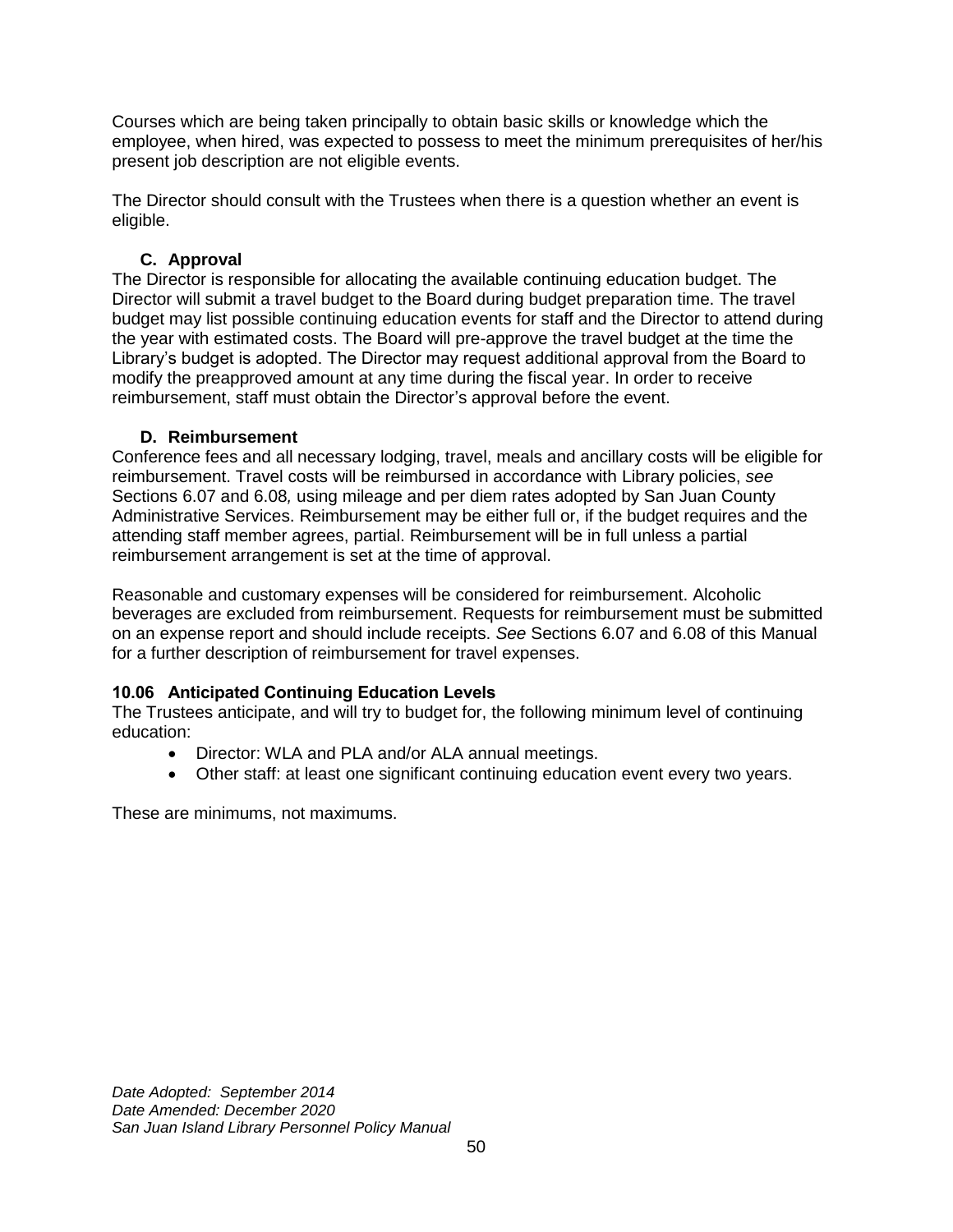# **CHAPTER 11: DISCIPLINE AND TERMINATION**

<span id="page-54-0"></span>*Date Amended: March 10, 2020*

### <span id="page-54-1"></span>**11.01 Non-Disciplinary Termination**

#### **A. Resignation**

For continuity of service and planning purposes, employees are requested to provide at least two weeks' notice prior to resigning. The Board expects the Library Director or Assistant Director to provide four weeks' notice of resignation. Failure to provide appropriate notice may result in a resignation not in good standing. An employee who resigns will receive all earned pay and accrued vacation, and will not receive severance pay.

# **B. Layoff**

The Board may give the Director the authority to lay off employees for lack of work, reorganization, budgetary restrictions or other changes that have taken place in accordance with the needs of the Library, as determined by the Board. The Library reserves the right to retain any employee for essential Library services and/or emergency responsibilities if those duties cannot otherwise be accomplished.

Temporary employees may be laid off first, and then employees who have not completed their initial employment period may be laid off before regular employees are affected. In determining regular employees to be laid off, consideration will be given to individual performance and to the qualifications required for the remaining jobs. Seniority will be considered when performance and qualifications are equal.

Employees who are laid off will be placed on a re-employment list for up to six months. Persons on this list will be given preference over outside candidates if they are qualified for any open and posted Library position.

# **C. Medical**

If the employee has a physical or mental impairment that prevents him or her from performing the required duties of the employee's position and the employee cannot be reasonably accommodated, as provided by applicable laws, the employee or the Library may institute termination for medical reasons. The Library may require a medical examination, at its expense, performed by a physician of its choice prior to a medical termination. Failure by the employee to submit to such an exam may result in discharge.

#### **D. Initial Employment Period**

Employees working during their 6-month initial employment period may be terminated with or without cause at any time without following the discipline steps above. Likewise, the employee may resign in good standing during the initial employment period without discredit to their work record. At-will employees continue to serve in an at-will capacity even after completion of the initial employment period.

# <span id="page-54-2"></span>**11.02 Discipline and Termination**

# **A. Guidelines for Appropriate Conduct**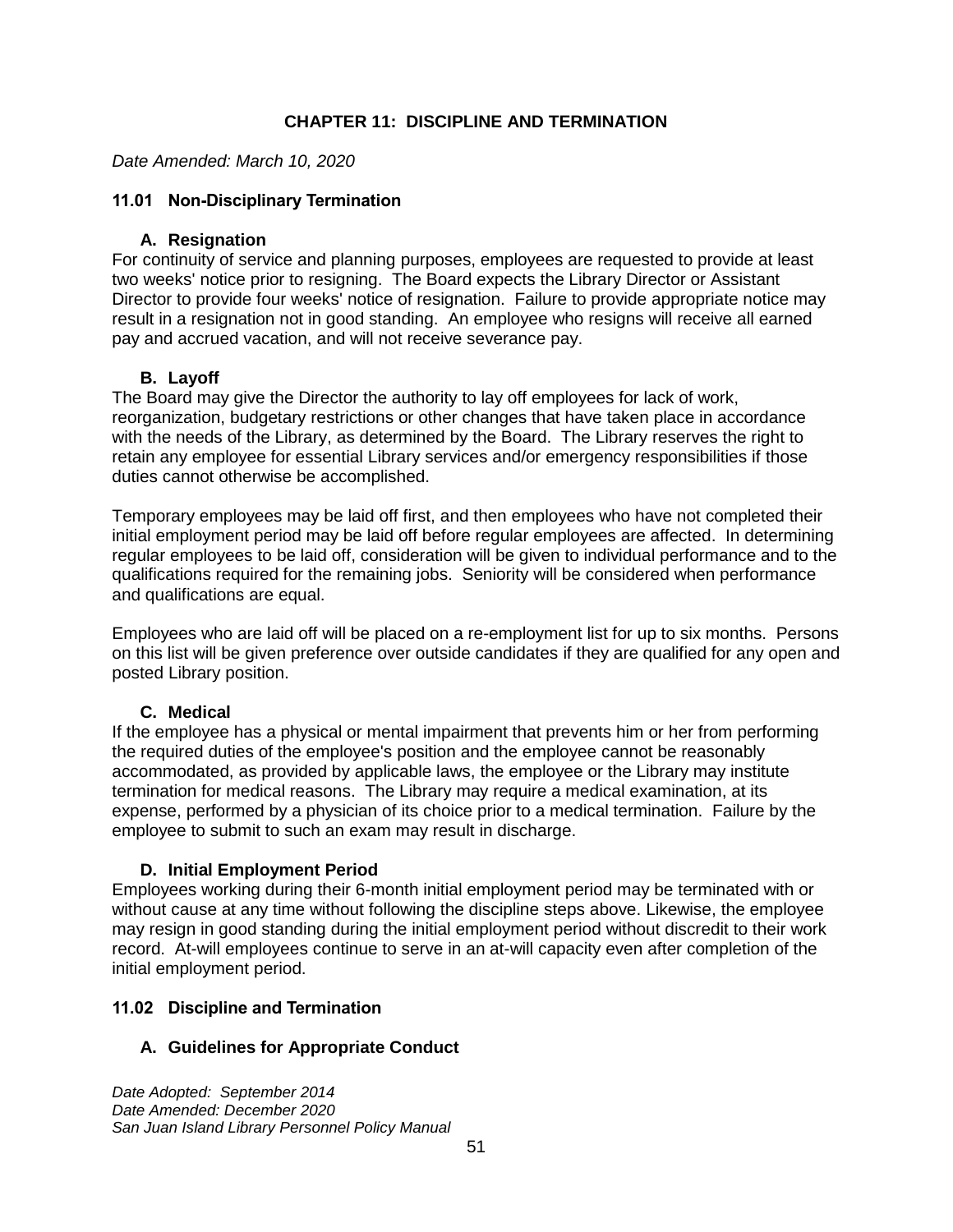As public employees we are responsible to the public and held to a high standard of performance to maintain the public trust.In pursuing the goal of excellence in Library service, we expect excellence from each employee, while striving to make this an enjoyable and a rewarding place to work.

The following are examples of inappropriate work behavior that may result in discipline including a verbal warning, written warning, suspension or termination:

- 1. Being on the job in possession of, distribution, sale, transfer or use of alcohol, drugs, recreational marijuana, or other controlled substances, or non-prescribed use of otherwise lawful prescription drugs;
- 2. Violation of a lawful duty, falsification of records, or making a false claim on Library funds;
- 3. Insubordination or other disrespectful conduct, including failure to carry out lawful work-related instructions given by a supervisor;
- 4. Sexual harassment or other unlawful harassment of another employee, member of the public, vendors or contractors;
- 5. Excessive or unexcused absences or tardiness, or failure to report absence or tardiness;
- 6. Fighting or threatening violence in the workplace, or causing disharmony in the workplace;
- 7. Acceptance of fees, gratuities or other valuable items in the performance of the employee's official duties for the Library;
- 8. Violation of duties or rules in these personnel policies, or any other Library rule or administrative order;
- 9. Theft or inappropriate removal of Library or another employee's property;
- 10. Boisterous or disruptive activity in the workplace;
- 11. Negligence or improper conduct leading to damage of Library or another employee's property;
- 12. Violation of safety rules or endangerment of the safety of the individual, co-workers or the public;
- 13. Possession of dangerous or unauthorized materials in the workplace;
- 14. Unauthorized disclosure of confidential information;
- 15. Failure to report immediately to a supervisor any accident or injury which occurs on the job;
- 16. Misuse of the Library's communication systems including email, computers, internet access, cell phones or other Library equipment, and vehicles;
- 17. Use of Library property, position, or time for personal financial gain;
- 18. Intentional falsification of any application for employment, any report, timesheets, medical reports, expense accounts, or other Library records;
- 19. Unauthorized distribution of non-work related literature or non-work related solicitation of staff members or volunteer staff members on library premises during work time; or
- 20. Failure to work during regular work hours, including failure to perform job duties, sleeping on the job, working less hours than authorized, or related issues.

This list contains examples only and is not exhaustive. While the Library believes in progressive discipline, which calls for appropriate discipline in a progressively more serious manner, the Director or the Board, as the case may be, reserves the right, in their sole discretion, to review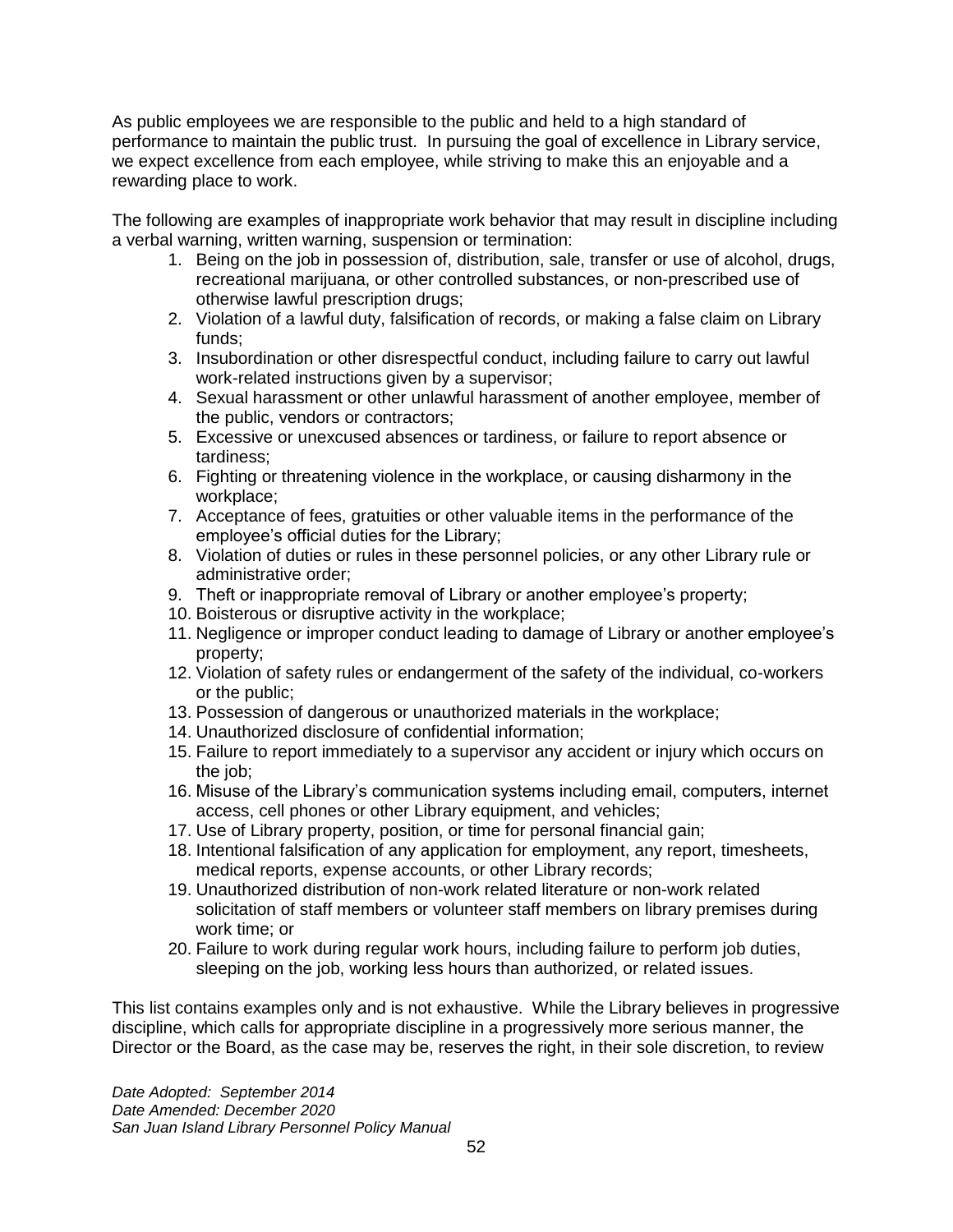each situation independently and make a decision about what is appropriate, up to and including termination.

# **B. Disciplinary Procedures**

The Library's discipline procedure is intended to give employees advance notice, whenever possible, of problems with their conduct or performance so they have an opportunity to improve. Based on the seriousness or other circumstances of the situation, discipline may begin at any level, may skip steps, and/or any steps may be repeated as appropriate. The Library may determine immediate termination is the appropriate, first-and-only step to be taken.

- 1. Verbal counseling.The supervisor will discuss behavior and performance problems with the employee on an informal basis. This gives the employee the opportunity to make changes and to avoid proceeding to the formal discipline steps below. Such discussions should be documented in the supervisor's file, but not in the employee's personnel file. Repeated counseling will result in a written warning.
- 2. Written warning.This is a formal written disciplinary action for misconduct, inadequate performance, or repeated lesser infractions. Written warnings are placed in the employee's personnel file. The written warning shall include the nature of the infraction, what the employee needs to do to correct the conduct or to improve performance, and make clear what further disciplinary action would follow if the incident happens again or improvement does not occur within a specified time period.
- 3. Investigative or non-disciplinary suspension.The Director may place an employee on paid suspension pending the outcome of a workplace investigation undertaken by the Director or designee, due to an employee's conduct, at the Director's or the Board's discretion, as the case may be. Based on the outcome of the investigation, further action may or may not be taken.
- 4. Suspension.A temporary, unpaid absence from duty, which may be imposed for significant misconduct or repeated lesser infractions. A suspension is a severe disciplinary action that is made part of the employee's permanent record, and is different from a suspension pending an investigation.
- 5. Discharge/Termination.An employee may be terminated from Library employment when the progressive steps above do not result in corrected behavior or improved work performance, or when the Library Director determines termination is appropriate.

# **C. Pre-determination Disciplinary Procedures**

In the event the Library Director proposes to suspend without pay, discharge an employee, or proposes another disciplinary action, then the following procedures shall be followed:

1. Pre-determination meeting. Prior to a decision being made regarding such disciplinary action, the Library Director shall provide the employee written notice of a meeting regarding the Library Director's recommendation to the Board for such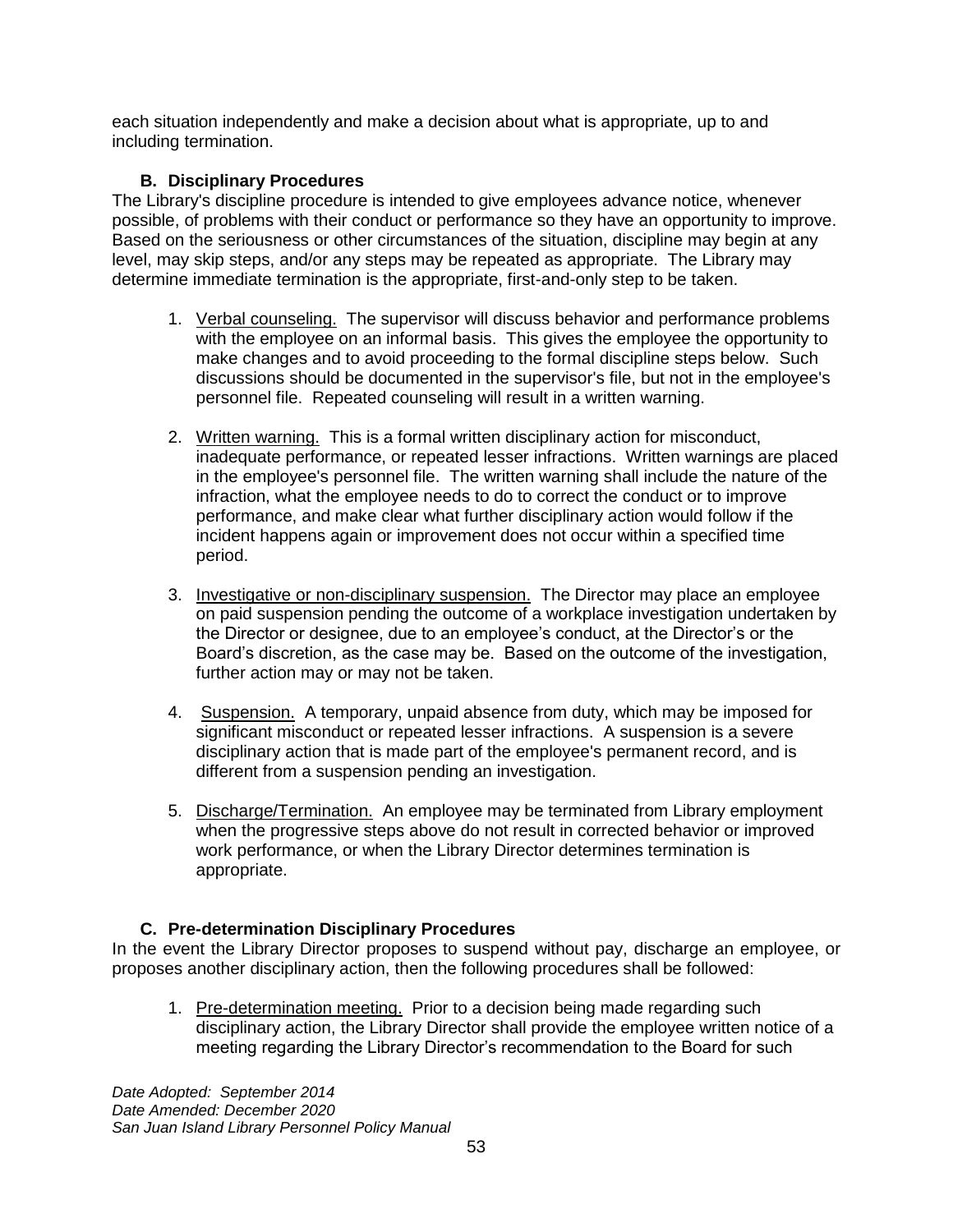discipline. The meeting notice will include the time of the meeting and an explanation of the reason(s) for the proposed discipline.

The meeting will be presided over by the Library Director, and a Board member may be present. The employee may bring one person to the meeting as an observer who may not interfere with the orderly process of the meeting.

The purpose of the meeting is to give the employee an opportunity to respond, either orally or in writing, to the reasons for the proposed discipline, and/or to explain why the Library should not discipline the employee.

- 2. Pre-determination suspension. If the Library Director is recommending that the employee be discharged, then prior to a pre-determination meeting, the Library Director may place the employee on unpaid pre-termination suspension. As determined by the outcome of the pre-determination meeting, the unpaid suspension may be upheld, reversed, or amended by the Board in its final decision.
- 3. Final decision. The Board shall approve of any final decision regarding such disciplinary action. Within a reasonable amount of time after the pre-determination meeting, not to exceed twenty working days, and taking into account the Board's regular meeting schedule, the Board will issue a written decision determining whether the discipline will proceed, or some alternative disciplinary action will be imposed. A longer review period may be required in more complex situations, in which case the employee will be notified of the extended review period.

### <span id="page-57-0"></span>**11.03 Termination**

# **A. Benefits at Termination**

Employee and dependent benefits normally cease the day following the date of termination. However, based on contracts with benefit providers, some benefits may continue until the end of the month following the date the employee is terminated. Employees may be able to convert some group benefits to individual policies following termination. During the exit interview the Library Director or designee will explain benefits.

# **B. Severance Pay**

A staff member discharged for Layoff purposes will receive, in addition to all earned pay and all accrued vacation, severance pay equal to one month's salary, provided the notice of termination is given after the first anniversary of the employee's date of hire. If the notice of termination is given on or before the first anniversary of the employee's date of hire, the employee shall receive all earned pay and all accrued vacation, but no severance pay.

Nothing in this section shall prevent the Board of Trustees from granting severance pay to a departing employee who is discharged for reasons not listed in this section if, in the Board's judgment, severance pay is warranted.

# **C. Separation Procedures**

Prior to termination of employment, the employee will participate in an exit interview normally conducted by the Director during which the employee's benefits, rights and responsibilities